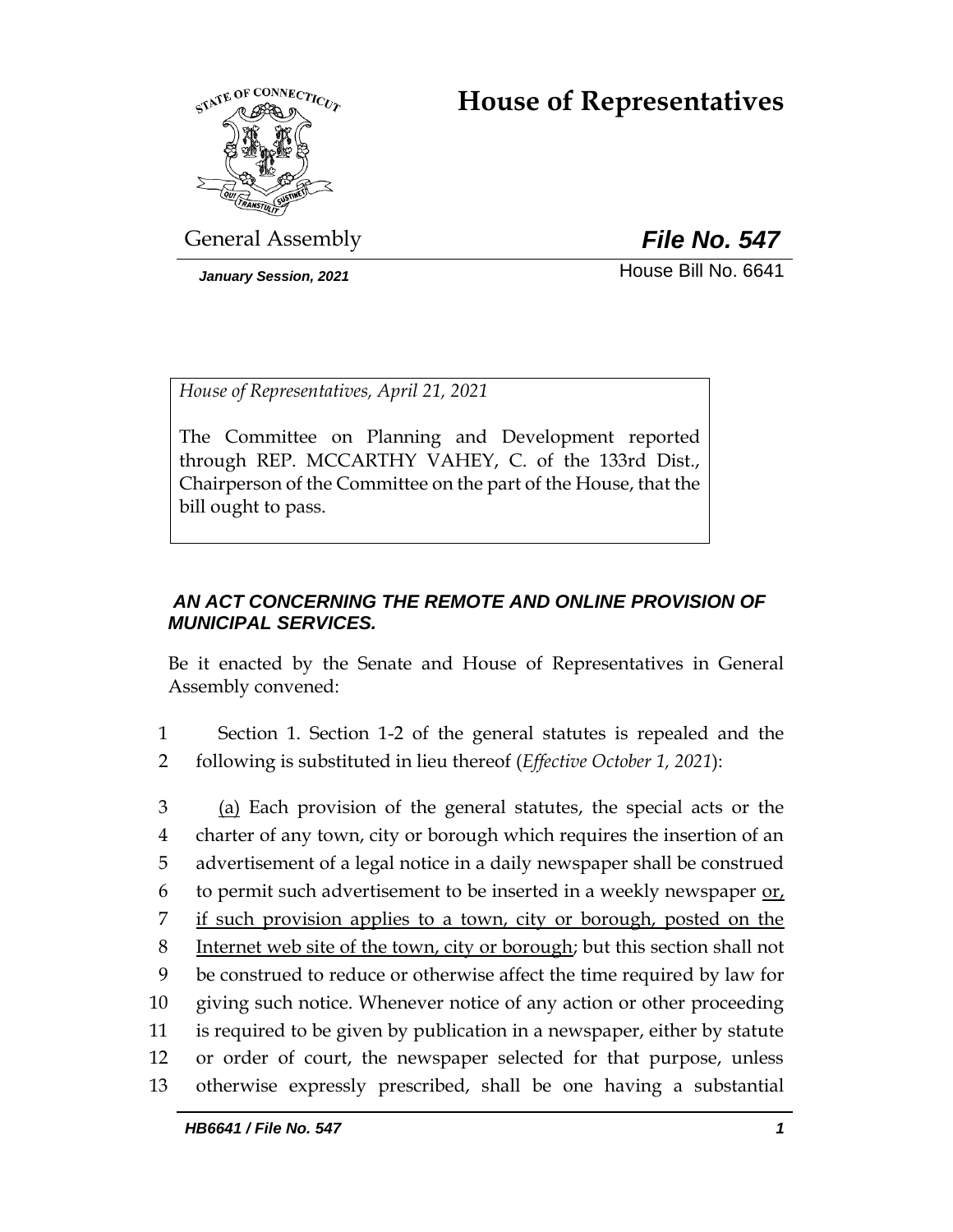| 14 | circulation in the town in which at least one of the parties, for whose      |
|----|------------------------------------------------------------------------------|
| 15 | benefit such notice is given, resides.                                       |
| 16 | (b) Each provision of the general statutes, the special acts or the          |
| 17 | charter of any town, city or borough or district that requires the filing of |
| 18 | any notice by the clerk of any town, city, borough or district, shall be     |
| 19 | construed to permit the posting of such notice on the Internet web site      |
| 20 | of such town, city, borough or district, in a manner prescribed by such      |
|    |                                                                              |
| 21 | clerk.                                                                       |
| 22 | Sec. 2. Section 1-225 of the general statutes is repealed and the            |
| 23 | following is substituted in lieu thereof (Effective October 1, 2021):        |
| 24 | (a) As used in this section, "electronic equipment" means any                |
| 25 | technology that facilitates real-time public access to and participation in  |
| 26 | meetings, including, but not limited to, telephonic, video or other          |
| 27 | conferencing platforms.                                                      |
|    |                                                                              |
| 28 | $[(a)]$ (b) The meetings of all public agencies, except executive sessions,  |
| 29 | as defined in subdivision (6) of section 1-200, shall be open to the public. |
| 30 | Any such meetings may be held by means of electronic equipment or            |
| 31 | simultaneously in person and by means of electronic equipment,               |
| 32 | provided any such meetings shall allow for the opportunity to provide        |
| 33 | comment or testimony, vote and otherwise participate in such meeting,        |
| 34 | as applicable. The votes of each member of any such public agency upon       |
| 35 | any issue before such public agency shall be reduced to writing and          |
| 36 | made available for public inspection within forty-eight hours and shall      |
| 37 | also be recorded in the minutes of the [session] meeting at which taken.     |
| 38 | Not later than seven days after the date of the [session] meeting to which   |
| 39 | such minutes refer, such minutes and any audio or video recording or         |
| 40 | transcript taken of such meeting shall be available for public inspection    |
| 41 | and posted on such public agency's Internet web site, if available, except   |
| 42 | that no public agency of a political subdivision of the state shall be       |
| 43 | required to post such minutes, recording or transcript on an Internet        |
| 44 | web site. Each public agency shall make, keep and maintain a record of       |
| 45 | the proceedings of its meetings.                                             |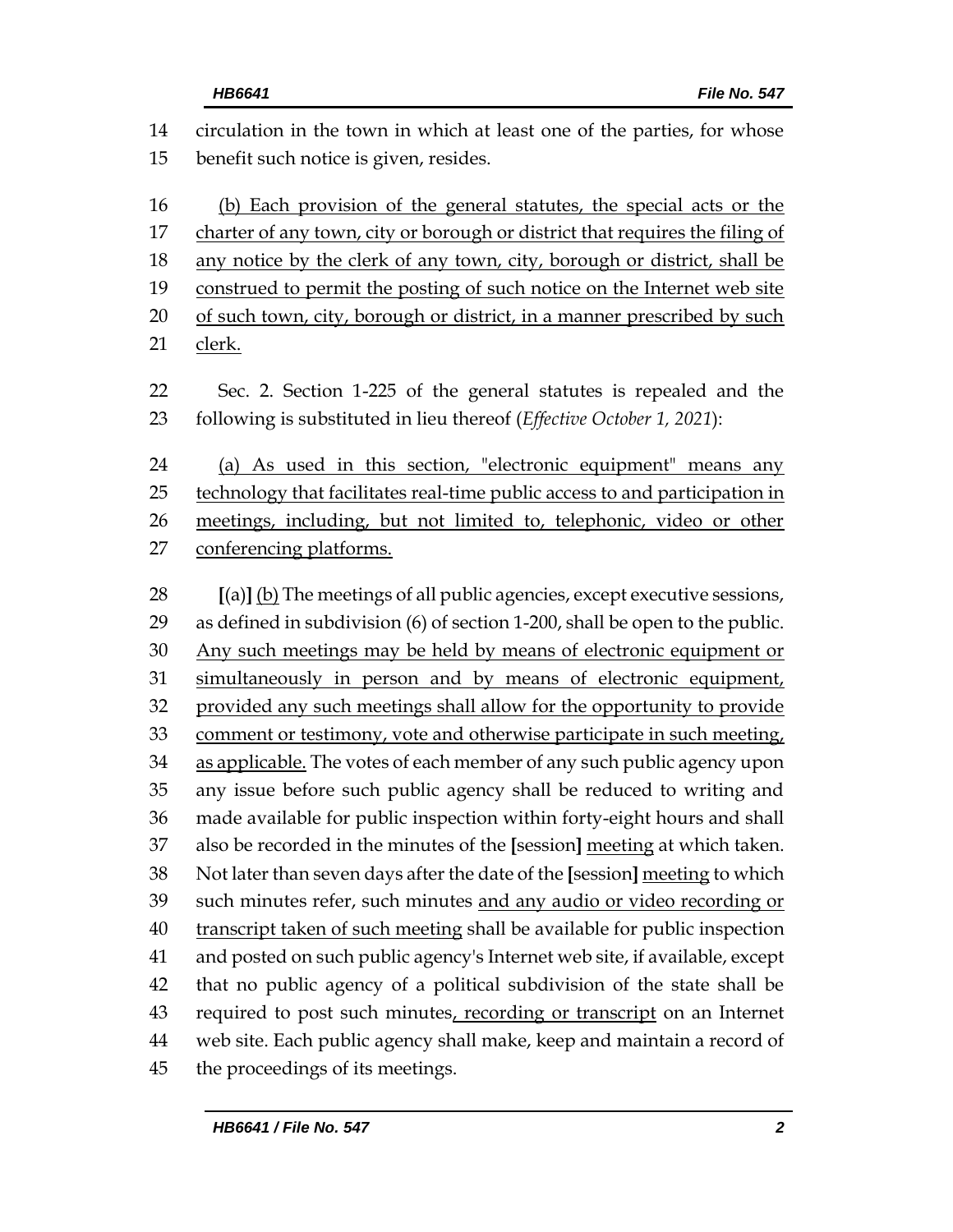**[**(b)**]** (c) Each such public agency of the state shall file not later than January thirty-first of each year in the office of the Secretary of the State the schedule of the regular meetings of such public agency for the ensuing year and shall post such schedule on such public agency's Internet web site, if available, except that such requirements shall not apply to the General Assembly, either house thereof or to any committee thereof. Any other provision of the Freedom of Information Act notwithstanding, the General Assembly at the commencement of each regular session in the odd-numbered years, shall adopt, as part of its joint rules, rules to provide notice to the public of its regular, special, emergency or interim committee meetings. The chairperson or secretary of any such public agency of any political subdivision of the state shall file, not later than January thirty-first of each year, with the clerk of such subdivision the schedule of regular meetings of such public agency for the ensuing year, and no such meeting of any such public agency shall be held sooner than thirty days after such schedule has been filed. The chief executive officer of any multitown district or agency shall file, not later than January thirty-first of each year, with the clerk of each municipal member of such district or agency, the schedule of regular meetings of such public agency for the ensuing year, and no such meeting of any such public agency shall be held sooner than thirty days after such schedule has been filed.

 **[**(c)**]** (d) The agenda of the regular meetings of every public agency, except for the General Assembly, shall be available to the public and shall be filed, not less than twenty-four hours before the meetings to which they refer, (1) in such agency's regular office or place of business, **[**and] (2) in the office and on the Internet web site of the Secretary of the State for any such public agency of the state, in the office of the clerk of such subdivision for any public agency of a political subdivision of the state or in the office of the clerk of each municipal member of any multitown district or agency, and (3) on such public agency's Internet 77 web site. Such agenda shall include instructions for the public, by means of electronic equipment or in-person, as applicable, to attend and provide comment, vote or otherwise participate in such meeting, as applicable. For any such public agency of the state, such agenda shall be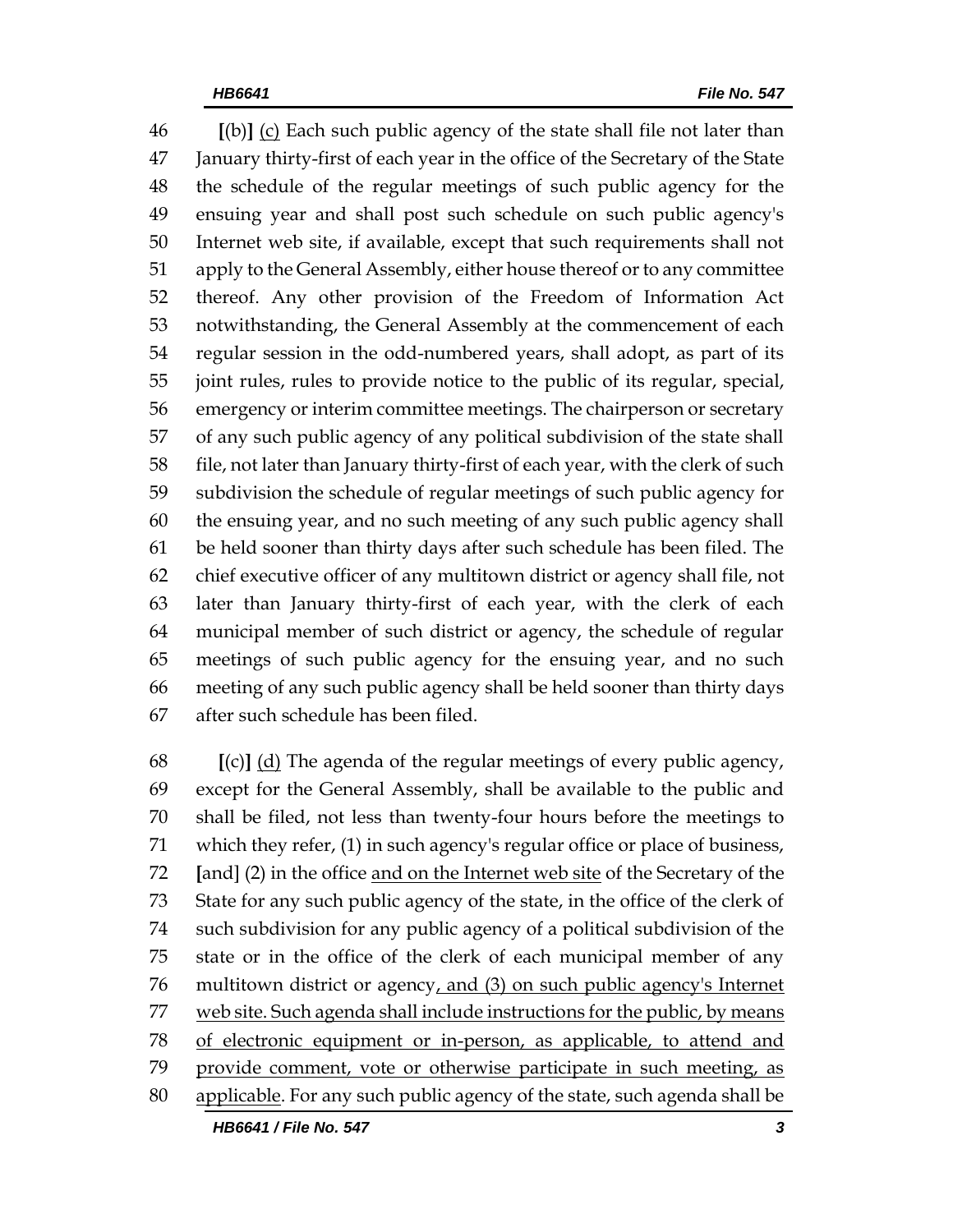posted on the public agency's and the Secretary of the State's web sites. Upon the affirmative vote of two-thirds of the members of a public agency present and voting, any subsequent business not included in such filed agendas may be considered and acted upon at such meetings.

 **[**(d)**]** (e) Notice of each special meeting of every public agency, except for the General Assembly, either house thereof or any committee thereof, shall be posted not less than twenty-four hours before the meeting to which such notice refers on the public agency's Internet web site, if available, and given not less than twenty-four hours prior to the time of such meeting by filing a notice of the time and place thereof in the office of the Secretary of the State for any such public agency of the state, in the office of the clerk of such subdivision for any public agency of a political subdivision of the state and in the office of the clerk of each municipal member for any multitown district or agency. The secretary or clerk shall cause any notice received under this section to be posted in his office. Such notice shall be given not less than twenty-four hours prior to the time of the special meeting; provided, in case of emergency, except for the General Assembly, either house thereof or any committee thereof, any such special meeting may be held without complying with the foregoing requirement for the filing of notice but a copy of the minutes of every such emergency special meeting adequately setting 102 forth the nature of the emergency and the proceedings occurring at such meeting shall be filed with the Secretary of the State, the clerk of such political subdivision, or the clerk of each municipal member of such multitown district or agency, as the case may be, not later than seventy- two hours following the holding of such meeting. The notice shall specify the time and place of the special meeting and the business to be transacted, and include instructions for the public to, by means of electronic equipment or in person, as applicable, attend and provide comment, vote and otherwise participate in the special meeting, as applicable. No other business shall be considered at such meetings by such public agency. In addition, such written notice shall be delivered to the usual place of abode of or by electronic mail to each member of the public agency so that the same is received prior to such special meeting. The requirement of delivery of such written notice may be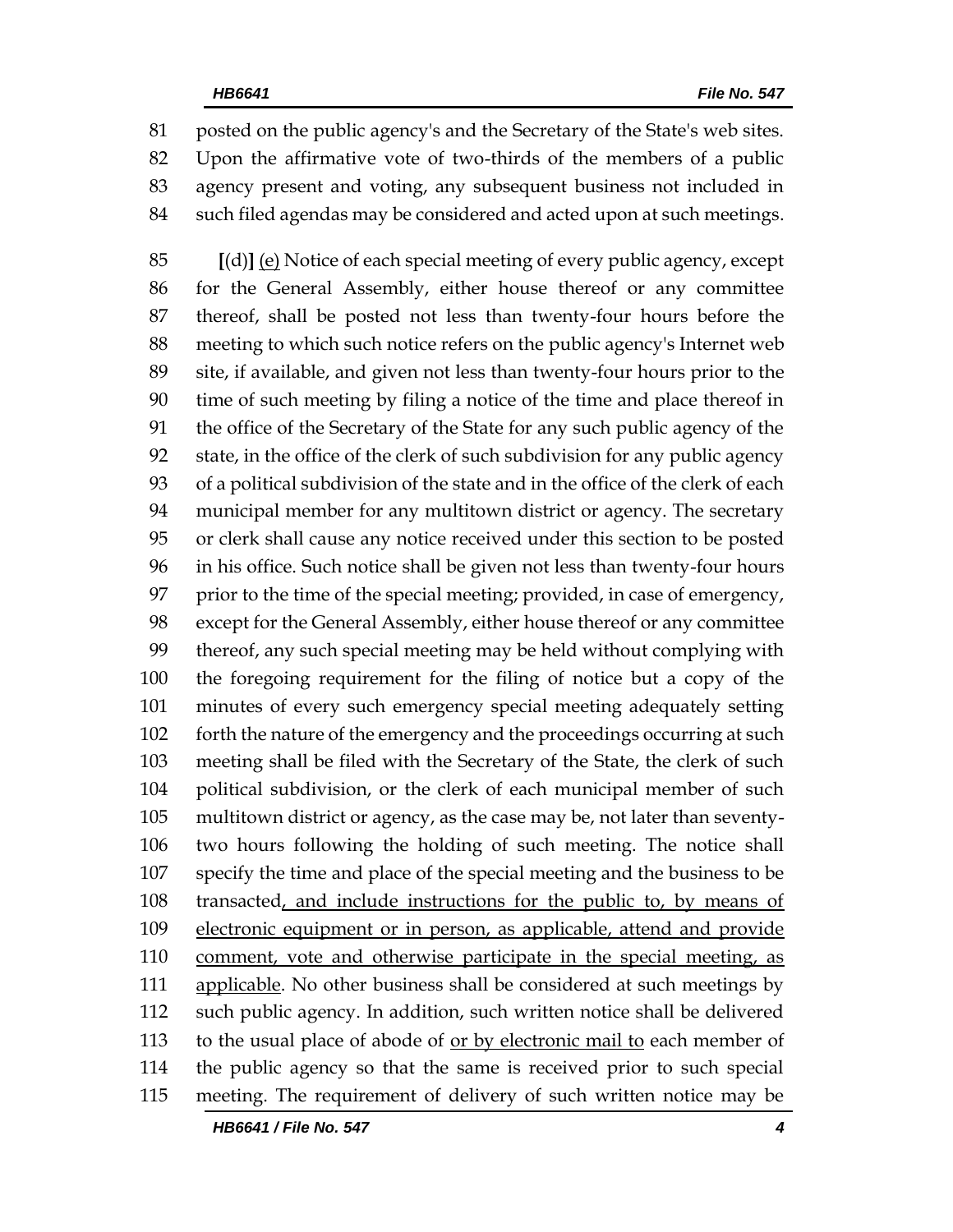dispensed with as to any member who at or prior to the time the meeting convenes files with the clerk or secretary of the public agency a written waiver of delivery of such notice. Such waiver may be given by **[**telegram**]** electronic mail. The requirement of delivery of such written notice may also be dispensed with as to any member who is actually present at the meeting at the time it convenes. Nothing in this section shall be construed to prohibit any agency from adopting more stringent notice requirements.

 **[**(e)**]** (f) No member of the public shall be required, as a condition to attendance at a meeting of any such body, to register the member's name, or furnish other information, or complete a questionnaire or otherwise fulfill any condition precedent to the member's attendance. Any member of a public agency or the public who participates orally in a meeting of a public agency conducted by means of electronic equipment shall state such member's name and title, if applicable, at the outset of each occasion that such member participates orally during an uninterrupted dialogue or series of questions and answers.

 **[**(f)**]** (g) A public agency may hold an executive session, as defined in subdivision (6) of section 1-200, upon an affirmative vote of two-thirds of the members of such body present and voting, taken at a public meeting and stating the reasons for such executive session, as defined in section 1-200.

 **[**(g)**]** (h) In determining the time within which or by when a notice, agenda, record of votes or minutes of a special meeting or an emergency special meeting are required to be filed under this section, Saturdays, Sundays, legal holidays and any day on which the office of the agency, the Secretary of the State or the clerk of the applicable political subdivision or the clerk of each municipal member of any multitown 144 district or agency, as the case may be, is closed, shall be excluded.

 Sec. 3. Section 7-1 of the general statutes is repealed and the following is substituted in lieu thereof (*Effective October 1, 2021*):

(a) As used in this section, "electronic equipment" means any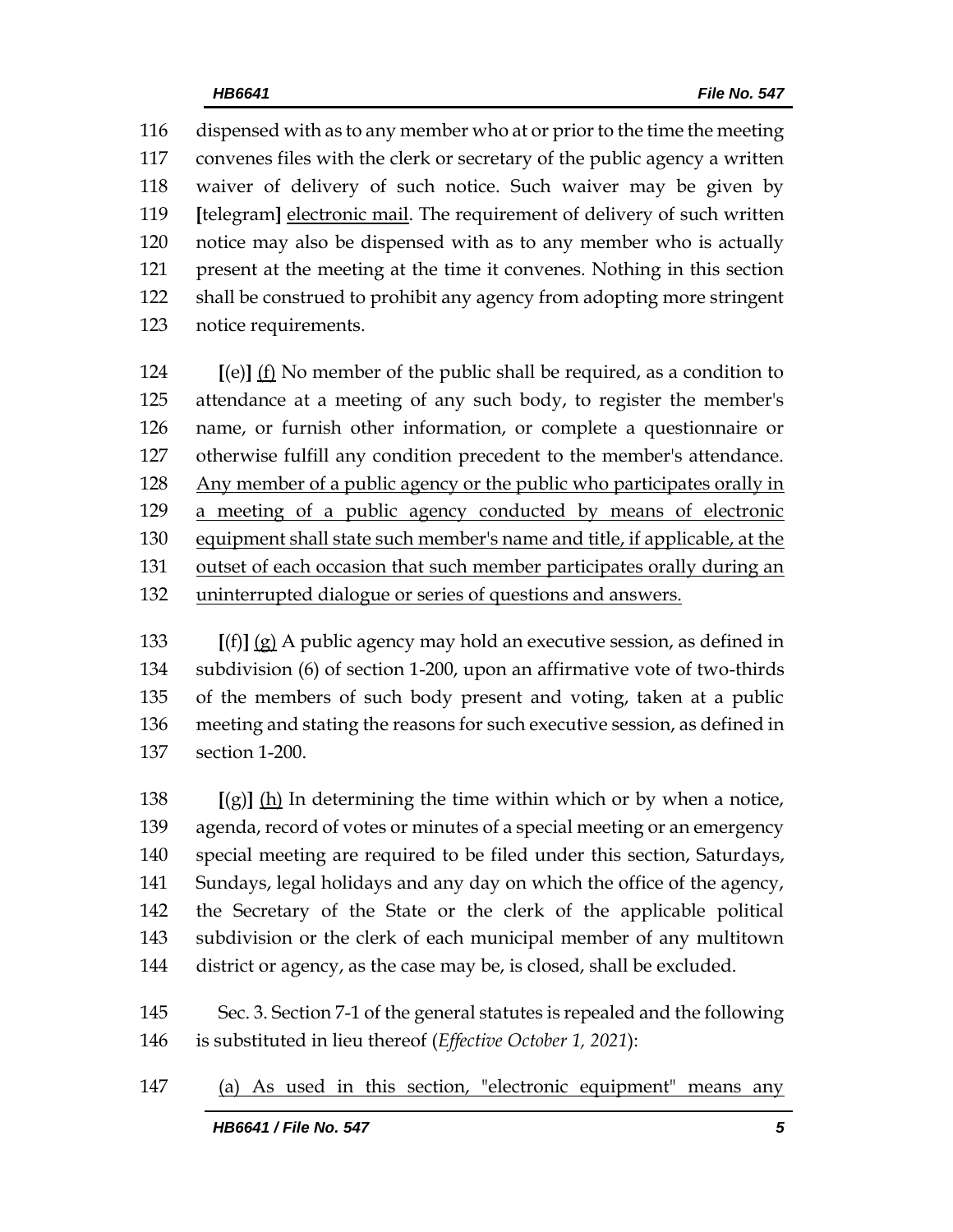technology that facilitates real-time public access to and participation in meetings, including, but not limited to, telephonic, video or other conferencing platforms.

 **[**(a)**]** (b) Except as otherwise provided by law, there shall be held in each town, annually, a town meeting for the transaction of business proper to come before such meeting, which meeting shall be designated as the annual town meeting. Special town meetings may be convened when the selectmen deem it necessary, and they shall warn a special town meeting on application of twenty inhabitants qualified to vote in town meetings, such meeting to be held within twenty-one days after receiving such application. Any town meeting may be held by means of electronic equipment or simultaneously in person and by means of electronic equipment, provided any such meeting shall allow for the opportunity to provide comment or testimony, vote and otherwise participate in such meeting, as applicable. Any town meeting may be adjourned from time to time as the interest of the town requires.

 **[**(b)**]** (c) Where any town's public buildings do not contain adequate space for holding annual or special town meetings, any such town may hold any such meeting outside the boundaries of the town, provided such meetings are held at the nearest practical locations to the town.

 Sec. 4. Section 7-6 of the general statutes is repealed and the following is substituted in lieu thereof (*Effective October 1, 2021*):

 At any town meeting other than a regular or special town election or at any meeting of any fire, sewer or school district or any other municipal subdivision of any town incorporated by any special act, any person who is an elector of such town may vote and any citizen of the United States of the age of eighteen years or more who, jointly or severally, is liable to the town, district or subdivision for taxes assessed against him on an assessment of not less than one thousand dollars on the last-completed grand list of such town, district or subdivision, or who would be so liable if not entitled to an exemption under subdivision (17), (19), (22), (23), (25) or (26) of section 12-81, may vote, unless restricted by the provisions of any special act relating to such town,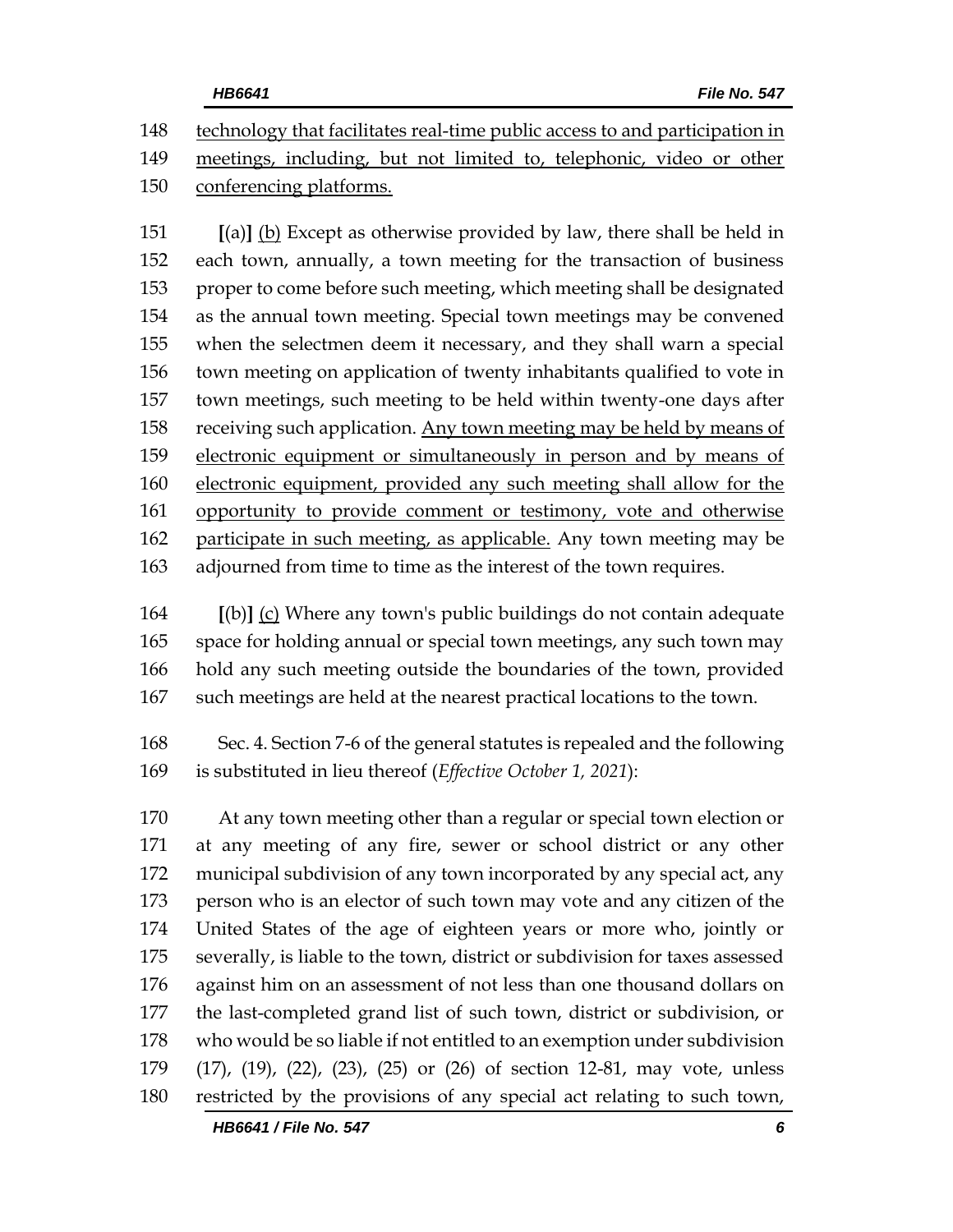| 181 | district or subdivision. Any such meeting may be held by means of        |  |  |  |
|-----|--------------------------------------------------------------------------|--|--|--|
| 182 | electronic equipment or simultaneously in person and by means of         |  |  |  |
| 183 | electronic equipment, provided any such meeting shall allow for the      |  |  |  |
| 184 | opportunity to vote, as applicable. As used in this section, "electronic |  |  |  |
| 185 | equipment" means any technology that facilitates real-time public        |  |  |  |
| 186 | access to and participation in meetings, including, but not limited to,  |  |  |  |
| 187 | telephonic, video or other conferencing platforms.                       |  |  |  |
| 188 | Sec. 5. Section 7-34a of the general statutes is amended by adding       |  |  |  |
| 189 | subsection (f) as follows (Effective October 1, 2021):                   |  |  |  |
| 190 | (NEW) (f) Any town clerk who receives a fee pursuant to this section     |  |  |  |
| 191 | shall permit the payment of such fee on an Internet web site designated  |  |  |  |
| 192 | by the clerk, in a manner prescribed by the clerk.                       |  |  |  |
| 193 | Sec. 6. Section 7-51a of the general statutes is amended by adding       |  |  |  |
| 194 | subsection (e) as follows (Effective October 1, 2021):                   |  |  |  |
| 195 | (NEW) (e) Any registrar of vital statistics who receives payment         |  |  |  |
| 196 | pursuant to this section shall permit such payment to be made on an      |  |  |  |
| 197 | Internet web site designated by the registrar, in a manner prescribed by |  |  |  |
| 198 | the registrar.                                                           |  |  |  |
| 199 | Sec. 7. (NEW) (Effective October 1, 2021) For the purposes of sections   |  |  |  |
| 200 | 7-148j, 7-148k, 7-148bb, 7-148ii and 7-152b of the general statutes, as  |  |  |  |
| 201 | amended by this act, "electronic equipment" means any technology that    |  |  |  |
| 202 | facilitates real-time communication between two or more individuals,     |  |  |  |
| 203 | including, but not limited to, telephonic, video and other conferencing  |  |  |  |
| 204 | platforms.                                                               |  |  |  |
| 205 | Sec. 8. Section 7-148j of the general statutes is repealed and the       |  |  |  |
| 206 | following is substituted in lieu thereof (Effective October 1, 2021):    |  |  |  |
| 207 | Any board, commission, council, committee or other agency                |  |  |  |
| 208 | established or designated pursuant to sections 7-148i to 7-148n,         |  |  |  |
| 209 | inclusive, and subparagraph (B) of subdivision (9) of subsection (c) of  |  |  |  |
| 210 | section 7-148, may be given the following powers: (1) The power to issue |  |  |  |

subpoenas or subpoenas duces tecum, enforceable upon application to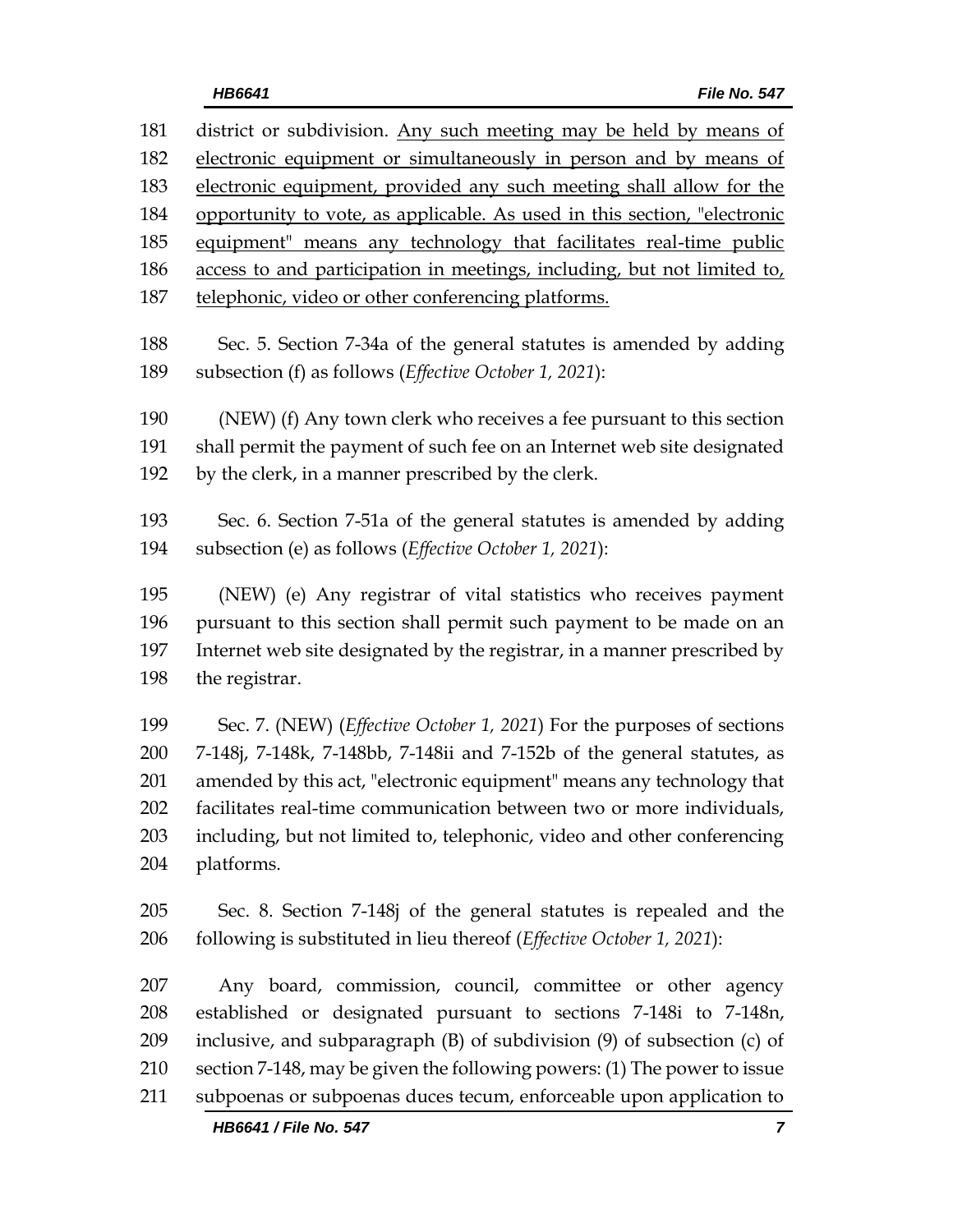the Superior Court, to compel the attendance of persons at hearings either in person or by means of electronic equipment and the production of books, documents, records and papers; (2) the power to issue written interrogatories and require written answers under oath thereto, enforceable upon application to the Superior Court; (3) the power to hold hearings relating to any allegation of discriminatory practice which it has found reasonable cause to believe has occurred and to issue any appropriate orders including those authorized by section 46a-86; and (4) the power to petition the Superior Court for enforcement of any order issued by it upon a finding that a violation of the local code of prohibited discriminatory practices has occurred, including the power to petition the Superior Court for temporary injunctive relief upon a finding that irreparable harm to the complainant will otherwise occur or for any other relief authorized by sections 46a-89 and 46a-90a.

 Sec. 9. Section 7-148k of the general statutes is repealed and the following is substituted in lieu thereof (*Effective October 1, 2021*):

 Any complaint filed pursuant to sections 7-148i to 7-148n, inclusive, and subparagraph (B) of subdivision (9) of subsection (c) of section 7- 148 shall be made under oath. No finding of a violation of a local code of prohibited discriminatory practices shall be made except after a 232 hearing conducted in person or by means of electronic equipment. The respondent at any such hearing shall be given reasonable advance written notice of the hearing, shall be entitled to be represented by counsel, and shall be permitted to testify and present and cross-examine witnesses. The decision resulting from the hearing shall be in writing and shall include written findings of the facts upon which the decision is based.

 Sec. 10. Section 7-148bb of the general statutes is repealed and the following is substituted in lieu thereof (*Effective October 1, 2021*):

 Notwithstanding any provision of the general statutes or any special act, municipal charter or home rule ordinance, the chief elected officials of two or more municipalities may initiate a process for such municipalities to enter into an agreement to share revenues received for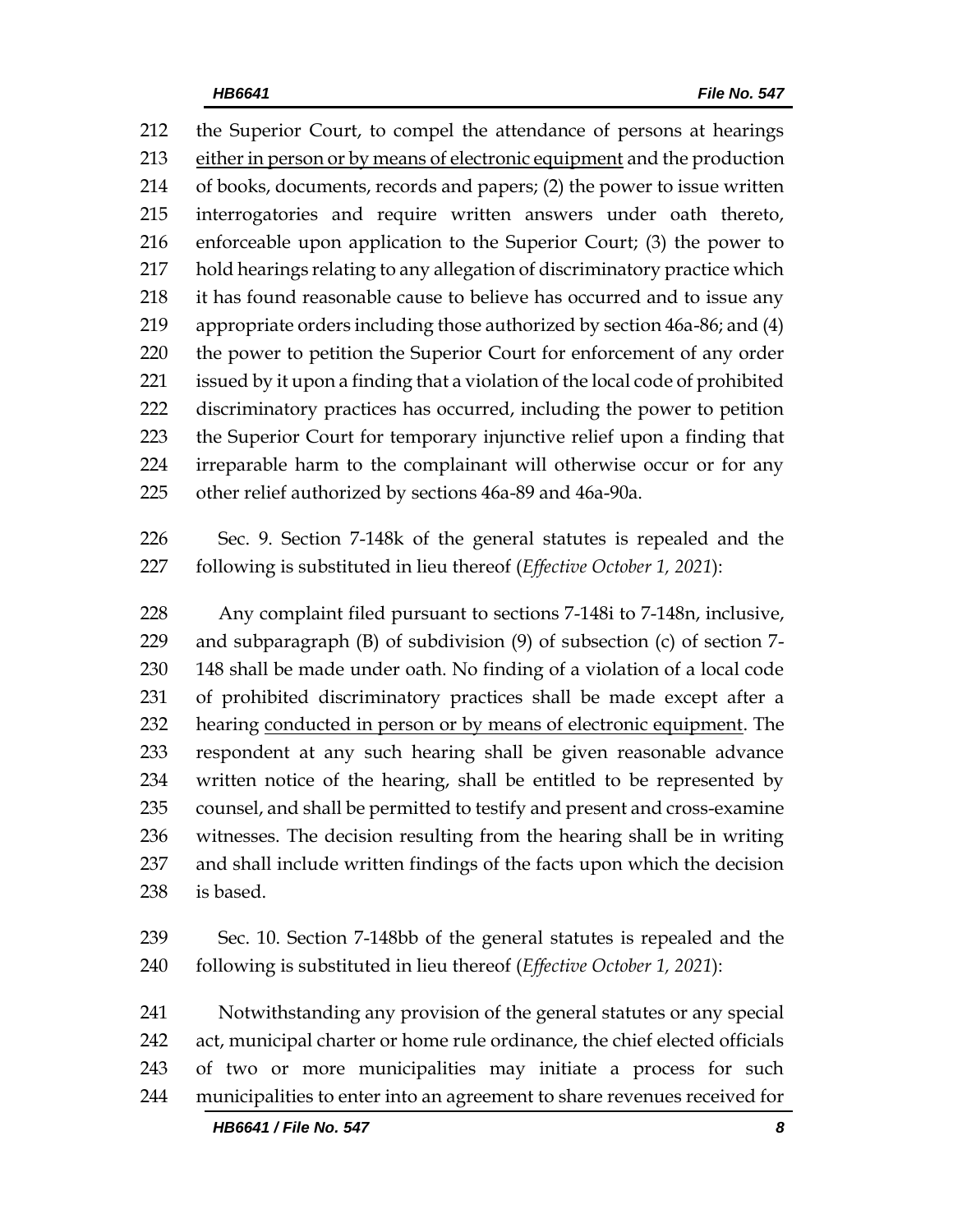payment of real and personal property taxes. The agreement shall be prepared pursuant to negotiations and shall contain all provisions on which there is mutual agreement between the municipalities, including, but not limited to, specification of the tax revenues to be shared, collection and uses of such shared revenue. The agreement shall establish procedures for amendment, termination and withdrawal. The 251 negotiations shall include an opportunity for public participation. Such participation may take place in person, in writing or by means of electronic equipment. The agreement shall be approved by each municipality that is a party to the agreement by resolution of the legislative body. As used in this section "legislative body" means the council, commission, board, body or town meeting, by whatever name it may be known, having or exercising the general legislative powers and functions of a municipality and "municipality" means any town, city or borough, consolidated town and city or consolidated town and borough.

 Sec. 11. Section 7-148ii of the general statutes is repealed and the following is substituted in lieu thereof (*Effective October 1, 2021*):

 (a) Any person who, on or after October 1, 2011, commences an action to foreclose a mortgage on residential property shall register such property with the town clerk of the municipality in which the property is located at the time and place of the recording of the notice of lis pendens as to the residential property being foreclosed in accordance with section 52-325. Such registration may be completed electronically in a manner prescribed by such clerk and shall be maintained by the municipality separate and apart from the land records.

 (b) Registration made pursuant to subsection (a) of this section shall contain (1) the name, address, telephone number and electronic mail address of the plaintiff in the foreclosure action and, if such plaintiff is an entity or an individual who resides out-of-state, the name, address, telephone number and electronic mail address of a direct contact in the state, provided such a direct contact is available; (2) the name, address, telephone number and electronic mail address of the person, local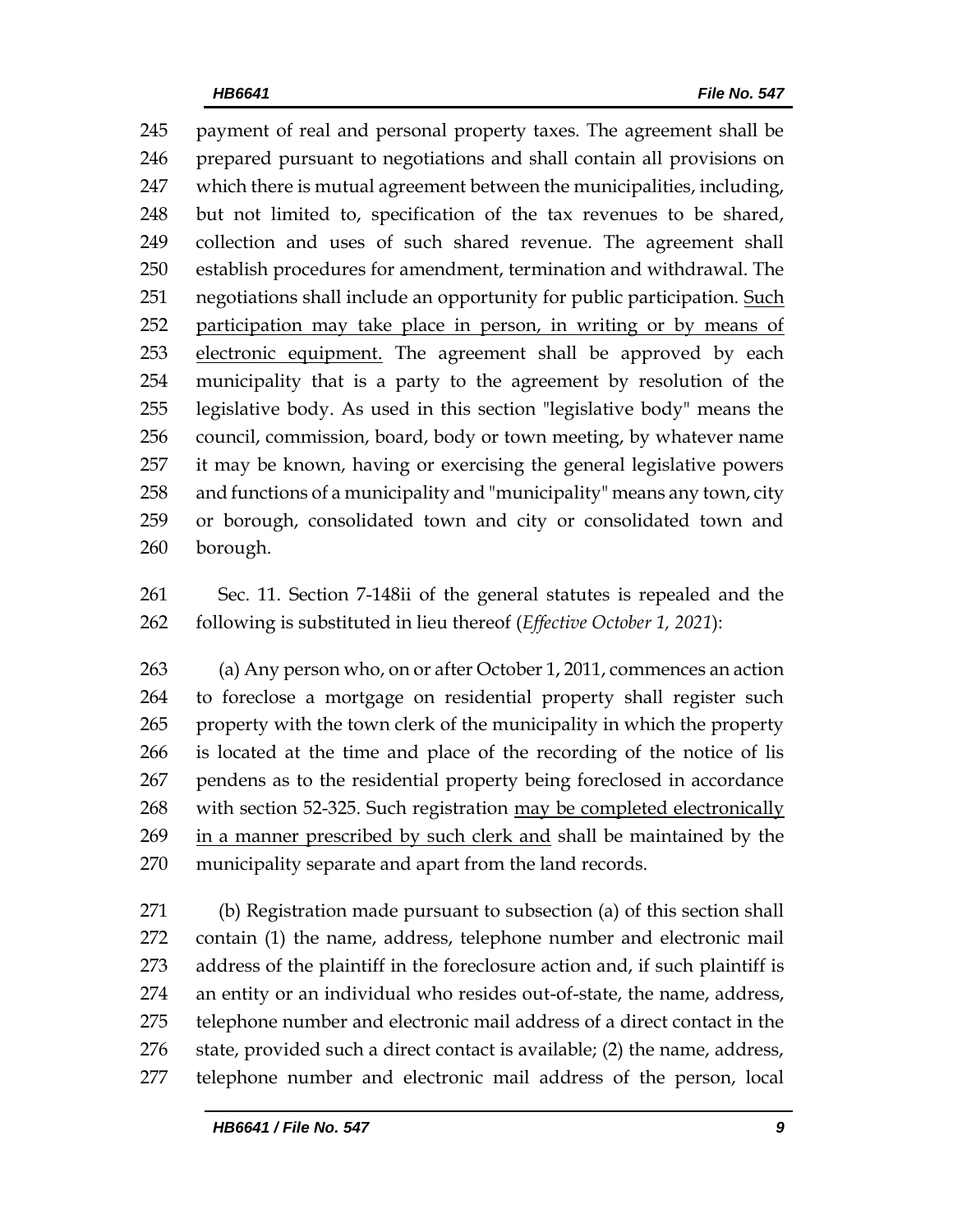property maintenance company or other entity serving as such plaintiff's contact with the municipality for any matters concerning the residential property; and (3) the following heading in at least ten-point boldface capital letters: NOTICE TO MUNICIPALITY: REGISTRATION OF PROPERTY BEING FORECLOSED. The plaintiff in the foreclosure action shall indicate on such registration whether it prefers to be contacted by first class mail or electronic mail and the preferred addresses for such communications. Such plaintiff shall report to the town clerk of the municipality in which the property is located, by mail, 287 electronic mail or other form of delivery, any change in the information 288 provided on the registration not later than thirty days following the date of the change of information. At the time of registration, such plaintiff shall pay a land record filing fee to the municipality as specified in 291 section  $7-34a$ , as amended by this act.

 (c) Any person in whom title to a residential property has vested on or after October 1, 2011, through a foreclosure action pursuant to sections 49-16 to 49-21, inclusive, or 49-26, shall register such property, in accordance with subsection (d) of this section, with the municipality in which such property is located not later than fifteen days after absolute title vests in such person. If such person is the plaintiff in the foreclosure action, such person shall, prior to the expiration of such fifteen-day period, update the registration with any change in registration information for purposes of complying with said subsection (d). The updated registration shall include the following heading in at least ten-point boldface capital letters: NOTICE TO MUNICIPALITY: UPDATED REGISTRATION FOR PROPERTY ACQUIRED THROUGH FORECLOSURE.

 (d) Registration made pursuant to subsection (c) of this section shall 306 be mailed, sent by electronic mail or delivered to the town clerk of the municipality in which the residential property is located and include (1) the name, address, telephone number and electronic mail address of the registrant and, if the registrant is an entity or an individual who resides out-of-state, the name, address, telephone number and electronic mail address of a direct contact in the state, provided such a direct contact is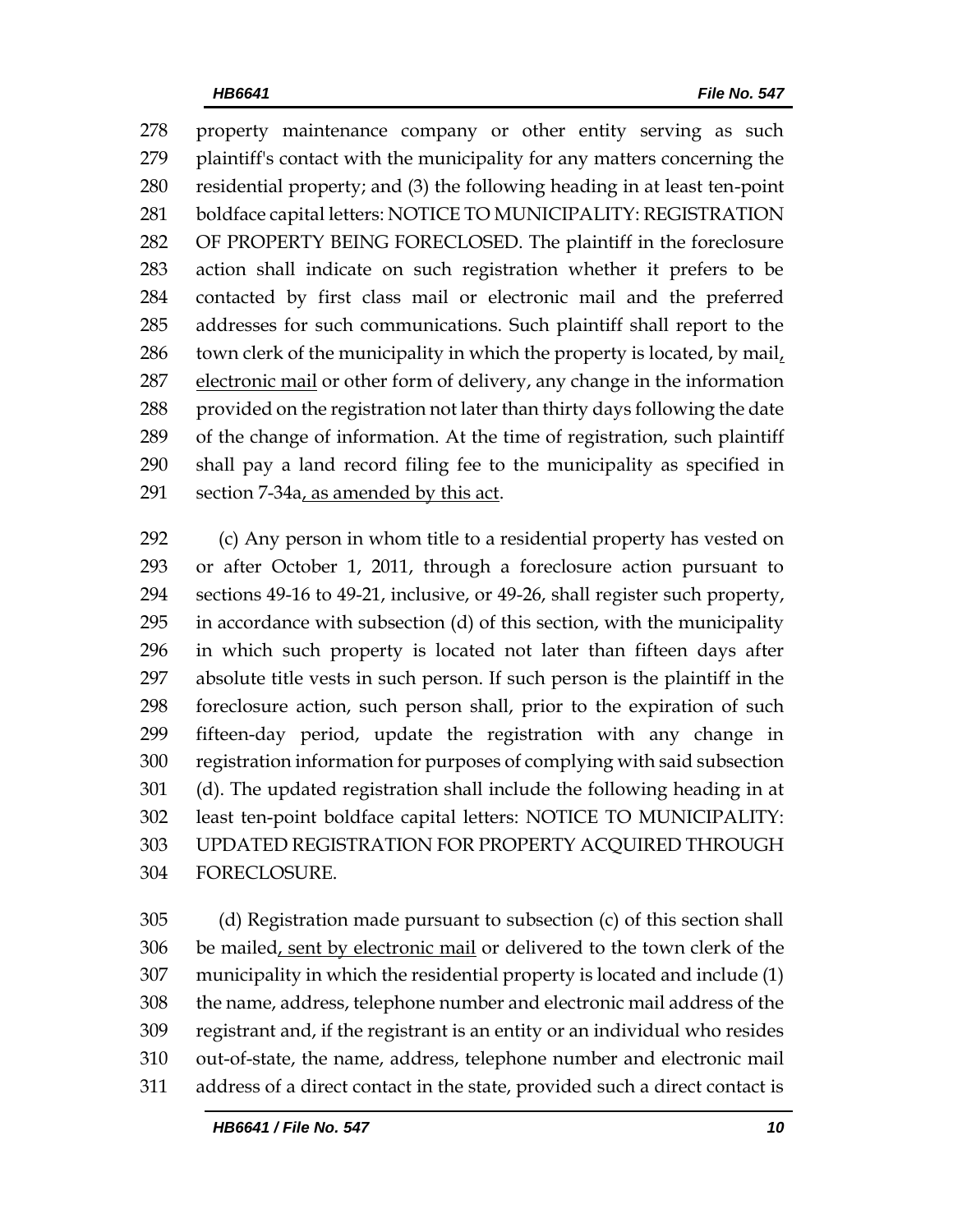available; (2) the date on which absolute title vested in the registrant; (3) the name, address, telephone number and electronic mail address of the person, local property maintenance company or other entity responsible for the security and maintenance of the residential property; and (4) the following heading in at least ten-point boldface capital letters: NOTICE TO MUNICIPALITY: REGISTRATION OF PROPERTY ACQUIRED THROUGH FORECLOSURE. The registration, or updated registration, shall be accompanied by a land record filing fee payable to the municipality as specified in section 7-34a, as amended by this act. The 321 registrant shall report to the town clerk by mail, electronic mail or other form of delivery any change in the information provided on the registration not later than thirty days from the date of the change in information.

 (e) If a registrant required to register pursuant to subsection (c) of this section fails to comply with any provision of the general statutes or of any municipal ordinance concerning the repair or maintenance of real estate, including, without limitation, an ordinance relating to the 329 prevention of housing blight pursuant to subparagraph  $(H)(xv)$  of subdivision (7) of subsection (c) of section 7-148, the maintenance of safe and sanitary housing as provided in subparagraph (A) of subdivision (7) of subsection (c) of section 7-148, or the abatement of nuisances as provided in subparagraph (E) of subdivision (7) of subsection (c) of section 7-148, the municipality may issue a notice to the registrant citing the conditions on such property that violate such provisions. Such notice shall be sent by either first class or electronic mail, or both, and shall be sent to the address or addresses of the registrant identified on the registration. A copy of such notice shall be sent by first class mail or electronic mail to the person, property maintenance company or other entity responsible for the security and maintenance of the residential property designated on the registration. Such notice shall comply with section 7-148gg.

 (f) The notice described in subsection (e) of this section shall provide a date, reasonable under the circumstances, by which the registrant shall remedy the condition or conditions on such registrant's property. If the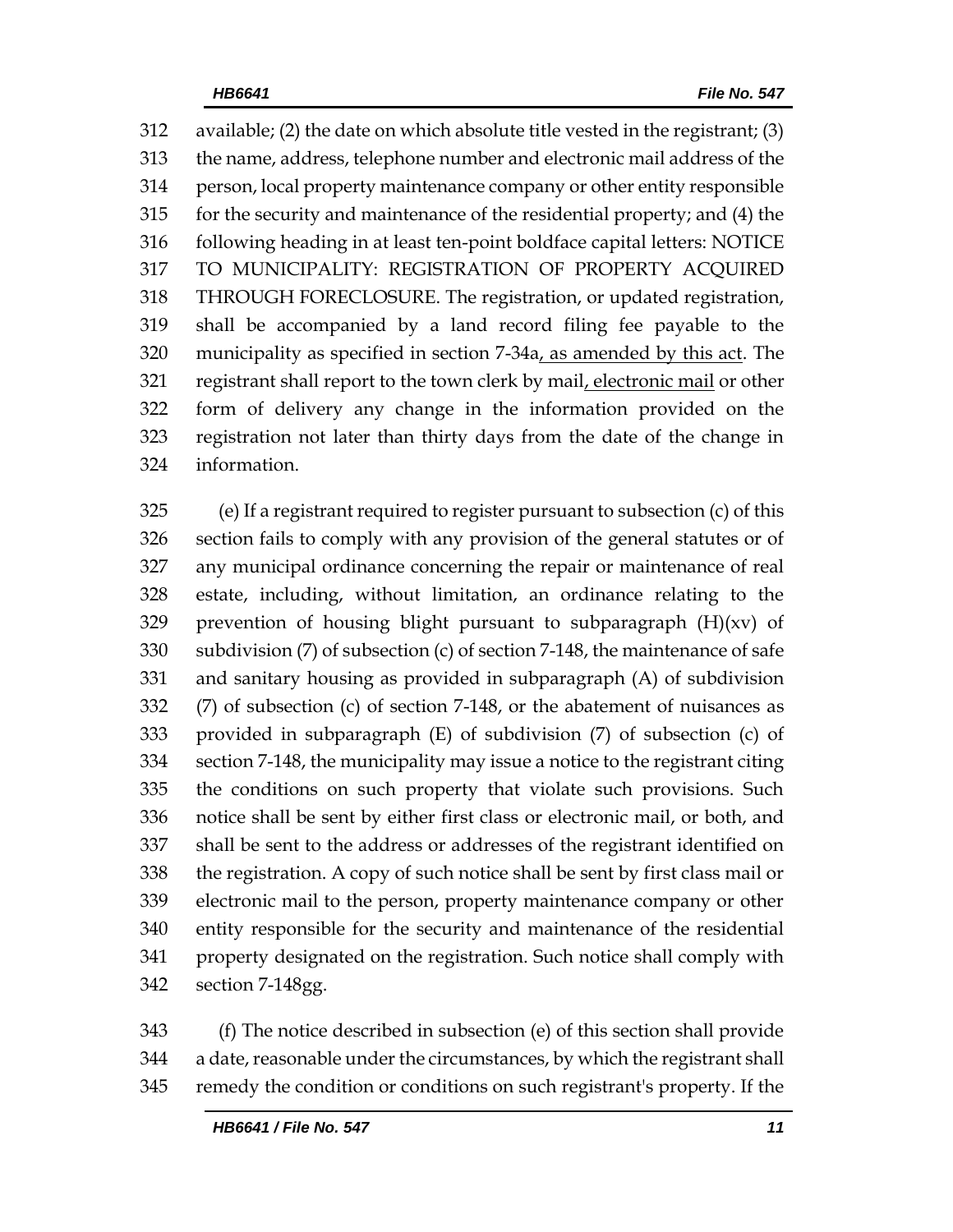registrant, registrant's contact or registrant's agent does not remedy the condition or conditions on such registrant's property before the date following the date specified in such notice, the municipality may enforce its rights under the relevant provisions of the general statutes or of any municipal ordinance.

 (g) A municipality shall only impose registration requirements upon registrants and plaintiffs in foreclosure actions in accordance with this section, except that any municipal registration requirements effective on or before October 1, 2009, shall remain effective.

 (h) Any plaintiff in a foreclosure action who fails to register in accordance with this section shall be subject to a civil penalty of one hundred dollars for each violation, up to a maximum of five thousand dollars. Each property for which there has been a failure to register shall constitute a separate violation.

 (i) Any person in whom title to a residential property has vested on or after October 1, 2011, through a foreclosure action pursuant to sections 49-16 to 49-21, inclusive, or 49-26, and who has not registered in accordance with subsection (c) of this section within thirty days of absolute title vesting in such owner shall be subject to a civil penalty of two hundred fifty dollars for each violation, up to a maximum of twenty-five thousand dollars. Each property for which there has been a failure to register shall constitute a separate violation.

 (j) An authorized official of the municipality may file a civil action in Superior Court to collect the penalties imposed pursuant to subsections (h) and (i) of this section, which penalties shall be payable to the treasurer of such municipality. Such penalties shall not create or constitute a lien against the residential property.

 (k) Neither the registration by a foreclosing party nor the failure to register in accordance with subsection (a) of this section shall imply or create any legal obligations on the part of the foreclosing party to repair, maintain or secure the residential property for which a registration is required prior to the time that title passes to the foreclosing party.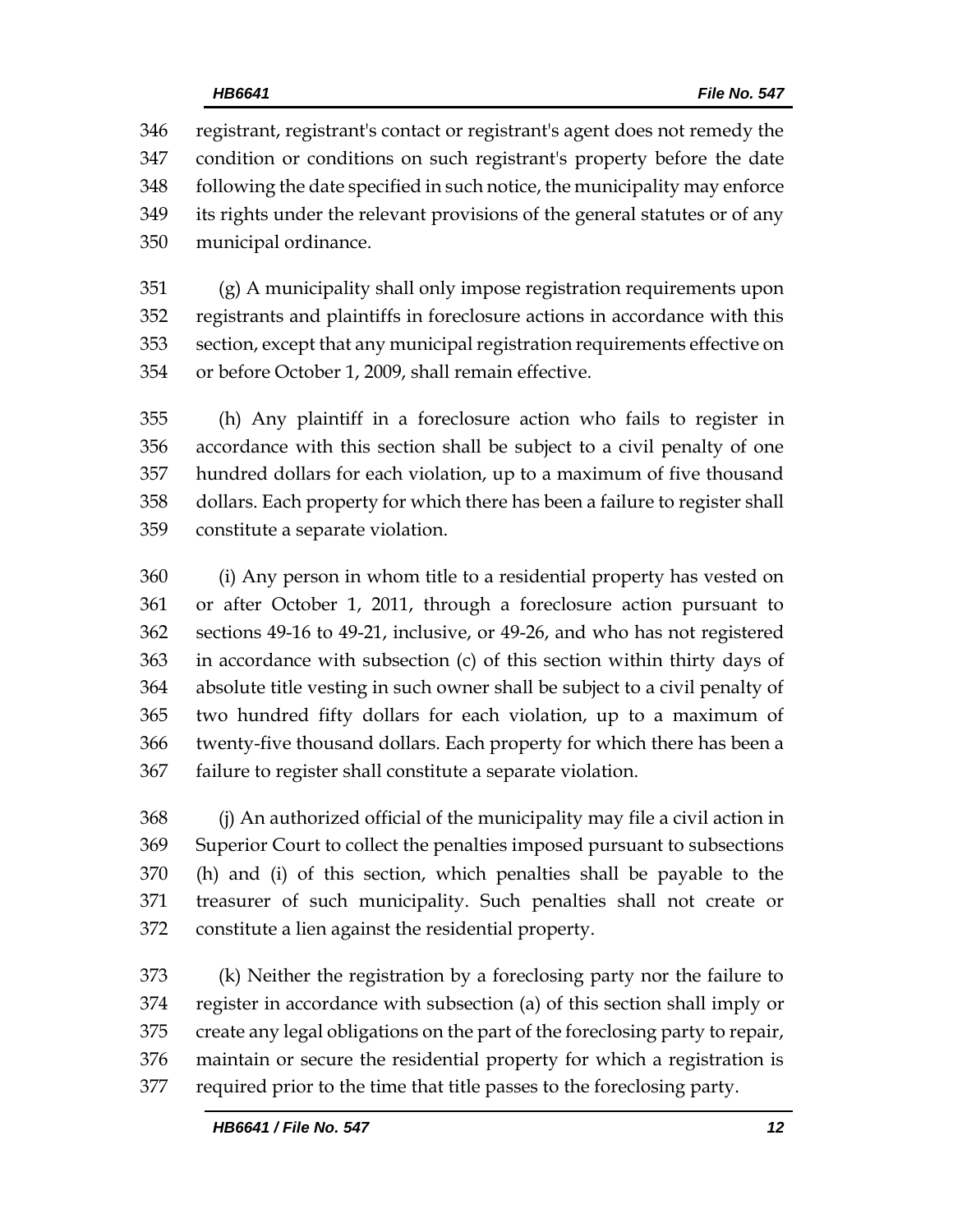Sec. 12. Section 7-152b of the general statutes is repealed and the following is substituted in lieu thereof (*Effective October 1, 2021*):

 (a) Any town, city or borough may establish by ordinance a parking violation hearing procedure in accordance with this section. The Superior Court shall be authorized to enforce the assessments and judgments provided for under this section.

 (b) The chief executive officer of the town, city or borough shall appoint one or more parking violation hearing officers, other than policemen or persons who issue parking tickets or work in the police department, to conduct the hearings authorized by this section.

 (c) A town, city or borough may, at any time within two years from the expiration of the final period for the uncontested payment of fines, penalties, costs or fees for any alleged violation under any ordinance adopted pursuant to section 7-148 or sections 14-305 to 14-308, inclusive, send notice to the motor vehicle operator, if known, or the registered owner of the motor vehicle by first class mail at his address according 394 to the registration records of the Department of Motor Vehicles or by electronic mail, if the operator or owner's electronic mail address is known. Such notice shall inform the operator or owner: (1) Of the allegations against him and the amount of the fines, penalties, costs or fees due; (2) that he may contest his liability before a parking violations 399 hearing officer by delivering in person, by electronic mail or by mail written notice within ten days of the date thereof; (3) that if he does not demand such a hearing, an assessment and judgment shall enter against him; and (4) that such judgment may issue without further notice. Whenever a violation of such an ordinance occurs, proof of the registration number of the motor vehicle involved shall be prima facie evidence in all proceedings provided for in this section that the owner of such vehicle was the operator thereof; provided, the liability of a lessee under section 14-107 shall apply.

 (d) If the person who is sent notice pursuant to subsection (c) of this section wishes to admit liability for any alleged violation, such person may, without requesting a hearing, pay the full amount of the fines,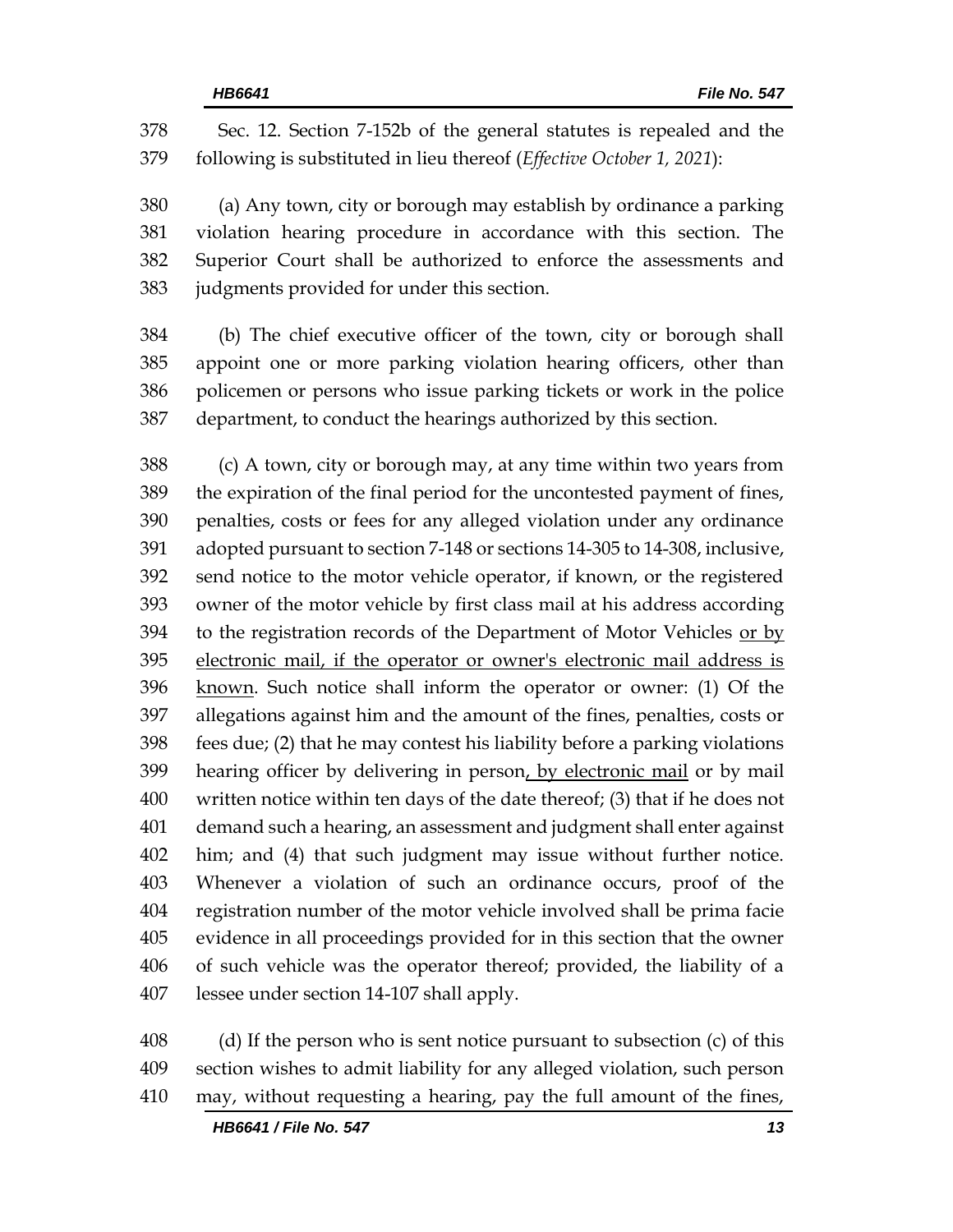penalties, costs or fees admitted to in person or by mail to an official designated by the town, city or borough. Such payment shall be inadmissible in any proceeding, civil or criminal, to establish the conduct of such person or other person making the payment. Any person who does not **[**deliver or mail written demand for**]** demand a hearing within ten days of the date of the first notice provided for in subsection (c) of this section shall be deemed to have admitted liability, and the designated town official shall certify such person's failure to respond to the hearing officer. The hearing officer shall thereupon enter and assess the fines, penalties, costs or fees provided for by the applicable ordinances and shall follow the procedures set forth in subsection (f) of this section.

 (e) Any person who requests a hearing shall be given written notice of the date, time and place for the hearing. Such hearing shall be held not less than fifteen days nor more than thirty days from the date of the mailing of notice, provided the hearing officer shall grant upon good cause shown any reasonable request by any interested party for postponement or continuance. An original or certified copy of the initial notice of violation issued by a policeman or other issuing officer shall be filed and retained by the town, city or borough, be deemed to be a business record within the scope of section 52-180 and be evidence of the facts contained therein. The presence of the policeman or issuing officer shall be required at the hearing if such person so requests. A person wishing to contest his liability shall appear at the hearing in person or by means of electronic equipment, and may present evidence in his behalf. A designated town official, other than the hearing officer, may present evidence on behalf of the town. If such person fails to appear, the hearing officer may enter an assessment by default against him upon a finding of proper notice and liability under the applicable statutes or ordinances. The hearing officer may accept from such person copies of police reports, Department of Motor Vehicles documents and other official documents by mail and may determine thereby that the appearance of such person is unnecessary. The hearing officer shall conduct the hearing in the order and form and with such methods of proof as he deems fair and appropriate. The rules regarding the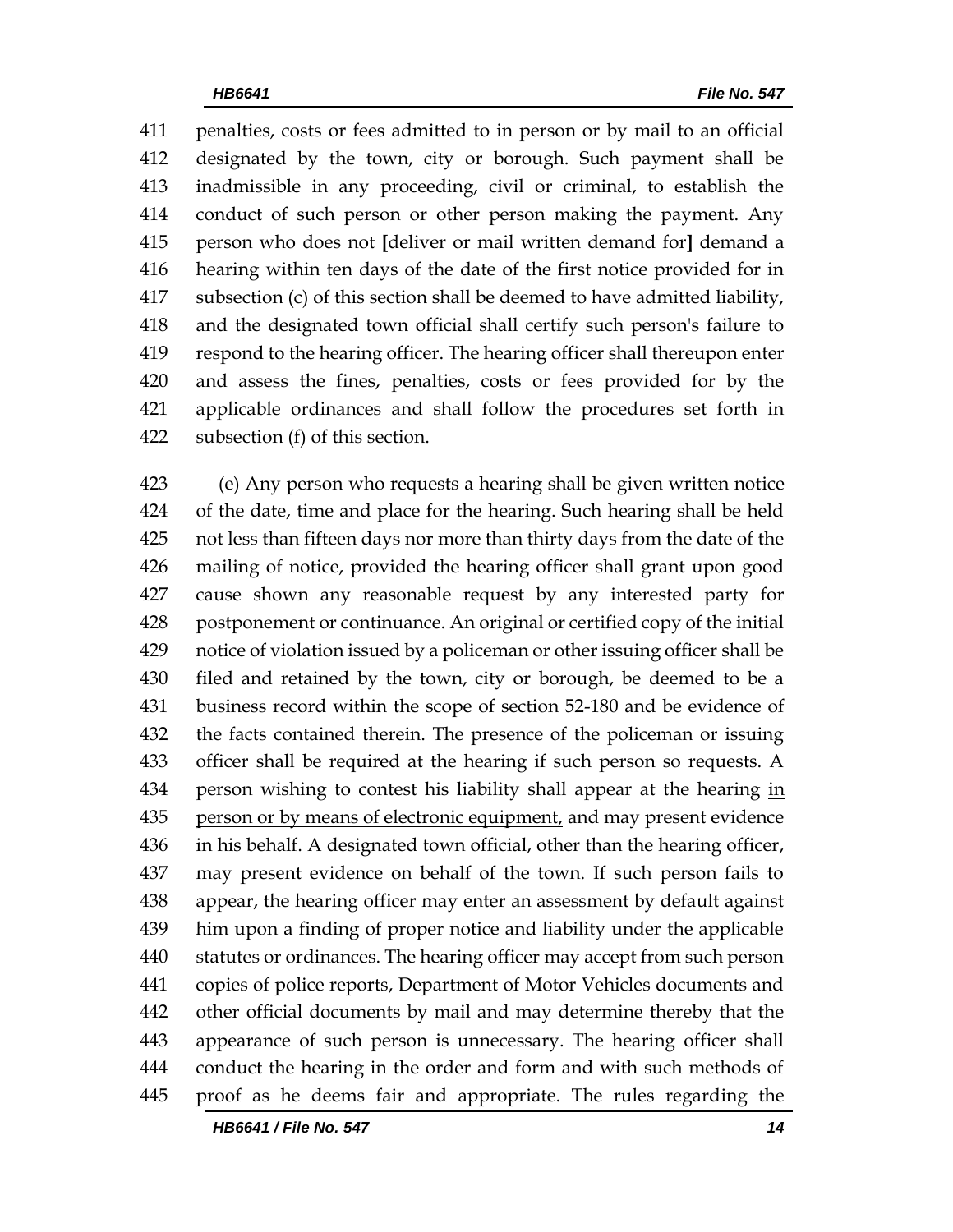admissibility of evidence shall not be strictly applied, but all testimony shall be given under oath or affirmation. The hearing officer shall announce his decision at the end of the hearing. If he determines that the person is not liable, he shall dismiss the matter and enter his determination in writing accordingly. If he determines that the person is liable for the violation, he shall forthwith enter and assess the fines, penalties, costs or fees against such person as provided by the applicable ordinances of that town, city or borough.

 (f) If such assessment is not paid on the date of its entry, the hearing officer shall send by first class mail a notice of the assessment to the person found liable and shall file, not less than thirty days or more than twelve months after such mailing, a certified copy of the notice of assessment with the clerk of a superior court facility designated by the Chief Court Administrator together with an entry fee of eight dollars. The certified copy of the notice of assessment shall constitute a record of assessment. Within such twelve-month period, assessments against the same person may be accrued and filed as one record of assessment. The clerk shall enter judgment, in the amount of such record of assessment and court costs of eight dollars, against such person in favor of the town, city or borough. Notwithstanding any provision of the general statutes, the hearing officer's assessment, when so entered as a judgment, shall have the effect of a civil money judgment and a levy of execution on such judgment may issue without further notice to such person.

 (g) A person against whom an assessment has been entered pursuant to this section is entitled to judicial review by way of appeal. An appeal shall be instituted within thirty days of the mailing of notice of such assessment by filing a petition to reopen assessment, together with an entry fee in an amount equal to the entry fee for a small claims case pursuant to section 52-259, at the Superior Court facility designated by the Chief Court Administrator, which shall entitle such person to a hearing in accordance with the rules of the judges of the Superior Court.

Sec. 13. Section 7-245 of the general statutes is repealed and the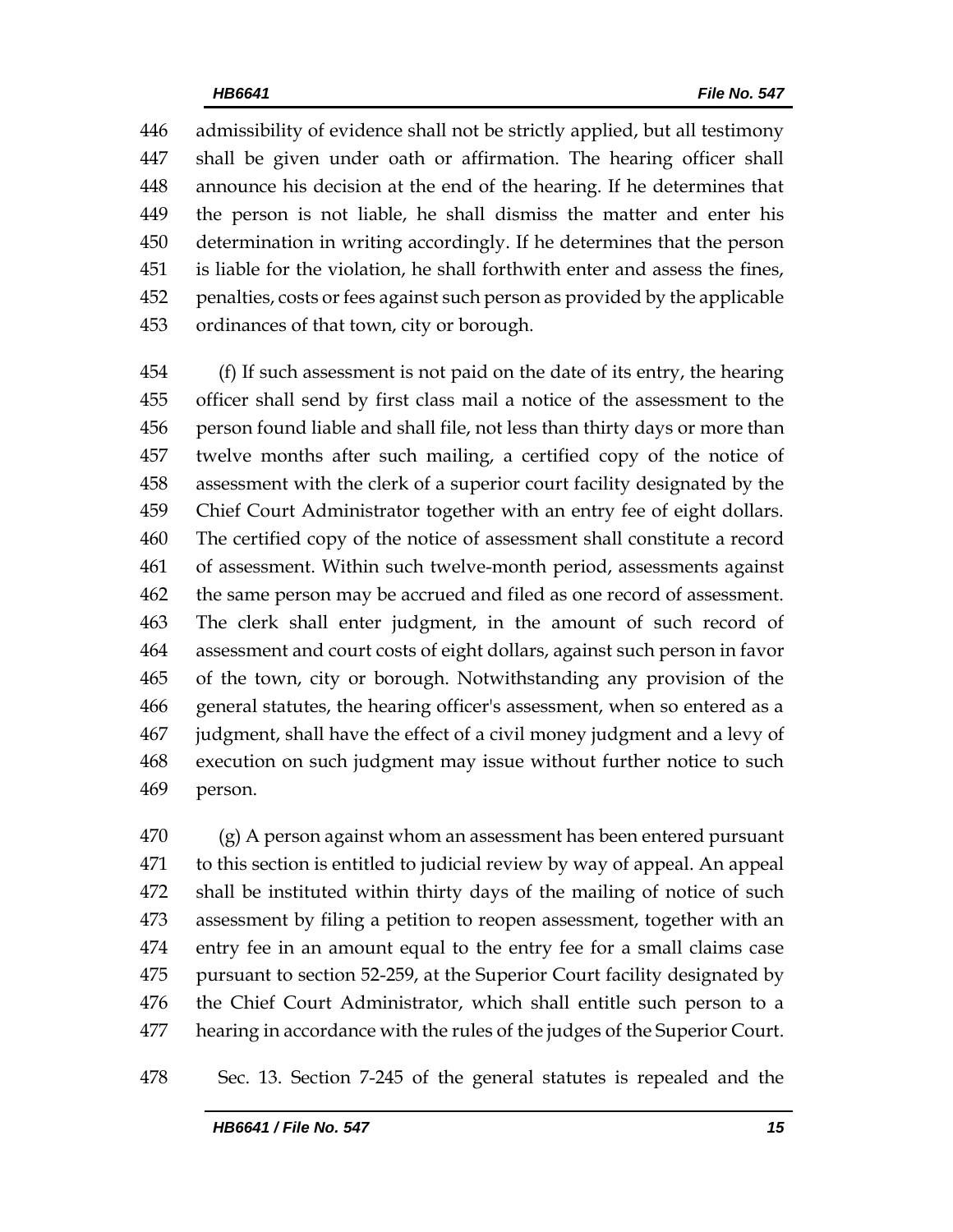### following is substituted in lieu thereof (*Effective October 1, 2021*):

 For the purposes of this chapter: (1) "Acquire a sewerage system" means obtain title to all or any part of a sewerage system or any interest therein by purchase, condemnation, grant, gift, lease, rental or otherwise; (2) "alternative sewage treatment system" means a sewage treatment system serving one or more buildings that utilizes a method of treatment other than a subsurface sewage disposal system and that involves a discharge to the groundwaters of the state; (3) "community sewerage system" means any sewerage system serving two or more residences in separate structures which is not connected to a municipal sewerage system or which is connected to a municipal sewerage system as a distinct and separately managed district or segment of such system; (4) "construct a sewerage system" means to acquire land, easements, rights-of-way or any other real or personal property or any interest therein, plan, construct, reconstruct, equip, extend and enlarge all or any part of a sewerage system; (5) "decentralized system" means managed subsurface sewage disposal systems, managed alternative sewage treatment systems or community sewerage systems that discharge sewage flows of less than five thousand gallons per day, are used to collect and treat domestic sewage, and involve a discharge to the groundwaters of the state from areas of a municipality; (6) "decentralized wastewater management district" means areas of a municipality designated by the municipality through a municipal ordinance when an engineering report has determined that the existing subsurface sewage disposal systems may be detrimental to public health or the environment and that decentralized systems are required and such report is approved by the Commissioner of Energy and Environmental Protection with concurring approval by the Commissioner of Public Health, after consultation with the local 508 director of health; (7) "electronic equipment" means any technology that facilitates real-time communication between two or more individuals, including, but not limited to, telephonic, video and other conferencing platforms; (8) "municipality" means any metropolitan district, town, consolidated town and city, consolidated town and borough, city, borough, village, fire and sewer district, sewer district and each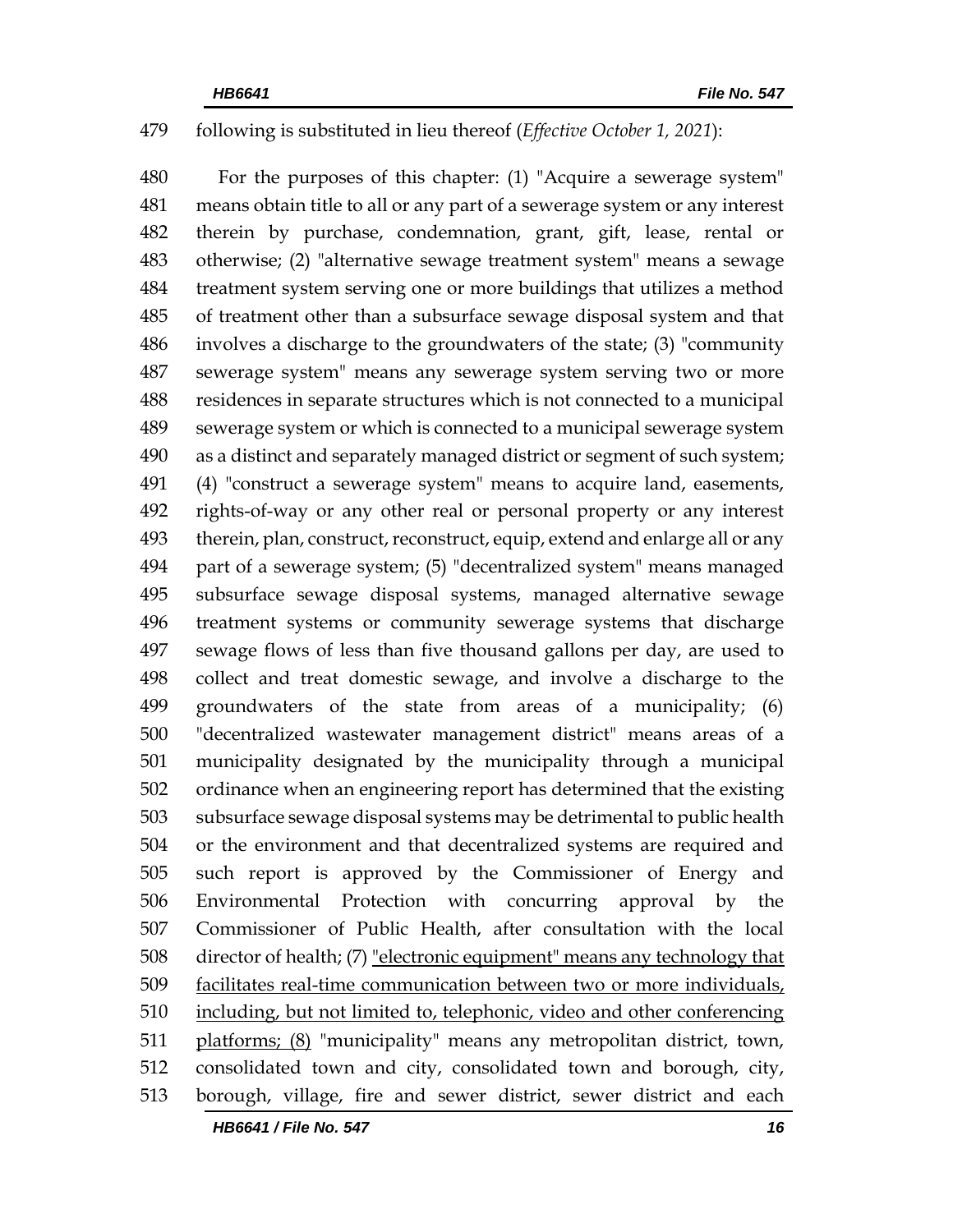municipal organization having authority to levy and collect taxes; **[**(8)**]** (9) "operate a sewerage system" means own, use, equip, reequip, repair, maintain, supervise, manage, operate and perform any act pertinent to the collection, transportation and disposal of sewage; **[**(9)**]** (10) "person" means any person, partnership, corporation, limited liability company, association or public agency; **[**(10)**]** (11) "remediation standards" means pollutant limits, performance requirements, design parameters or technical standards for application to existing sewage discharges in a decentralized wastewater management district for the improvement of wastewater treatment to protect public health and the environment; **[**(11)**]** (12) "sewage" means any substance, liquid or solid, which may contaminate or pollute or affect the cleanliness or purity of any water; and **[**(12)**]** (13) "sewerage system" means any device, equipment, appurtenance, facility and method for collecting, transporting, receiving, treating, disposing of or discharging sewage, including, but not limited to, decentralized systems within a decentralized wastewater management district when such district is established by municipal ordinance pursuant to section 7-247.

 Sec. 14. Section 7-255 of the general statutes is repealed and the following is substituted in lieu thereof (*Effective October 1, 2021*):

 (a) The water pollution control authority may establish and revise fair and reasonable charges for connection with and for the use of a sewerage system. The owner of property against which any such connection or use charge is levied shall be liable for the payment thereof. Municipally-owned and other tax-exempt property which uses the sewerage system shall be subject to such charges under the same conditions as are the owners of other property, but nothing herein shall be deemed to authorize the levying of any property tax by any municipality against any property exempt by the general statutes from property taxation. No charge for connection with or for the use of a sewerage system shall be established or revised until after a public hearing before the water pollution control authority at which the owner of property against which the charges are to be levied shall have an opportunity to be heard concerning the proposed charges. Such hearing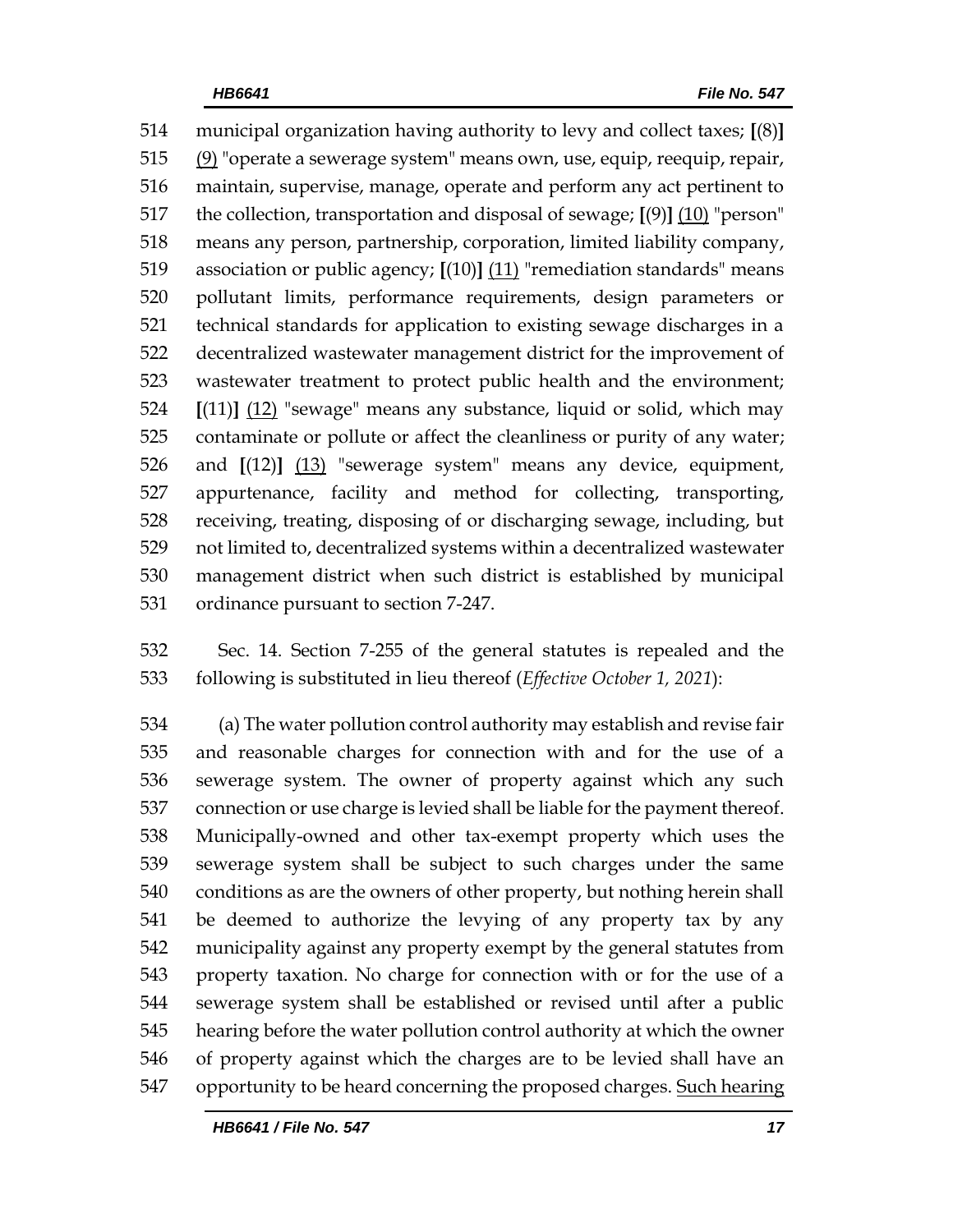may be conducted in person or by means of electronic equipment. Notice of the time, place and purpose of such hearing shall be published at least ten days before the date thereof **[**in a newspaper having a general circulation in the municipality**]** on the Internet web site of the 552 municipality. A copy of the proposed charges shall be on file in the office of the clerk of the municipality and available for inspection by the public for at least ten days before the date of such hearing. When the water pollution control authority has established or revised such charges, it shall file a copy thereof in the office of the clerk of the municipality and, not later than five days after such filing, shall cause the same to be published **[**in a newspaper having a general circulation in the municipality**]** on the Internet web site of the municipality. Such publication shall state the date on which such charges were filed and the time and manner of paying such charges and shall state that any appeals from such charges must be taken within twenty-one days after such filing. In establishing or revising such charges the water pollution control authority may classify the property connected or to be connected with the sewer system and the users of such system, including categories of industrial users, and may give consideration to any factors relating to the kind, quality or extent of use of any such property or classification of property or users including, but not limited to, (1) the volume of water discharged to the sewerage system, (2) the type or size of building connected with the sewerage system, (3) the number of plumbing fixtures connected with the sewerage system, (4) the number of persons customarily using the property served by the sewerage system, (5) in the case of commercial or industrial property, the average number of employees and guests using the property and (6) the quality and character of the material discharged into the sewerage system. The water pollution control authority may establish minimum charges for connection with and for the use of a sewerage system. Any person aggrieved by any charge for connection with or for the use of a sewerage system may appeal to the superior court for the judicial district wherein the municipality is located and shall bring any such appeal to a return day of said court not less than twelve or more than thirty days after service thereof. The judgment of the court shall be final.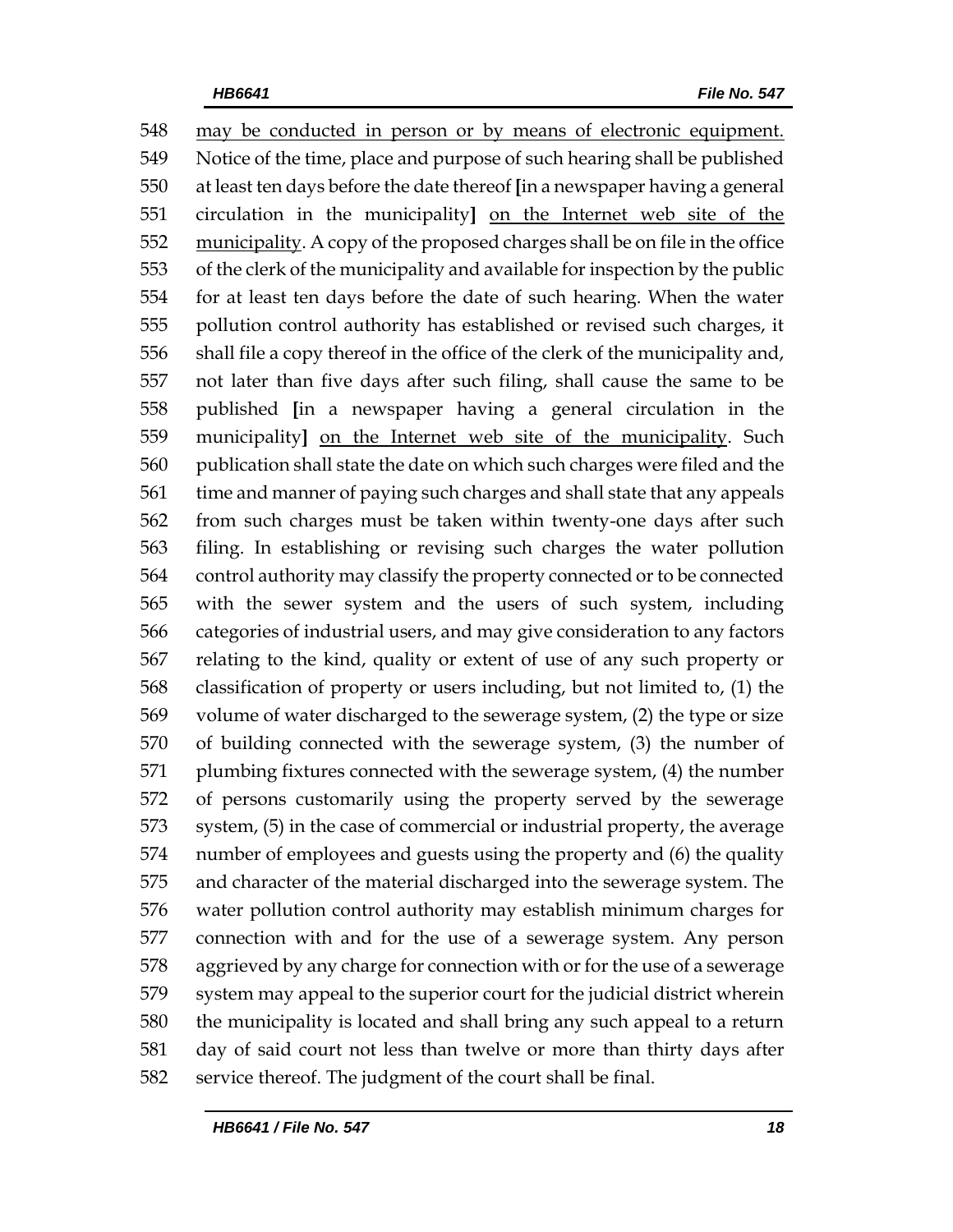(b) Any municipality may, by ordinance, provide for the payment to the water pollution control authority by such municipality of the whole or a portion of such charges for specified classifications of property or users, provided such classifications are established by the water pollution control authority in accordance with the provisions of subsection (a) of this section and meet the requirements of the federal Water Pollution Control Act Amendments of 1972, P.L. 92-500, as amended from time to time. **[**amended.**]**

 (c) Any municipality may, by ordinance, provide for optional methods of payment of sewer use charges to the water pollution control authority by (1) elderly taxpayers who are eligible for tax relief under the provisions of section 12-129b, section 12-170aa, as amended by this 595 act, or a plan of tax relief for elderly taxpayers provided by such municipality in accordance with section 12-129n or (2) any taxpayer under the age of sixty-five who is eligible for tax relief under the provisions of a plan for tax relief provided by such municipality in accordance with subdivision (2) of section 12-129n.

 Sec. 15. Section 7-257 of the general statutes is repealed and the following is substituted in lieu thereof (*Effective October 1, 2021*):

 The water pollution control authority may order the owner of any building to which a sewerage system is available to connect such building with the system or order the owner to construct and connect the building to an alternative sewage treatment system. No such order shall be issued until after a public hearing with respect thereto is conducted in person or by means of electronic equipment after due notice in writing to such property owner. Any owner aggrieved by such an order may, within twenty-one days, appeal to the superior court for the judicial district wherein the municipality is located. Such appeal shall be brought to a return day of said court not less than twelve or more than thirty days after service thereof. The judgment of the court shall be final. If any owner fails to comply with an order to connect, the water pollution control authority shall cause the connection to be made and shall assess the expense thereof against such owner.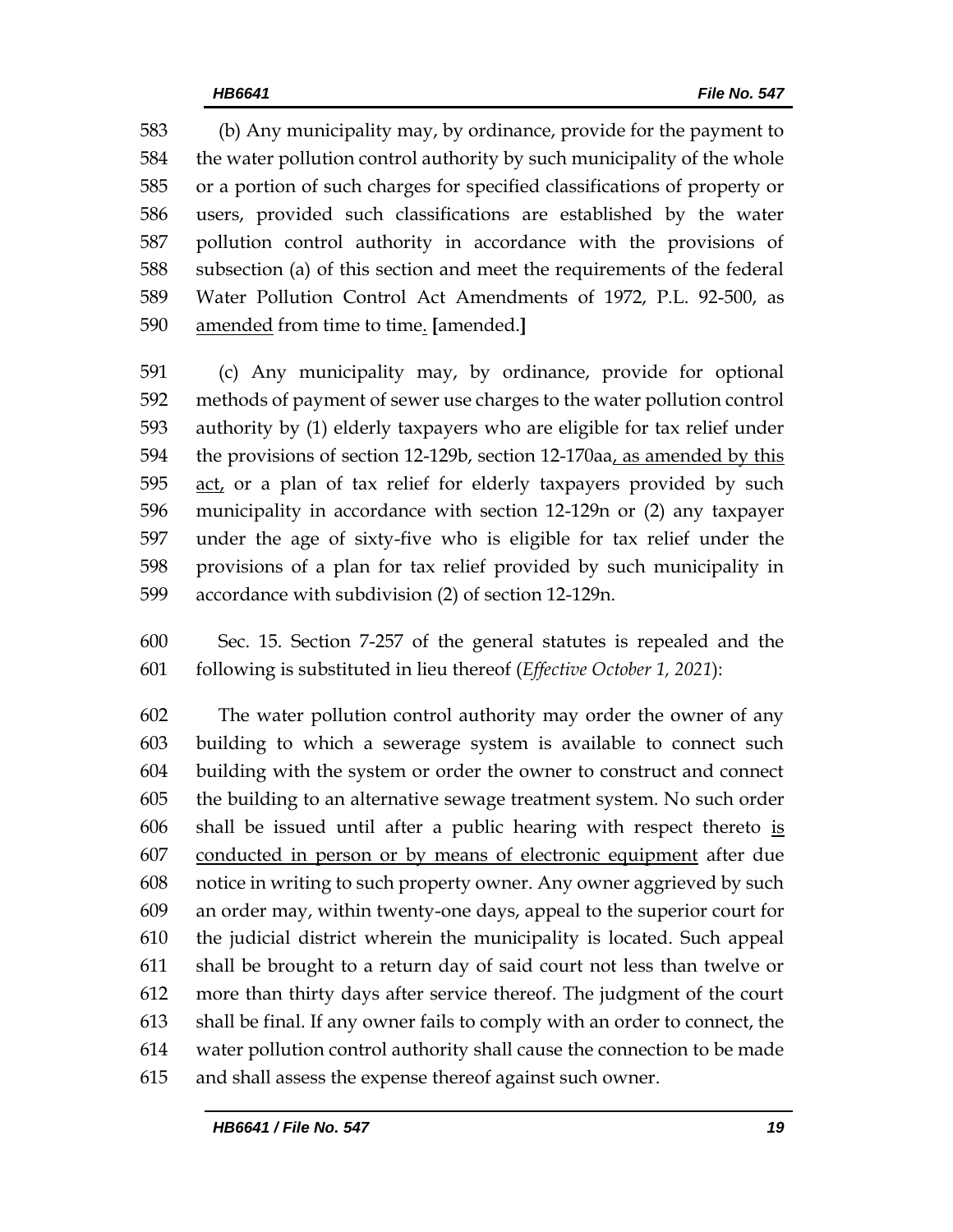Sec. 16. Section 7-344 of the general statutes is repealed and the following is substituted in lieu thereof (*Effective October 1, 2021*):

 (a) Not less than two weeks before the annual town meeting, the board shall hold a public hearing, at which itemized estimates of the expenditures of the town for the ensuing fiscal year shall be presented and at which all persons shall be heard in regard to any appropriation which they are desirous that the board should recommend or reject. The board shall, after such public hearing, hold a public meeting at which it shall consider the estimates so presented and any other matters brought to its attention and shall thereupon prepare and cause to be published in a newspaper in such town, if any, otherwise in a newspaper having a substantial circulation in such town, a report in a form prescribed by the Secretary of the Office of Policy and Management containing: (1) An itemized statement of all actual receipts from all sources of such town during its last fiscal year; (2) an itemized statement by classification of all actual expenditures during the same year; (3) an itemized estimate of anticipated revenues during the ensuing fiscal year from each source other than from local property taxes and an estimate of the amount which should be raised by local property taxation for such ensuing fiscal year; (4) an itemized estimate of expenditures of such town for such ensuing fiscal year; and (5) the amount of revenue surplus or deficit of the town at the beginning of the fiscal year for which estimates are being prepared; provided any town which, according to the most recent federal census, has a population of less than five thousand may, by ordinance, waive such publication requirement, in which case the board shall provide for the printing or mimeographing of copies of such report in a number equal to ten per cent of the population of such town according to such federal census, which copies shall be available for distribution five days before the annual budget meeting of such town. The board shall submit such estimate with its recommendations to the annual town meeting next ensuing, and such meeting shall take action upon such estimate and recommendations, and make such specific appropriations as appear advisable, but no appropriation shall be made exceeding in amount that for the same purpose recommended by the board and no appropriation shall be made for any purpose not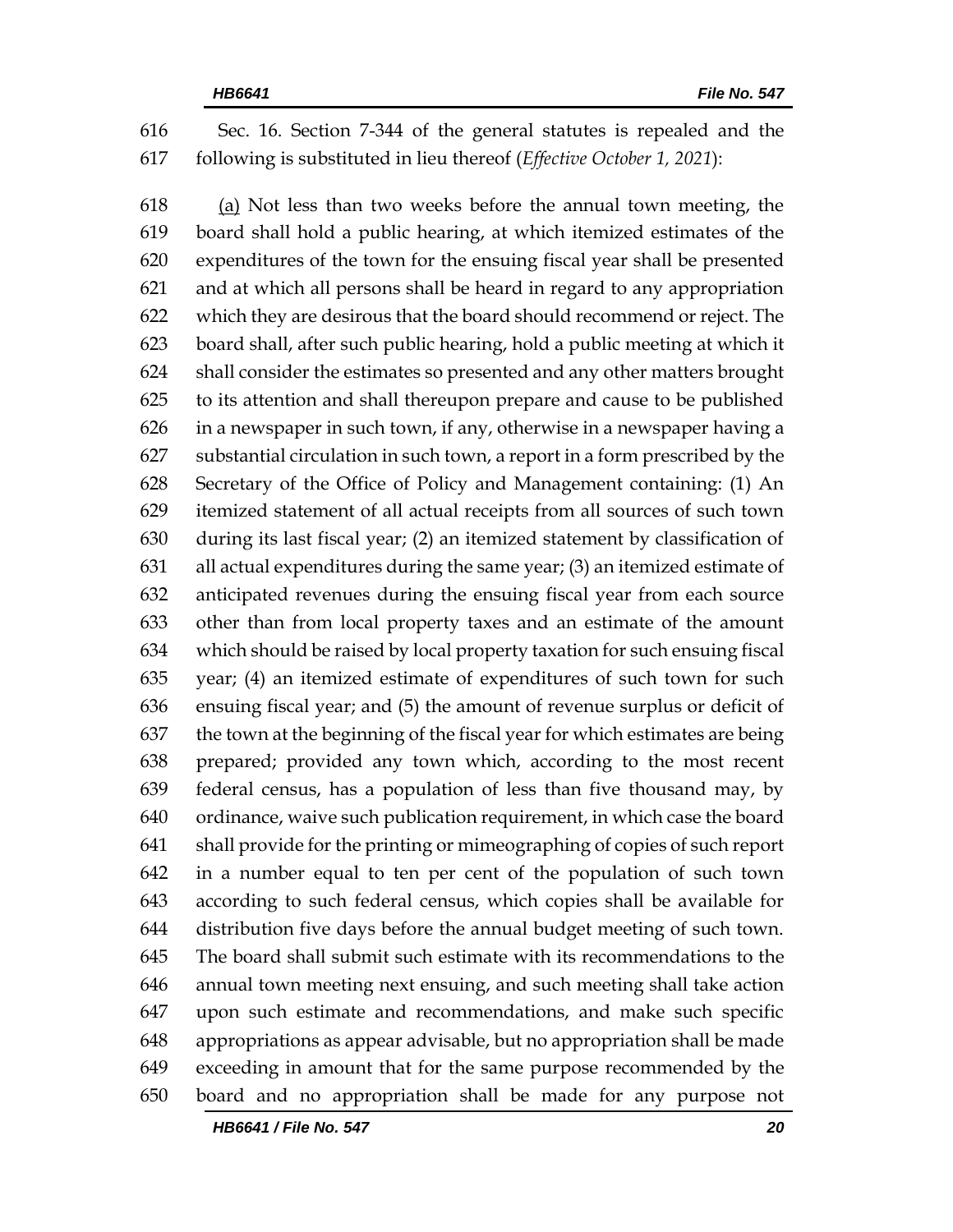recommended by the board. Such estimate and recommendations may include, if submitted to a vote by voting tabulator, questions to indicate whether the budget is too high or too low. The vote on such questions shall be for advisory purposes only, and not binding upon the board. Immediately after the board of assessment appeals has finished its duties and the grand list has been completed, the board of finance shall meet and, with due provision for estimated uncollectible taxes, abatements and corrections, shall lay such tax on such list as shall be sufficient, in addition to the other estimated yearly income of such town and in addition to such revenue surplus, if any, as may be appropriated, not only to pay the expenses of the town for such current year, but also to absorb the revenue deficit of such town, if any, at the beginning of such current year. The board shall prescribe the method by which and the place where all records and books of accounts of the town, or of any department or subdivision thereof, shall be kept. The provisions of this section shall not be construed as preventing a town from making further appropriations upon the recommendation of its board of finance at a special town meeting held after the annual town meeting and prior to the laying of the tax for the current year, and any appropriations made at such special town meeting shall be included in the amount to be raised by the tax laid by the board of finance under the provisions of this section.

 (b) Any hearing or meeting held pursuant to this section may be held by means of electronic equipment or simultaneously in person and by means of electronic equipment. Any hearing or meeting held by means of electronic equipment shall permit the opportunity to provide 677 comment or testimony, vote and otherwise participate in such hearing or meeting, as applicable.

 Sec. 17. Section 8-2a of the general statutes is repealed and the following is substituted in lieu thereof (*Effective October 1, 2021*):

 The secretary or clerk of each regulatory board of a political subdivision of the state, adopting subdivision or zoning regulations pursuant to the general statutes or a special act, shall publish such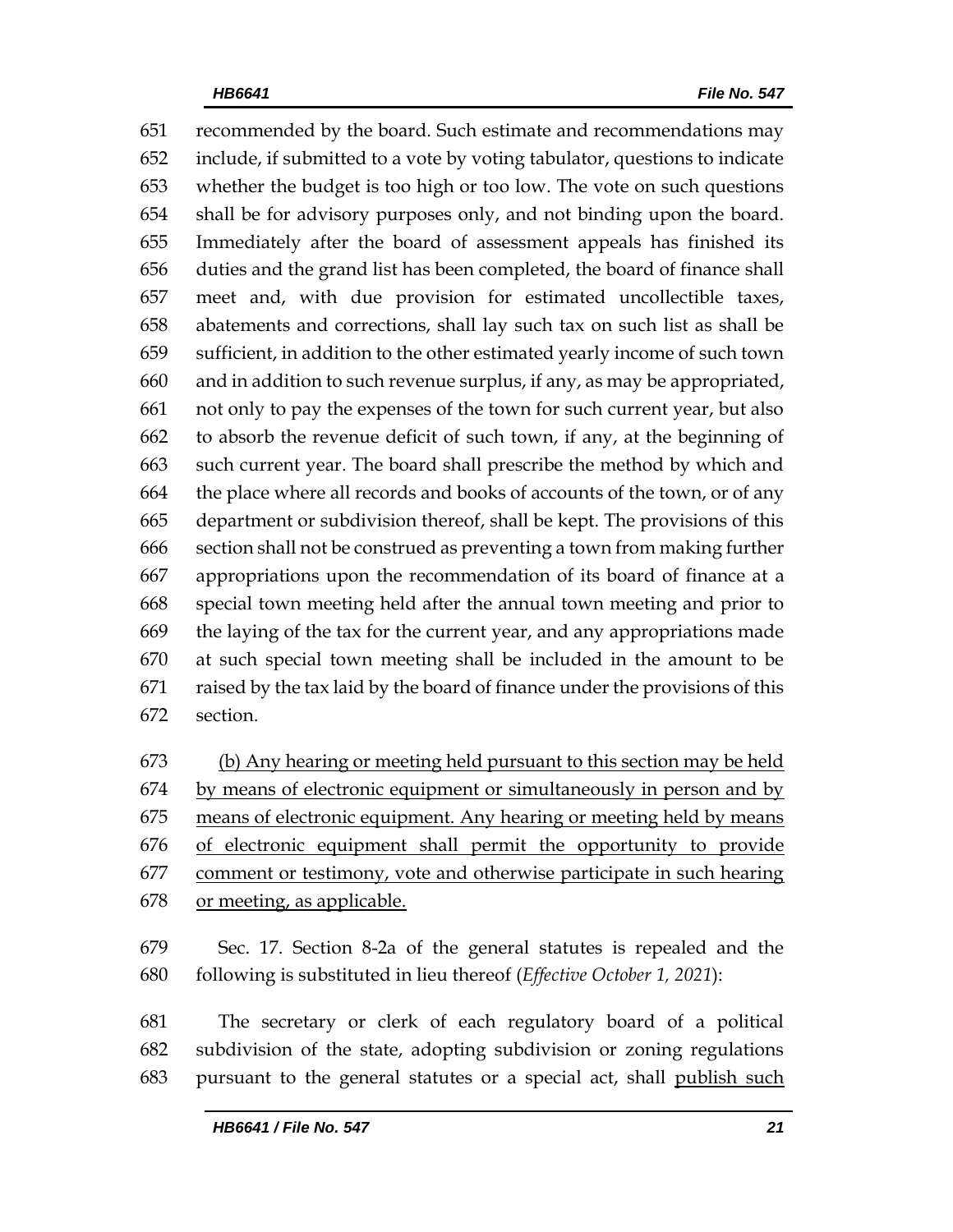regulations on the Internet web site of the subdivision and make printed copies of such regulations available to the public at a reasonable price upon request.

 Sec. 18. Section 12-111 of the general statutes is repealed and the following is substituted in lieu thereof (*Effective October 1, 2021*):

 (a) Any person, including any lessee of real property whose lease has been recorded as provided in section 47-19 and who is bound under the terms of a lease to pay real property taxes and any person to whom title to such property has been transferred since the assessment date, claiming to be aggrieved by the doings of the assessors of such town may appeal therefrom to the board of assessment appeals. Such appeal shall be filed **[**,**]** in writing **[**,**]** or by electronic mail in a manner prescribed by such board on or before February twentieth. The **[**written**]** appeal shall include, but is not limited to, the property owner's name, name and position of the signer, description of the property which is the subject of the appeal, name, **[**and**]** mailing address and electronic mail address of the party to be sent all correspondence by the board of assessment appeals, reason for the appeal, appellant's estimate of value, signature of property owner, or duly authorized agent of the property owner, and date of signature. The board shall notify each aggrieved taxpayer who filed **[**a written**]** an appeal in the proper form and in a timely manner, no later than March first immediately following the assessment date, of the date, time and place of the appeal hearing. Such notice shall be sent no later than seven calendar days preceding the hearing date except that the board may elect not to conduct an appeal hearing for any commercial, industrial, utility or apartment property with an assessed value greater than one million dollars. The board shall, not later than March first, notify the appellant that the board has elected not to conduct an appeal hearing. An appellant whose appeal will not be heard by the board may appeal directly to the Superior Court pursuant to section 12-117a. The board shall determine all appeals for which the board conducts an appeal hearing and send written notification of the 716 final determination of such appeals to each such person within one week after such determination has been made. Such written notification shall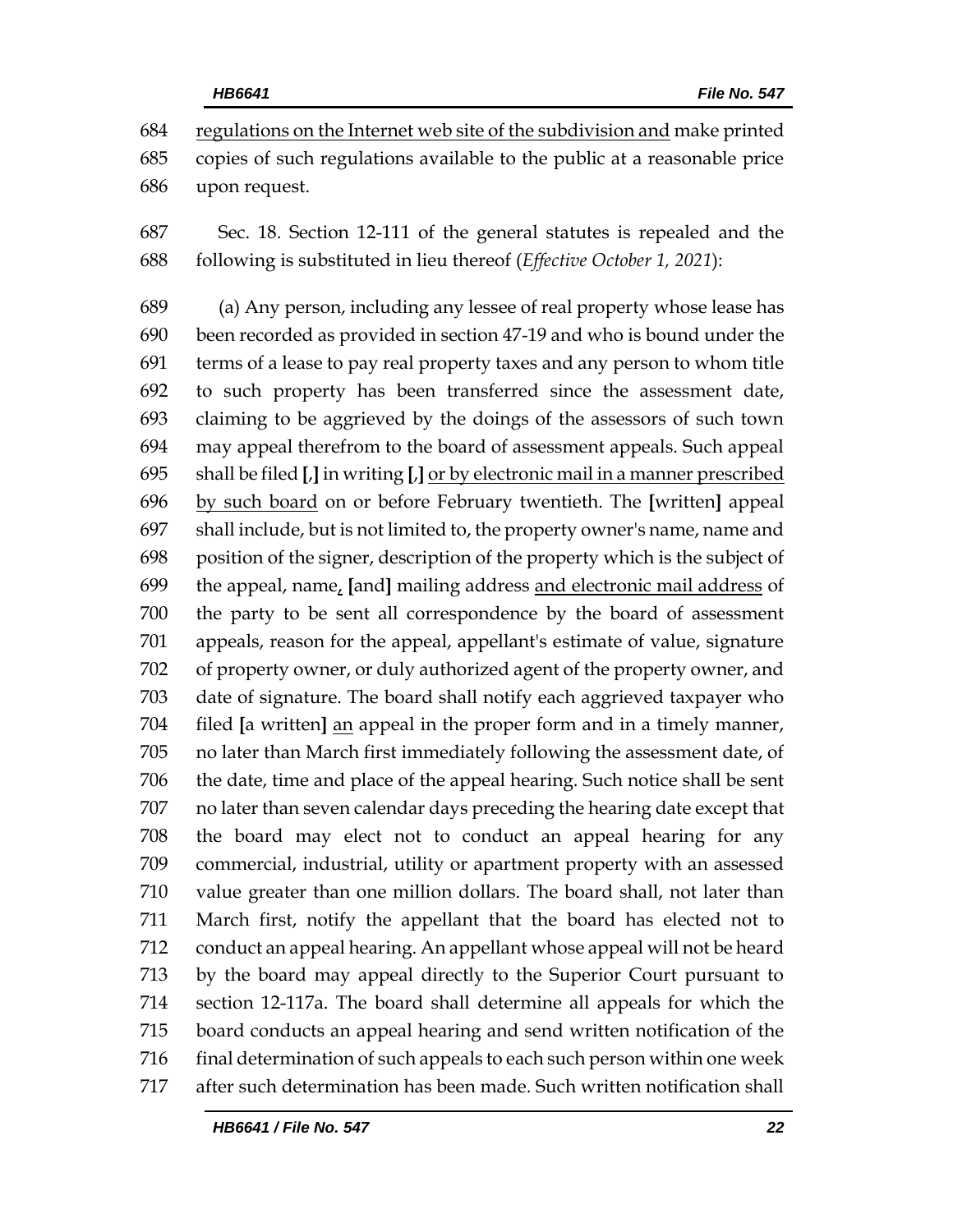include information describing the property owner's right to appeal the determination of such board. Such board may equalize and adjust the grand list of such town and may increase or decrease the assessment of any taxable property or interest therein and may add an assessment for property omitted by the assessors which should be added thereto; and may add to the grand list the name of any person omitted by the assessors and owning taxable property in such town, placing therein all property liable to taxation which it has reason to believe is owned by such person, at the percentage of its actual valuation, as determined by the assessors in accordance with the provisions of sections 12-64 and 12- 71, from the best information that it can obtain, and if such property should have been included in the declaration, as required by section 12- 42 or 12-43, it shall add thereto twenty-five per cent of such assessment; but, before proceeding to increase the assessment of any person or to add to the grand list the name of any person so omitted, it shall mail to such person, postage paid, at least one week before making such increase or addition, a written or printed notice addressed to such person at the town in which such person resides, to appear before such board and show cause why such increase or addition should not be made. When the board increases or decreases the gross assessment of any taxable real property or interest therein, the amount of such gross assessment shall be fixed until the assessment year in which the municipality next implements a revaluation of all real property pursuant to section 12-62, unless the assessor increases or decreases the gross assessment of the property to (1) comply with an order of a court of jurisdiction, (2) reflect an addition for new construction, (3) reflect a reduction for damage or demolition, or (4) correct a factual error by issuance of a certificate of correction. Notwithstanding the provisions of this subsection, if, prior to the next revaluation, the assessor increases or decreases a gross assessment established by the board for any other reason, the assessor shall submit a written explanation to the board setting forth the reason for such increase or decrease. The assessor shall also append the written explanation to the property card for the real estate parcel whose gross assessment was increased or decreased.

*HB6641 / File No. 547 23* (b) If an extension is granted to any assessor or board of assessors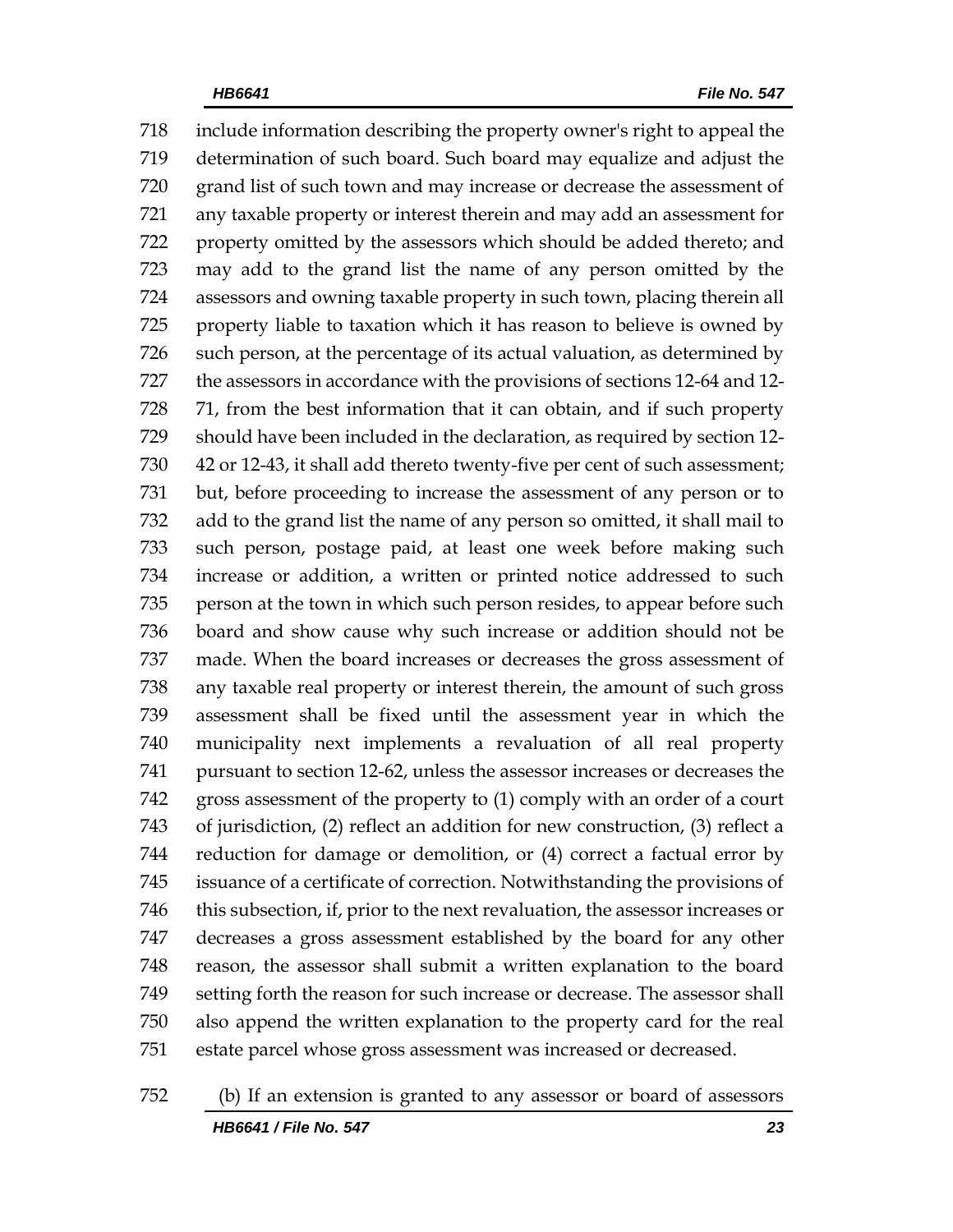pursuant to section 12-117, as amended by this act, the date by which a taxpayer shall be required to submit a **[**written**]** request for appeal to the board of assessment appeals shall be extended to March twentieth and said board shall conduct hearings regarding such requests during the month of April. The board shall send notification to the taxpayer of the time and date of an appeal hearing at least seven calendar days preceding the hearing date, but no later than the first day of April. If the board elects not to hear an appeal for commercial, industrial, utility or apartment property described in subsection (a) of this section, the board shall notify the taxpayer of such decision no later than the first day of April.

 Sec. 19. Section 12-113 of the general statutes is repealed and the following is substituted in lieu thereof (*Effective October 1, 2021*):

 The board of assessment appeals may reduce the assessment of any person as reflected on the grand list by reducing the valuation, number, quantity or amount of any item of estate therein, or by deleting any item which ought not to be retained in it, provided any such reduction or deletion shall be recorded in the minutes of the meeting of said board. The board of assessment appeals shall not reduce the valuation or assessment of property on the grand list belonging to any person who does not appear at a hearing before the board of assessment appeals, either in person or by such person's attorney or agent, and offer or consent to be sworn before it and answer all questions touching such person's taxable property situated in the town. The board of assessment appeals may conduct any meeting or hearing described in this section by means of electronic equipment, provided such hearing or meeting is conducted in accordance with all other applicable provisions of law. For 780 the purposes of this section, a person is deemed to have appeared at a hearing in person if such person or such person's attorney or agent attends by means of electronic equipment. As used in this section, "electronic equipment" means any technology that facilitates real-time access to and participation in meetings and hearings, including, but not limited to, telephonic, video or other conferencing platforms.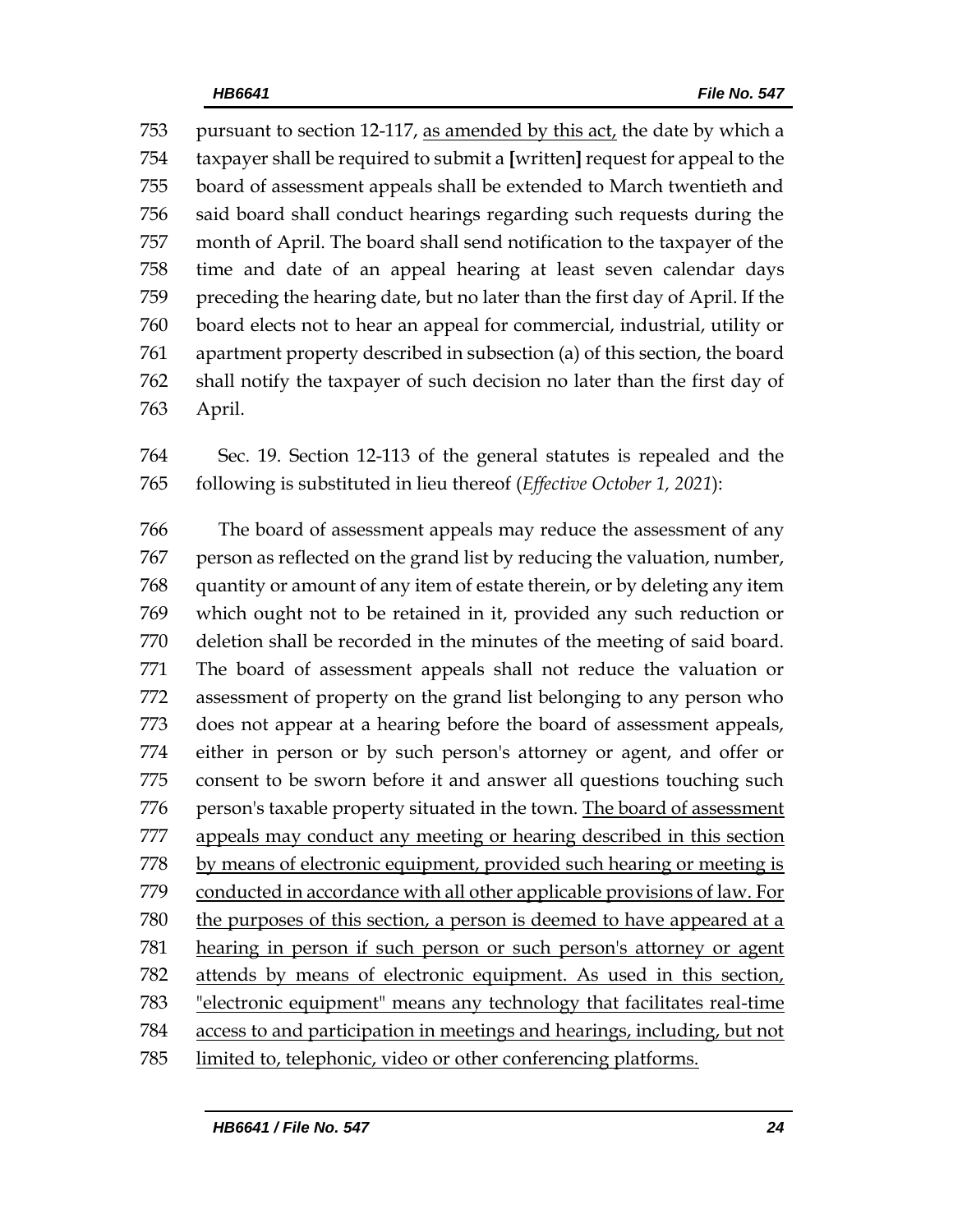Sec. 20. Section 12-117 of the general statutes is repealed and the following is substituted in lieu thereof (*Effective October 1, 2021*):

 (a) The period prescribed by law for the completion of the duties of any assessor, board of assessors or board of assessment appeals may, for due cause shown, be extended by the chief executive officer of the town for a period not exceeding one month, and in the case of the board of assessment appeals in any town in the assessment year in which a revaluation, pursuant to section 12-62, is required to be effective, such period shall be extended by said chief executive officer for a period not exceeding two months. Not later than two weeks after granting an extension as provided under this subsection, the chief executive officer shall send **[**written**]** notice of the extension to the Secretary of the Office of Policy and Management by mail or electronic mail in a manner prescribed by the secretary.

 (b) If, in the assessment year in which a revaluation is required to be effective, the Secretary of the Office of Policy and Management determines, on the basis of information provided **[**, in writing,**]** by the board of assessment appeals and the chief executive officer, that the number of appeals pending before such board is such as to preclude fair and equitable consideration of such appeals within the extended period of time provided under subsection (a) of this section, the secretary may authorize a postponement of the implementation of said revaluation until the assessment day next ensuing. If the secretary authorizes such postponement, the town shall not be subject to the penalty provisions of subsection (d) of section 12-62. Upon receipt of the secretary's notice of authorization, the assessor shall revise the real property grand list for the assessment year with respect to which such postponement is applicable, to reflect assessments for such property effective in the assessment year immediately preceding. The real property grand list from which such appeals are taken shall then become the real property grand list for the assessment day next ensuing, subject only to transfers of ownership, additions for new construction, reductions for demolitions and such adjustments as are authorized by the board of assessment appeals, unless the assessor revalues all real property for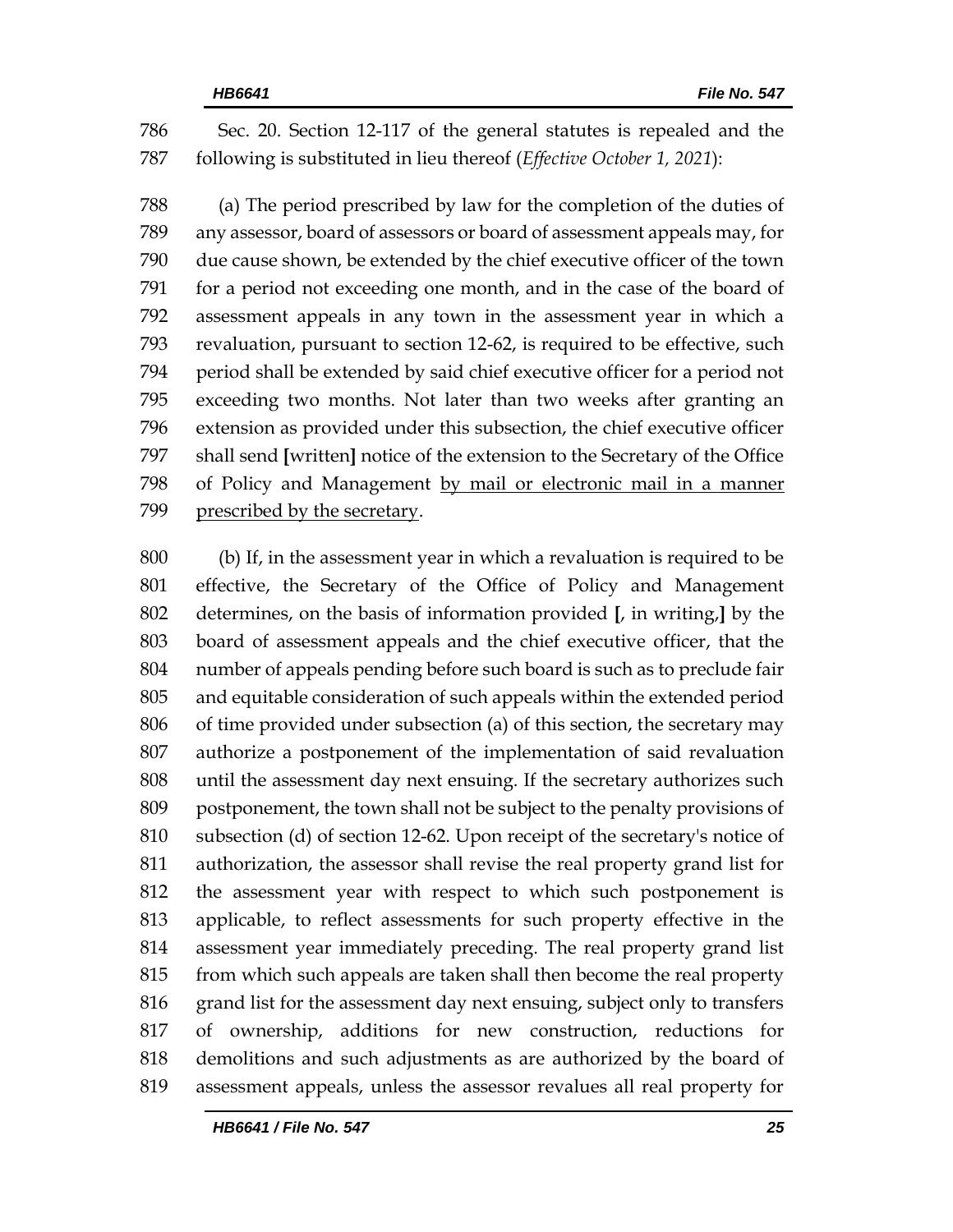said assessment day in accordance with section 12-62. The secretary shall not grant an authorization to a town, pursuant to this subsection, in consecutive years.

 (c) During any assessment year in which the provisions of subsection (b) of this section become applicable, the assessor or board of assessors shall, not later than thirty days after the date on which the Secretary of the Office of Policy and Management authorizes the postponement of revaluation, complete the grand list as required by subsection (b) of this section. An increase notice shall be prepared in the manner prescribed by section 12-55, and, **[**mailed,**]** not later than the tenth day after the completion of said grand list, mailed or sent by electronic mail to each owner whose property valuation on said grand list increased above the valuation of such property in the last-preceding assessment year. Notwithstanding the provisions of section 12-112, any owner may appeal such increase to the board of assessment appeals not later than thirty days after the date of such notice. If the assessor or board of assessors fails to comply with the notice requirements in this subsection, any such increase shall not take effect until the next succeeding assessment date.

 Sec. 21. Subsection (a) of section 12-170f of the general statutes is repealed and the following is substituted in lieu thereof (*Effective October 1, 2021*):

 (a) Any renter, believing himself or herself to be entitled to a grant under section 12-170d for any calendar year, shall apply for such grant to the assessor of the municipality in which the renter resides or to the duly authorized agent of such assessor or municipality on or after April 846 first and not later than October first of each year with respect to such grant for the calendar year preceding each such year. **[**,**]** Such application shall be made on a form prescribed and furnished by the Secretary of the Office of Policy and Management **[**to the assessor**]** or 850 electronically in a manner prescribed by the secretary. A renter may apply to the secretary prior to December fifteenth of the claim year for an extension of the application period. The secretary may grant such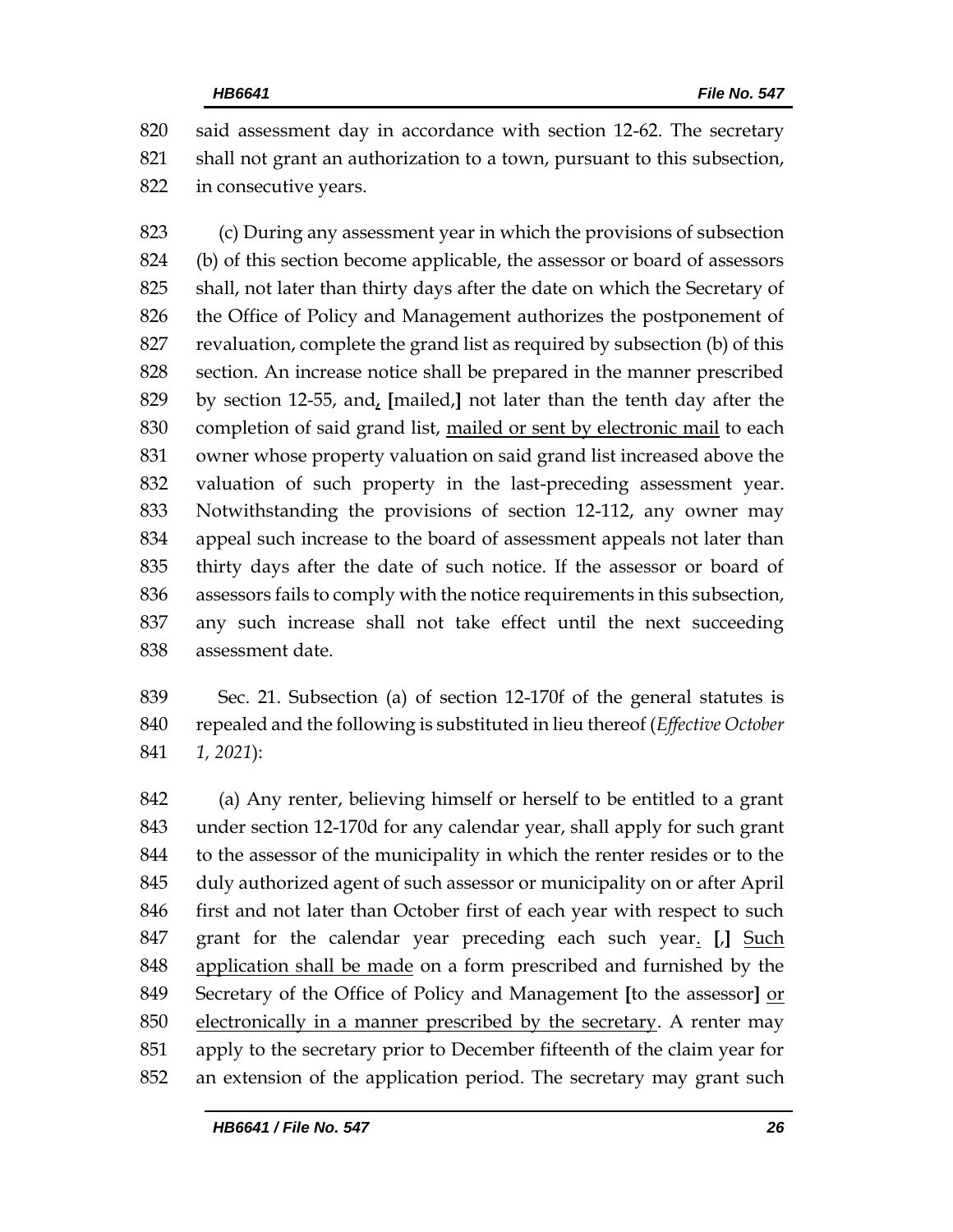extension in the case of extenuating circumstance due to illness or incapacitation as evidenced by a certificate signed by a physician or an advanced practice registered nurse to that extent, or if the secretary determines there is good cause for doing so. A renter making such application shall present to such assessor or agent, in substantiation of the renter's application, a copy of the renter's federal income tax return, and if not required to file a federal income tax return, such other evidence of qualifying income, receipts for money received, or cancelled checks, or copies thereof, and any other evidence the assessor or such agent may require. When the assessor or agent is satisfied that the applying renter is entitled to a grant, such assessor or agent shall issue a certificate of grant in such form as the secretary may prescribe and supply showing the amount of the grant due.

 Sec. 22. Section 12-170g of the general statutes is repealed and the following is substituted in lieu thereof (*Effective October 1, 2021*):

 Any person aggrieved by the action of the assessor or agent in fixing the amount of the grant under section 12-170f, as amended by this act, or in disapproving the claim therefor may apply to the Secretary of the Office of Policy and Management in writing or electronically in a manner prescribed by the secretary, within thirty business days from the date of notice given to such person by the assessor or agent, giving notice of such grievance. The secretary shall promptly consider such notice and may grant or deny the relief requested, provided such decision shall be made not later than thirty business days after the receipt of such notice. If the relief is denied, the applicant shall be notified forthwith, and the applicant may appeal the decision of the secretary in accordance with the provisions of section 12-120b.

 Sec. 23. Subsection (a) of section 12-170w of the general statutes is repealed and the following is substituted in lieu thereof (*Effective October 1, 2021*):

 (a) No claim shall be accepted under section 12-170v unless the taxpayer or authorized agent of such taxpayer files an application with the assessor of the municipality in which the property is located, **[**in such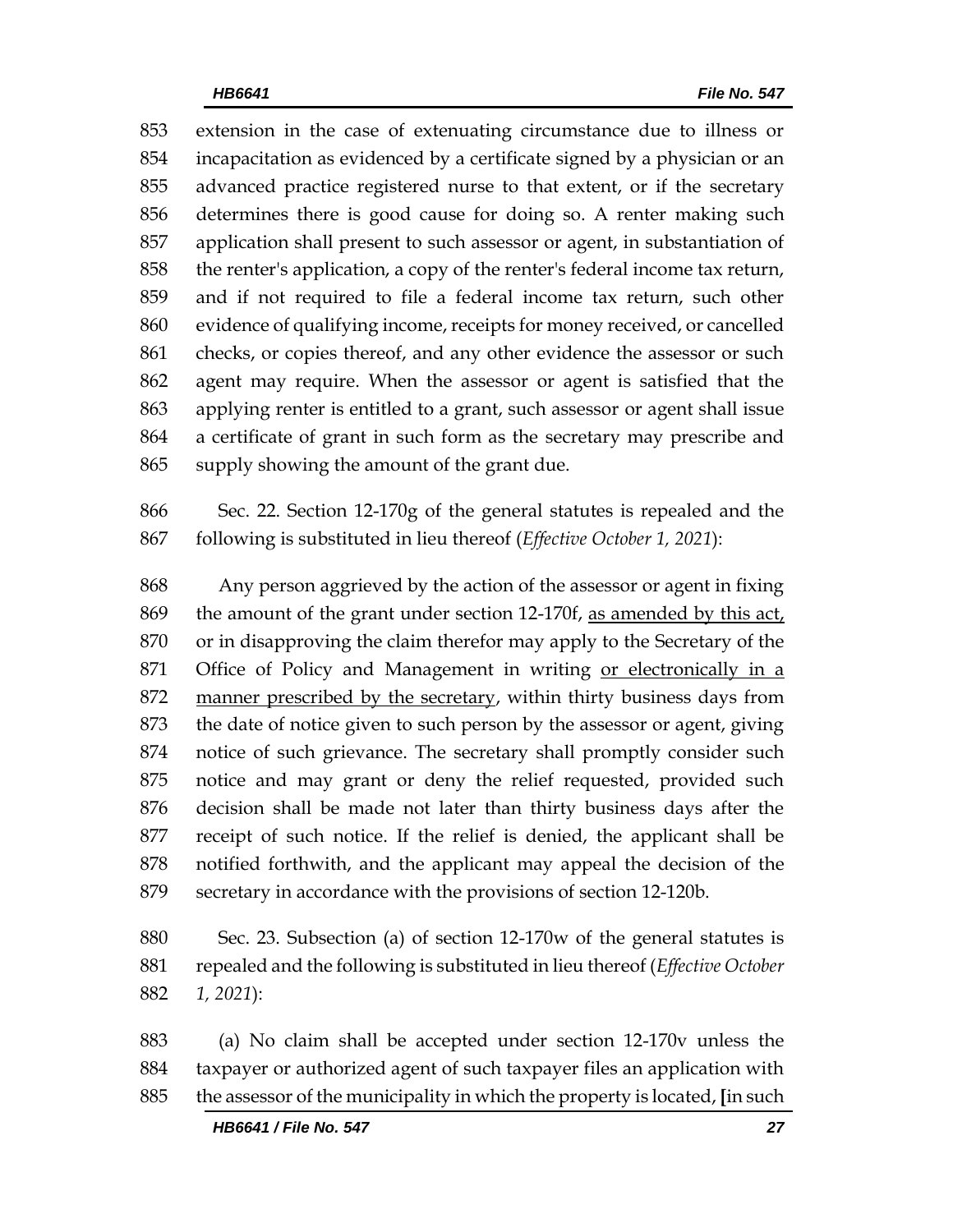form and manner as the assessor may prescribe,**]** during the period from February first to and including May fifteenth of any year in which benefits are first claimed. **[**, including**]** Such application shall be made in writing or electronically in a manner prescribed by the assessor, and 890 shall include such information as is necessary to substantiate such claim in accordance with requirements in such application. A taxpayer may make application to the assessor in writing or electronically in a manner prescribed by the assessor prior to August fifteenth of the claim year for an extension of the application period. The assessor may grant such extension in the case of extenuating circumstance due to illness or incapacitation as evidenced by a certificate signed by a physician or an advanced practice registered nurse to that extent, or if the assessor determines there is good cause for doing so. The taxpayer shall present 899 to the assessor a paper or electronic copy of such taxpayer's federal income tax return and the federal income tax return of such taxpayer's spouse, if filed separately, for such taxpayer's taxable year ending immediately prior to the submission of the taxpayer's application, or if not required to file a federal income tax return, such other evidence of qualifying income in respect to such taxable year as the assessor may require. Each such application, together with the federal income tax return and any other information submitted in relation thereto, shall be examined by the assessor and a determination shall be made as to whether the application is approved. Upon determination by the assessor that the applying homeowner is entitled to tax relief in accordance with the provisions of section 12-170v and this section, the assessor shall notify the homeowner and the municipal tax collector of the approval of such application. The municipal tax collector shall determine the maximum amount of the tax due with respect to such homeowner's residence and thereafter the property tax with respect to such homeowner's residence shall not exceed such amount. After a taxpayer's claim for the first year has been filed and approved such taxpayer shall file such an application biennially. In respect to such application required after the filing and approval for the first year the assessor in each municipality shall notify each such taxpayer concerning application requirements by **[**regular**]** mail, or, at the taxpayer's option,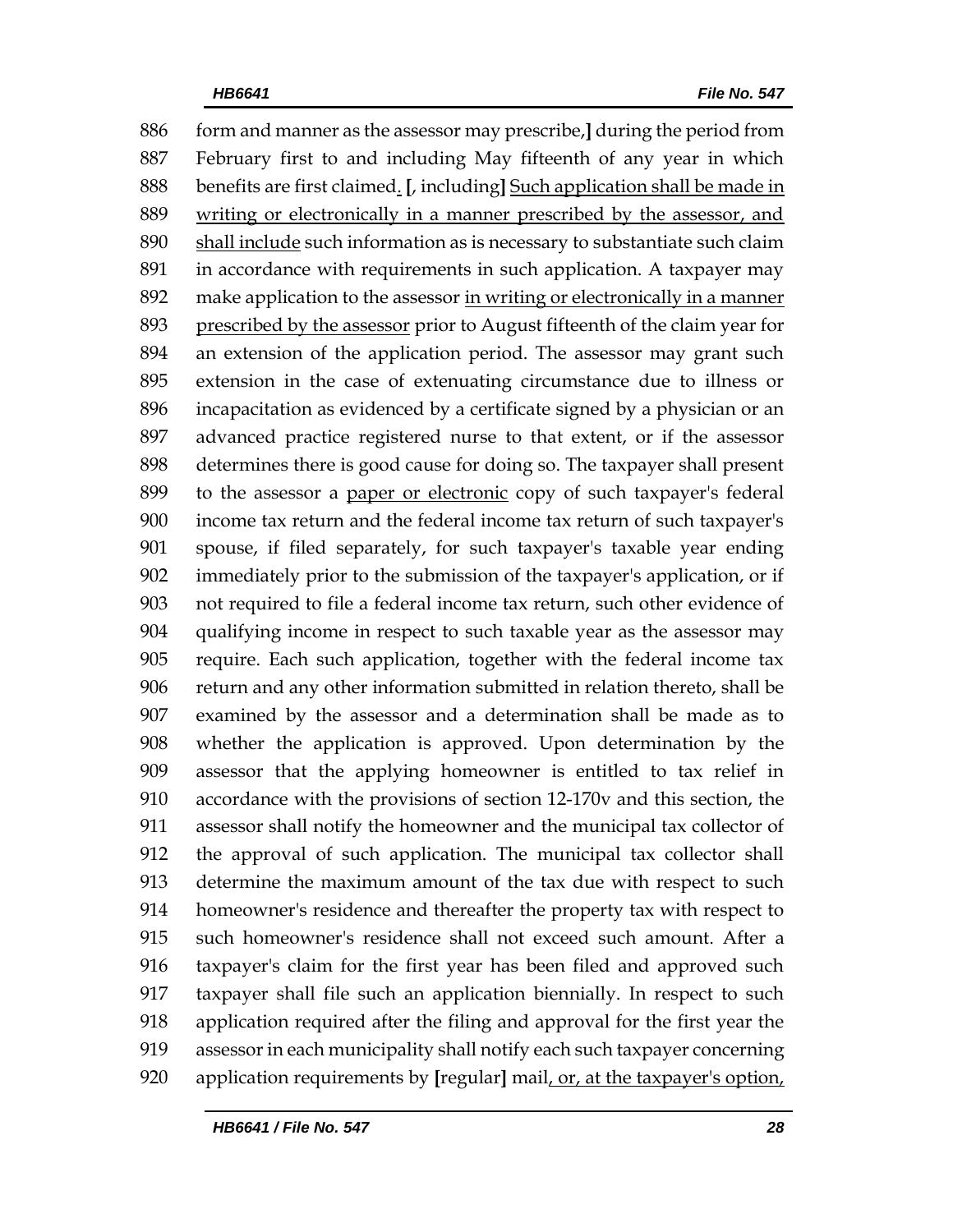electronic mail, not later than February first of the assessment year in which such taxpayer is required to reapply, **[**enclosing**]** providing a copy of the required application form. Such taxpayer may submit such application to the assessor, **[**by mail,**]** provided it is received by the assessor not later than April fifteenth in the assessment year with respect to which such tax relief is claimed. Not later than April thirtieth of such year the assessor shall notify, by mail evidenced by a certificate of mailing, any such taxpayer for whom such application was not received by said April fifteenth concerning application requirements and such taxpayer shall submit not later than May fifteenth such 931 application personally, or for reasonable cause, by a person acting on behalf of such taxpayer as approved by the assessor.

 Sec. 24. Section 12-170aa of the general statutes is repealed and the following is substituted in lieu thereof (*Effective October 1, 2021*):

 (a) There is established, for the assessment year commencing October 936 1, 1985, and each assessment year thereafter, a revised state program of property tax relief for certain elderly homeowners as determined in accordance with subsection (b) of this section, and additionally for the assessment year commencing October 1, 1986, and each assessment year thereafter, the property tax relief benefits of such program are made available to certain homeowners who are permanently and totally disabled as determined in accordance with said subsection (b) of this section.

 (b) (1) The program established by this section shall provide for a reduction in property tax, except in the case of benefits payable as a grant under certain circumstances in accordance with provisions in subsection (j) of this section, applicable to the assessed value of certain real property, determined in accordance with subsection (c) of this section, for any (A) owner of real property, including any owner of real property held in trust for such owner, provided such owner or such owner and such owner's spouse are the grantor and beneficiary of such trust, (B) tenant for life or tenant for a term of years liable for property tax under section 12-48, or (C) resident of a multiple-dwelling complex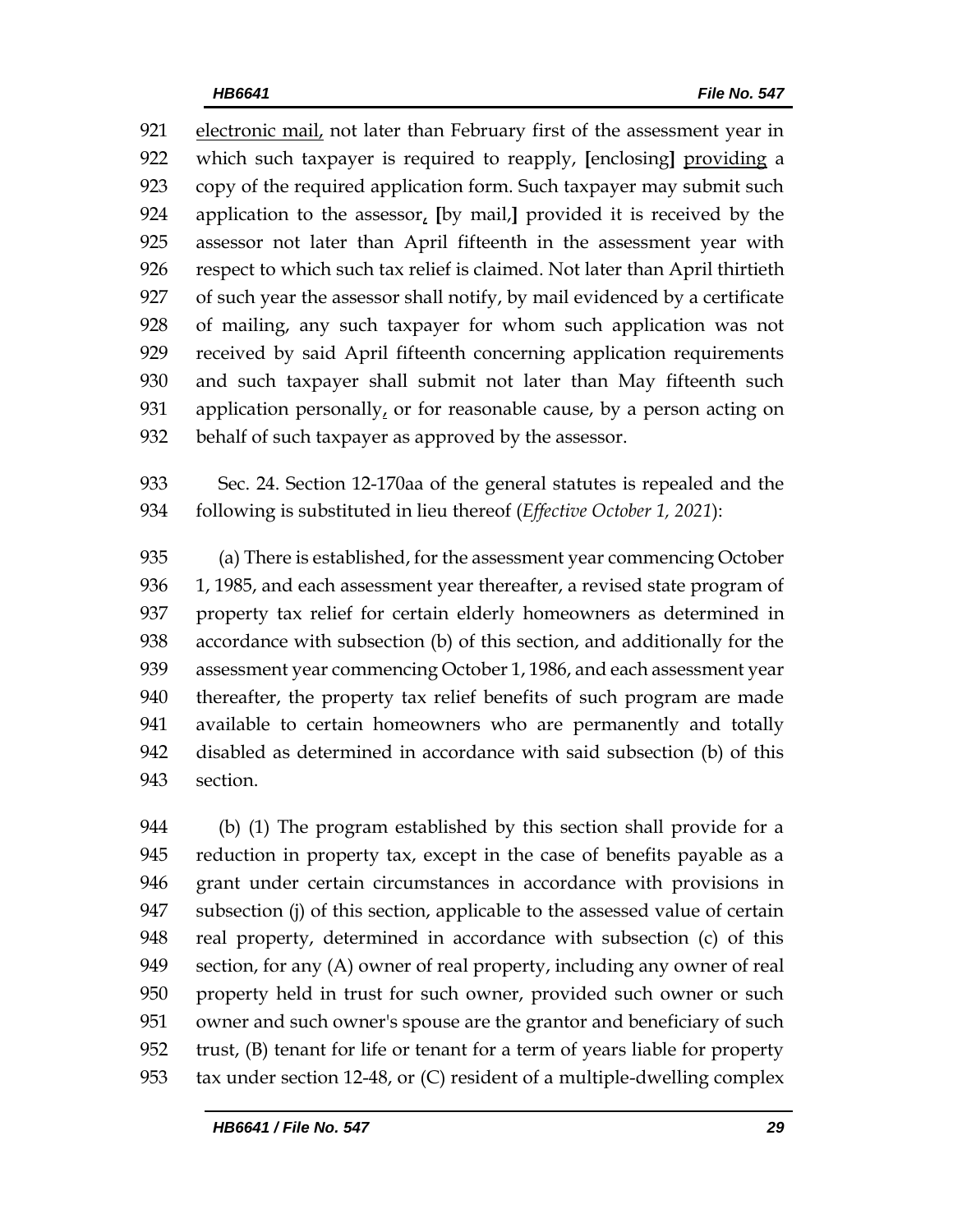under certain contractual conditions as provided in said subsection (j) of this section, who (i) at the close of the preceding calendar year has attained age sixty-five or over, or whose spouse domiciled with such homeowner, has attained age sixty-five or over at the close of the preceding calendar year, or is fifty years of age or over and the surviving spouse of a homeowner who at the time of his death had qualified and was entitled to tax relief under this section, provided such spouse was domiciled with such homeowner at the time of his death or (ii) at the close of the preceding calendar year has not attained age sixty-five and is eligible in accordance with applicable federal regulations to receive permanent total disability benefits under Social Security, or has not been engaged in employment covered by Social Security and accordingly has not qualified for benefits thereunder but who has become qualified for permanent total disability benefits under any federal, state or local government retirement or disability plan, including the Railroad Retirement Act and any government-related teacher's retirement plan, determined by the Secretary of the Office of Policy and Management to contain requirements in respect to qualification for such permanent total disability benefits which are comparable to such requirements under Social Security; and in addition to qualification under (i) or (ii) above, whose taxable and nontaxable income, the total of which shall hereinafter be called "qualifying income", in the tax year of such homeowner ending immediately preceding the date of application for benefits under the program in this section, was not in excess of sixteen thousand two hundred dollars, if unmarried, or twenty thousand dollars, jointly with spouse if married, subject to adjustments in accordance with subdivision (2) of this subsection, evidence of which income shall be required in the form of a signed affidavit to be submitted to the assessor in the municipality in which application for benefits under this section is filed. Such affidavit may be filed electronically, in 984 a manner prescribed by the assessor. The amount of any Medicaid payments made on behalf of such homeowner or the spouse of such homeowner shall not constitute income. The amount of tax reduction provided under this section, determined in accordance with and subject to the variable factors in the schedule of amounts of tax reduction in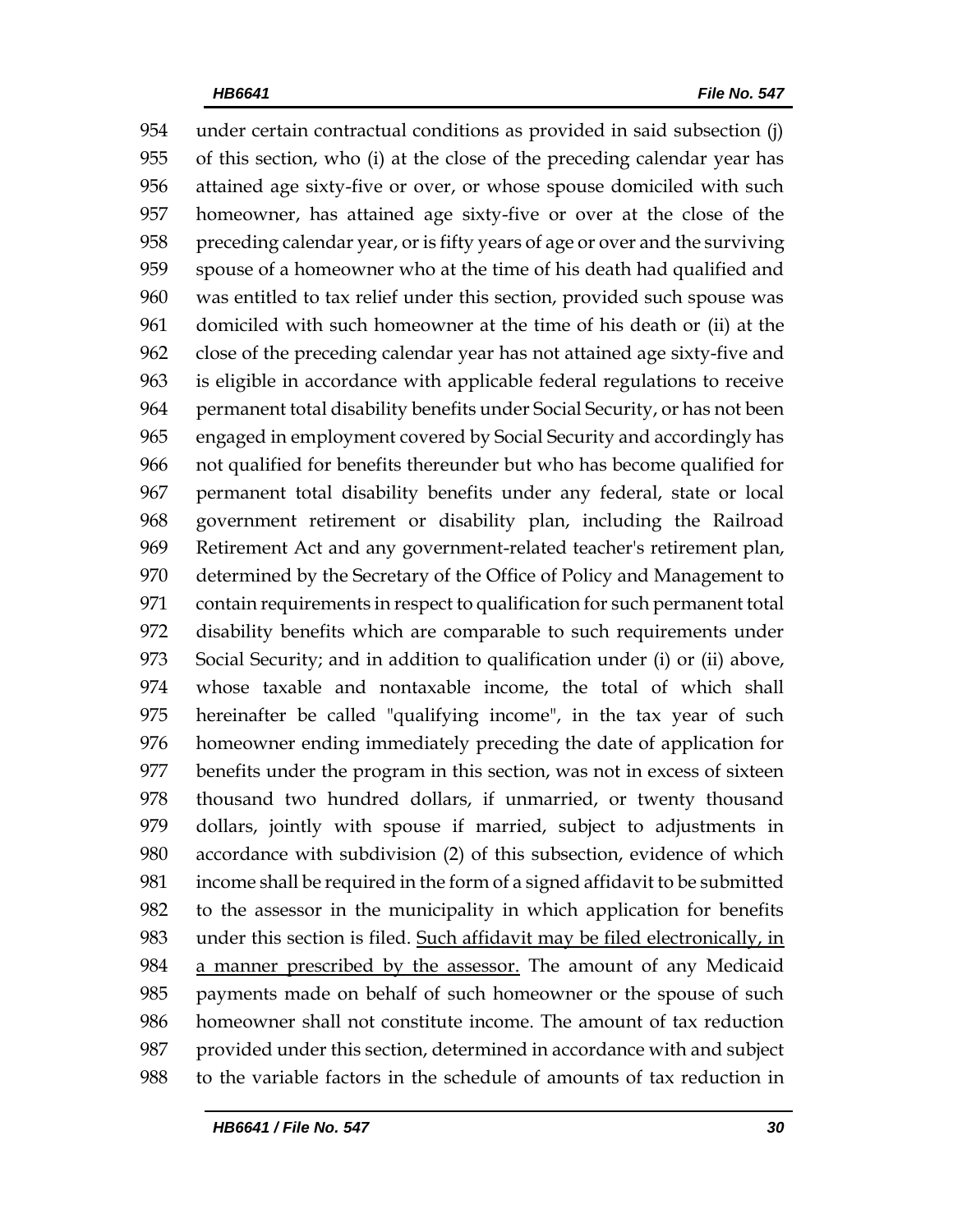subsection (c) of this section, shall be allowed only with respect to a residential dwelling owned by such qualified homeowner and used as such homeowner's primary place of residence. If title to real property or a tenancy interest liable for real property taxes is recorded in the name of such qualified homeowner or his spouse making a claim and qualifying under this section and any other person or persons, the claimant hereunder shall be entitled to pay his fractional share of the tax on such property calculated in accordance with the provisions of this section, and such other person or persons shall pay his or their fractional share of the tax without regard for the provisions of this section, unless also qualified hereunder. For the purposes of this section, a "mobile manufactured home", as defined in section 12-63a, or a dwelling on leased land, including but not limited to a modular home, shall be deemed to be real property and the word "taxes" shall not include special assessments, interest and lien fees.

 (2) The amounts of qualifying income as provided in this section shall be adjusted annually in a uniform manner to reflect the annual inflation adjustment in Social Security income, with each such adjustment of qualifying income determined to the nearest one hundred dollars. Each such adjustment of qualifying income shall be prepared by the Secretary of the Office of Policy and Management in relation to the annual inflation adjustment in Social Security, if any, becoming effective at any time during the twelve-month period immediately preceding the first day of October each year and the amount of such adjustment shall be distributed to the assessors in each municipality not later than the thirty-first day of December next following.

 (3) For purposes of determining qualifying income under subdivision (1) of this subsection with respect to a married homeowner who submits an application for tax reduction in accordance with this section, the Social Security income of the spouse of such homeowner shall not be included in the qualifying income of such homeowner, for purposes of determining eligibility for benefits under this section, if such spouse is a resident of a health care or nursing home facility in this state receiving payment related to such spouse under the Title XIX Medicaid program.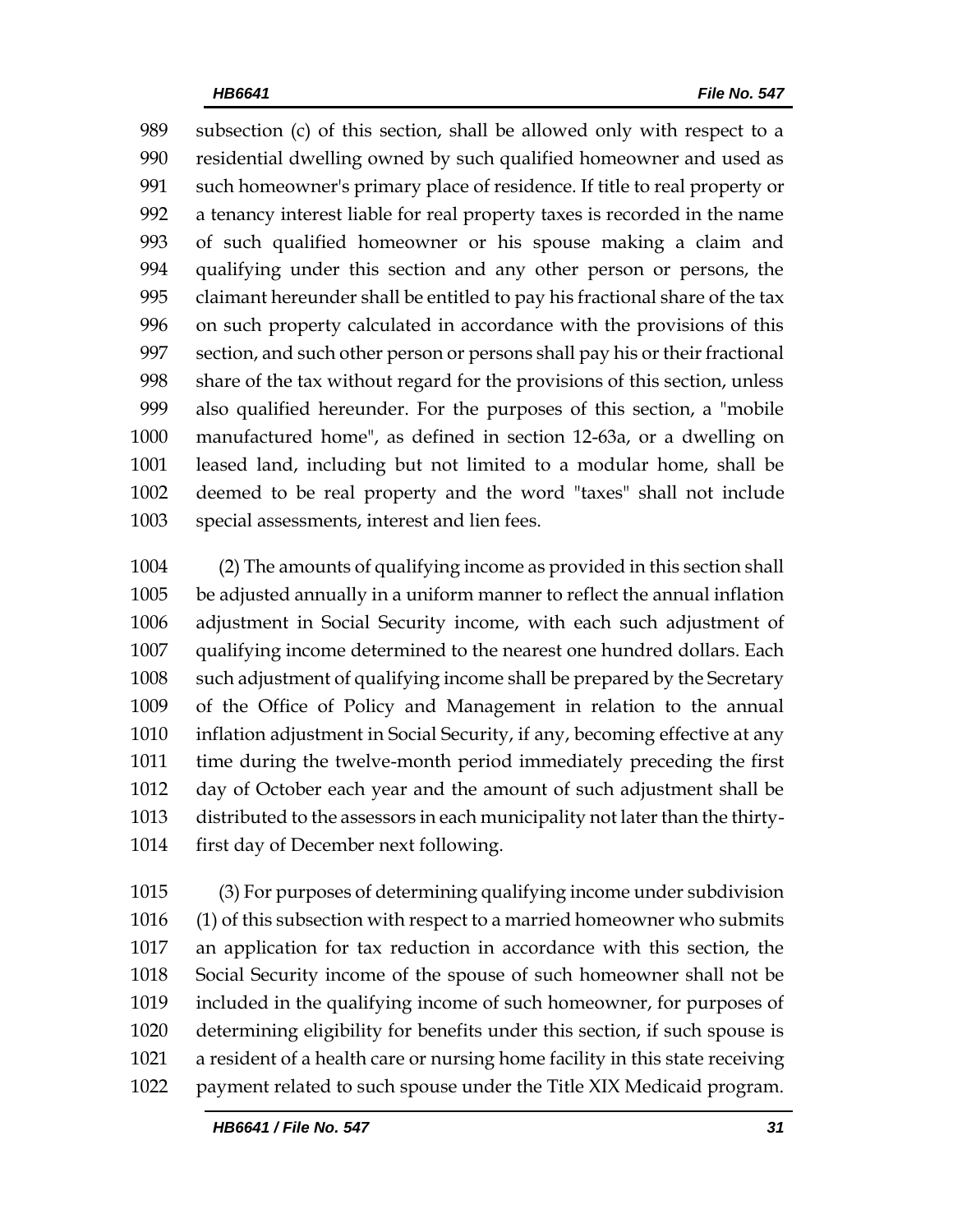| 1023 | An applicant who is legally separated pursuant to the provisions of       |
|------|---------------------------------------------------------------------------|
| 1024 | section 46b-40, as of the thirty-first day of December preceding the date |
| 1025 | on which such person files an application for a grant in accordance with  |
| 1026 | subsection (a) of this section, may apply as an unmarried person and      |
| 1027 | shall be regarded as such for purposes of determining qualifying income   |
| 1028 | under said subsection.                                                    |

1029 (c) The amount of reduction in property tax provided under this 1030 section shall, subject to the provisions of subsection (d) of this section, 1031 be determined in accordance with the following schedule:

| <b>T1</b>       | Qualifying Income           |          |                           | <b>Tax Reduction</b>          | <b>Tax Reduction</b> |         |
|-----------------|-----------------------------|----------|---------------------------|-------------------------------|----------------------|---------|
| T <sub>2</sub>  |                             |          |                           | As Percentage                 | For Any Year         |         |
| T <sub>3</sub>  |                             | Over     |                           | Not Exceeding Of Property Tax |                      |         |
| T <sub>4</sub>  |                             |          | <b>Married Homeowners</b> |                               | Maximum              | Minimum |
| T <sub>5</sub>  | \$                          | $\theta$ | \$11,700                  | 50%                           | \$1,250              | \$400   |
| T <sub>6</sub>  | 11,700                      |          | 15,900                    | 40                            | 1,000                | 350     |
| T7              | 15,900                      |          | 19,700                    | 30                            | 750                  | 250     |
| T <sub>8</sub>  | 19,700                      |          | 23,600                    | 20                            | 500                  | 150     |
| T <sub>9</sub>  | 23,600                      |          | 28,900                    | 10                            | 250                  | 150     |
| <b>T10</b>      | 28,900                      |          |                           | None                          |                      |         |
| <b>T11</b>      | <b>Unmarried Homeowners</b> |          |                           |                               |                      |         |
| <b>T12</b>      | $\mathbb{S}$                | $\theta$ | \$11,700                  | 40%                           | \$1,000              | \$350   |
| <b>T13</b>      | 11,700                      |          | 15,900                    | 30                            | 750                  | 250     |
| T <sub>14</sub> | 15,900                      |          | 19,700                    | 20                            | 500                  | 150     |
| <b>T15</b>      | 19,700                      |          | 23,600                    | 10                            | 250                  | 150     |
| T <sub>16</sub> | 23,600                      |          |                           | None                          |                      |         |

 (d) Any homeowner qualified for tax reduction in accordance with subsection (b) of this section in an amount to be determined under the schedule of such tax reduction in subsection (c) of this section, shall in no event receive less in tax reduction than the minimum amount of such reduction applicable to the qualifying income of such homeowner according to the schedule in said subsection (c).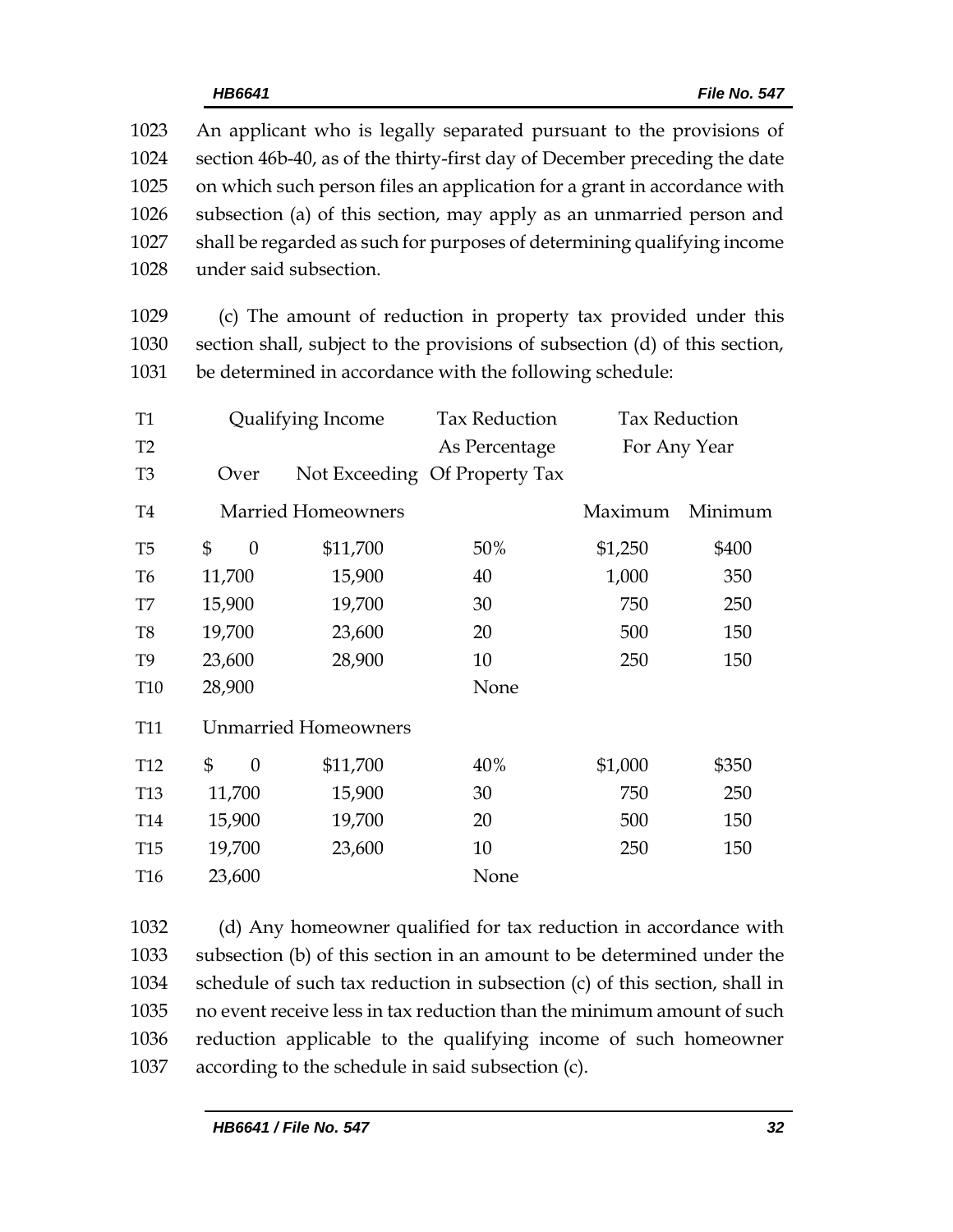(e) Any claim for tax reduction under this section shall be submitted for approval, on the application form prepared for such purpose by the Secretary of the Office of Policy and Management, in the first year claim for such tax relief is filed and biennially thereafter. Such application form may be submitted by mail or electronic mail, in a manner prescribed by the secretary. The amount of tax reduction approved shall be applied to the real property tax payable by the homeowner for the assessment year in which such application is submitted and approved. If any such homeowner has qualified for tax reduction under this section, the tax reduction determined shall, when possible, be applied and prorated uniformly over the number of installments in which the real property tax is due and payable to the municipality in which he resides. In the case of any homeowner who is eligible for tax reduction under this section as a result of increases in qualifying income, effective with respect to the assessment year commencing October 1, 1987, under the schedule of qualifying income and tax reduction in subsection (c) of this section, exclusive of any such increases related to social security adjustments in accordance with subsection (b) of this section, the total amount of tax reduction to which such homeowner is entitled shall be credited and uniformly prorated against property tax installment payments applicable to such homeowner's residence which become due after such homeowner's application for tax reduction under this section is accepted. In the event that a homeowner has paid in full the amount of property tax applicable to such homeowner's residence, regardless of whether the municipality requires the payment of property taxes in one or more installments, such municipality shall make payment to such homeowner in the amount of the tax reduction allowed. The municipality shall be reimbursed for the amount of such payment in accordance with subsection (g) of this section. In respect to such application required biennially after the filing and approval for the first year, the tax assessor in each municipality shall notify each such homeowner concerning application requirements by **[**regular**]** mail, or, at such homeowner's option, electronic mail, not later than February first, annually enclosing a copy of the required application form. Such 1072 homeowner may submit such application to the assessor by mail or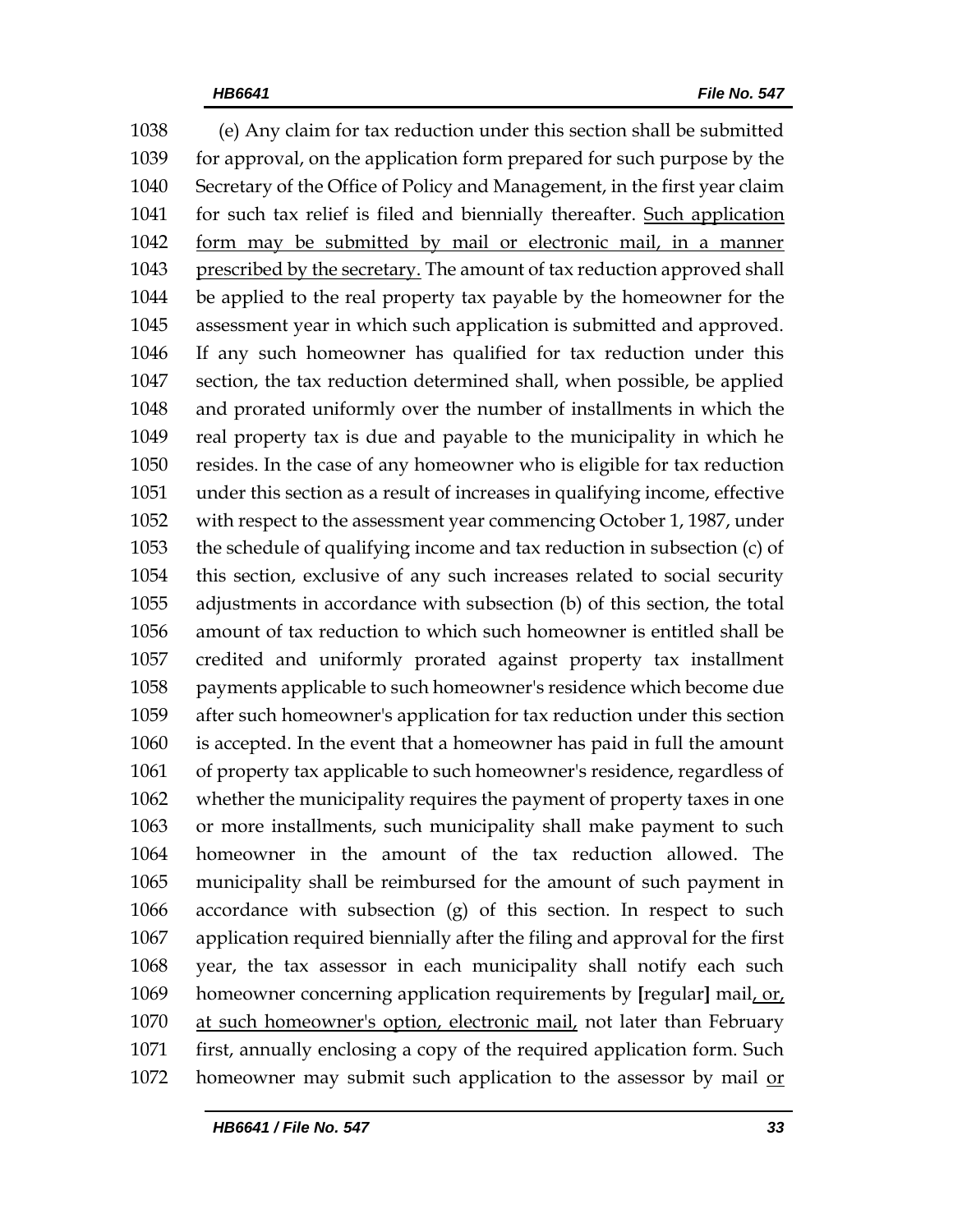electronic mail, in a manner prescribed by the assessor, provided it is received by the assessor not later than April fifteenth in the assessment year with respect to which such tax reduction is claimed. Not later than April thirtieth of such year the assessor shall notify, by mail evidenced by a certificate of mailing, any such homeowner for whom such application was not received by said April fifteenth concerning application requirements and such homeowner shall be required not later than May fifteenth to submit such application personally or by electronic mail, in a manner prescribed by the assessor, or, for reasonable cause, by a person acting on behalf of such taxpayer as approved by the assessor. In the year immediately following any year in which such homeowner has submitted application and qualified for tax reduction in accordance with this section, such homeowner shall be presumed, without filing application therefor, to be qualified for tax reduction in accordance with the schedule in subsection (c) of this section in the same percentage of property tax as allowed in the year immediately preceding. If any homeowner has qualified and received tax reduction under this section and subsequently in any calendar year has qualifying income in excess of the maximum described in this section, such homeowner shall notify the tax assessor by mail or electronic mail, in a manner prescribed by the assessor, on or before the next filing date and shall be denied tax reduction under this section for the assessment year and any subsequent year or until such homeowner has reapplied and again qualified for benefits under this section. Any such person who fails to so notify the tax assessor of his disqualification shall refund all amounts of tax reduction improperly taken and be fined not more than five hundred dollars.

 (f) Any homeowner, believing such homeowner is entitled to tax reduction benefits under this section for any assessment year, shall make application as required in subsection (e) of this section, to the assessor of the municipality in which the homeowner resides, for such tax reduction at any time from February first to and including May fifteenth of the year in which tax reduction is claimed. A homeowner may make application to the secretary prior to August fifteenth of the claim year for an extension of the application period. The secretary may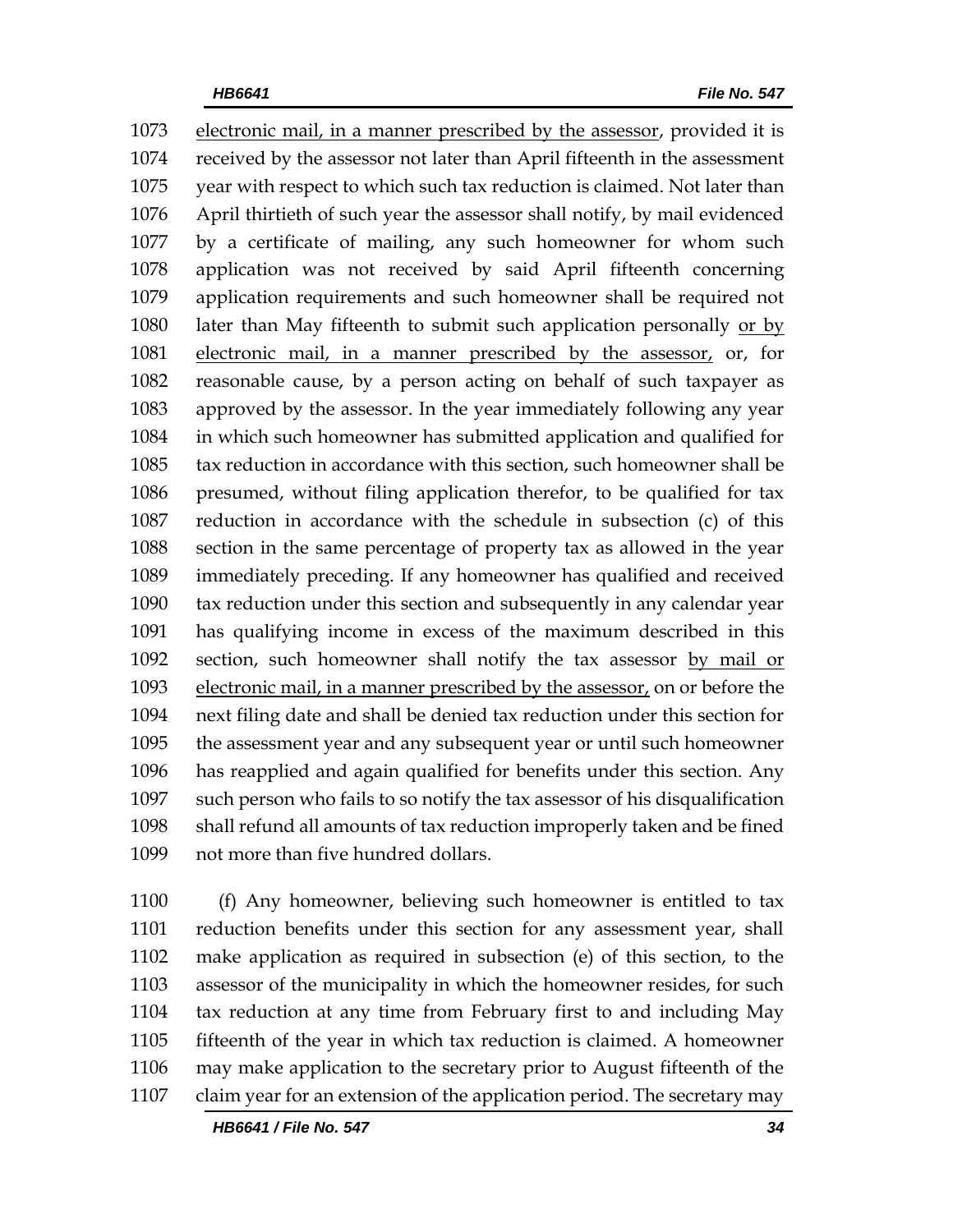grant such extension in the case of extenuating circumstance due to illness or incapacitation as evidenced by a certificate signed by a physician or an advanced practice registered nurse to that extent, or if the secretary determines there is good cause for doing so. Such application for tax reduction benefits shall be submitted on a form prescribed and furnished by the secretary to the assessor. In making application the homeowner shall present to such assessor, in substantiation of such homeowner's application, a copy of such homeowner's federal income tax return, including a copy of the Social Security statement of earnings for such homeowner, and that of such homeowner's spouse, if filed separately, for such homeowner's taxable year ending immediately prior to the submission of such application, or if not required to file a return, such other evidence of qualifying income in respect to such taxable year as may be required by the assessor. When the assessor is satisfied that the applying homeowner is entitled to tax reduction in accordance with this section, such assessor shall issue a certificate of credit, in such form as the secretary may prescribe and supply showing the amount of tax reduction allowed. A duplicate of such certificate shall be delivered to the applicant and the tax collector of the municipality and the assessor shall keep the fourth copy of such certificate and a copy of the application. Any homeowner who, for the purpose of obtaining a tax reduction under this section, wilfully fails to disclose all matters related thereto or with intent to defraud makes false statement shall refund all property tax credits improperly taken and shall be fined not more than five hundred dollars. Applications filed under this section shall not be open for public inspection.

 (g) On or before July first, annually, each municipality shall submit to the secretary a claim for the tax reductions approved under this section in relation to the assessment list of October first immediately preceding. On or after December 1, 1987, any municipality that neglects to transmit to the secretary the claim as required by this section shall forfeit two hundred fifty dollars to the state, except that the secretary may waive such forfeiture in accordance with procedures and standards established by regulations adopted in accordance with chapter 54. Subject to procedures for review and approval of such data pursuant to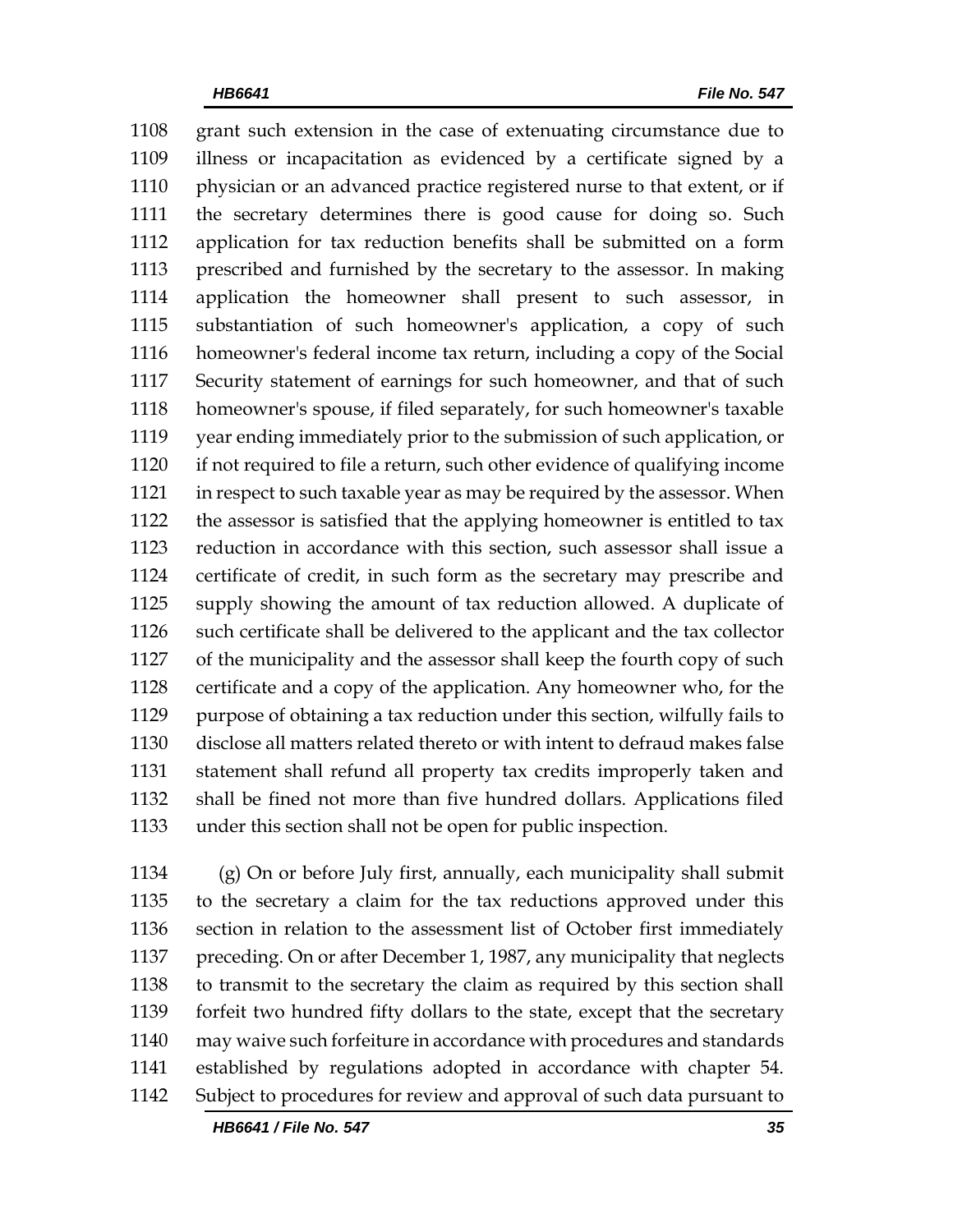section 12-120b, said secretary shall, on or before December fifteenth next following, certify to the Comptroller the amount due each municipality as reimbursement for loss of property tax revenue related to the tax reductions allowed under this section, except that the secretary may reduce the amount due as reimbursement under this section by up to one hundred per cent for any municipality that is not eligible for a grant under section 32-9s. The Comptroller shall draw an order on the Treasurer on or before the fifth business day following December fifteenth and the Treasurer shall pay the amount due each municipality not later than the thirty-first day of December. Any claimant aggrieved by the results of the secretary's review shall have the rights of appeal as set forth in section 12-120b. The amount of the grant payable to each municipality in any year in accordance with this section shall be reduced proportionately in the event that the total of such grants in such year exceeds the amount appropriated for the purposes of this 1158 section with respect to such year.

 (h) Any person who is the owner of a residential dwelling on leased land, including any such person who is a sublessee under terms of the lease agreement applicable to such land, shall be entitled to claim tax relief under the provisions of this section, subject to all requirements therein except as provided in this subdivision, with respect to property taxes paid by such person on the assessed value of such dwelling, provided (1) the dwelling is such person's principal place of residence, (2) such lease or sublease requires that such person as the lessee or sublessee, whichever is applicable, pay all property taxes related to the dwelling and (3) such lease or sublease is recorded in the land records of the town.

 (i) If any person with respect to whom a claim for tax reduction in accordance with this section has been approved for any assessment year transfers, assigns, grants or otherwise conveys on or after the first day of October but prior to the first day of August in such assessment year the interest in real property to which such claim for tax credit is related, regardless of whether such transfer, assignment, grant or conveyance is voluntary or involuntary, the amount of such tax credit shall be a pro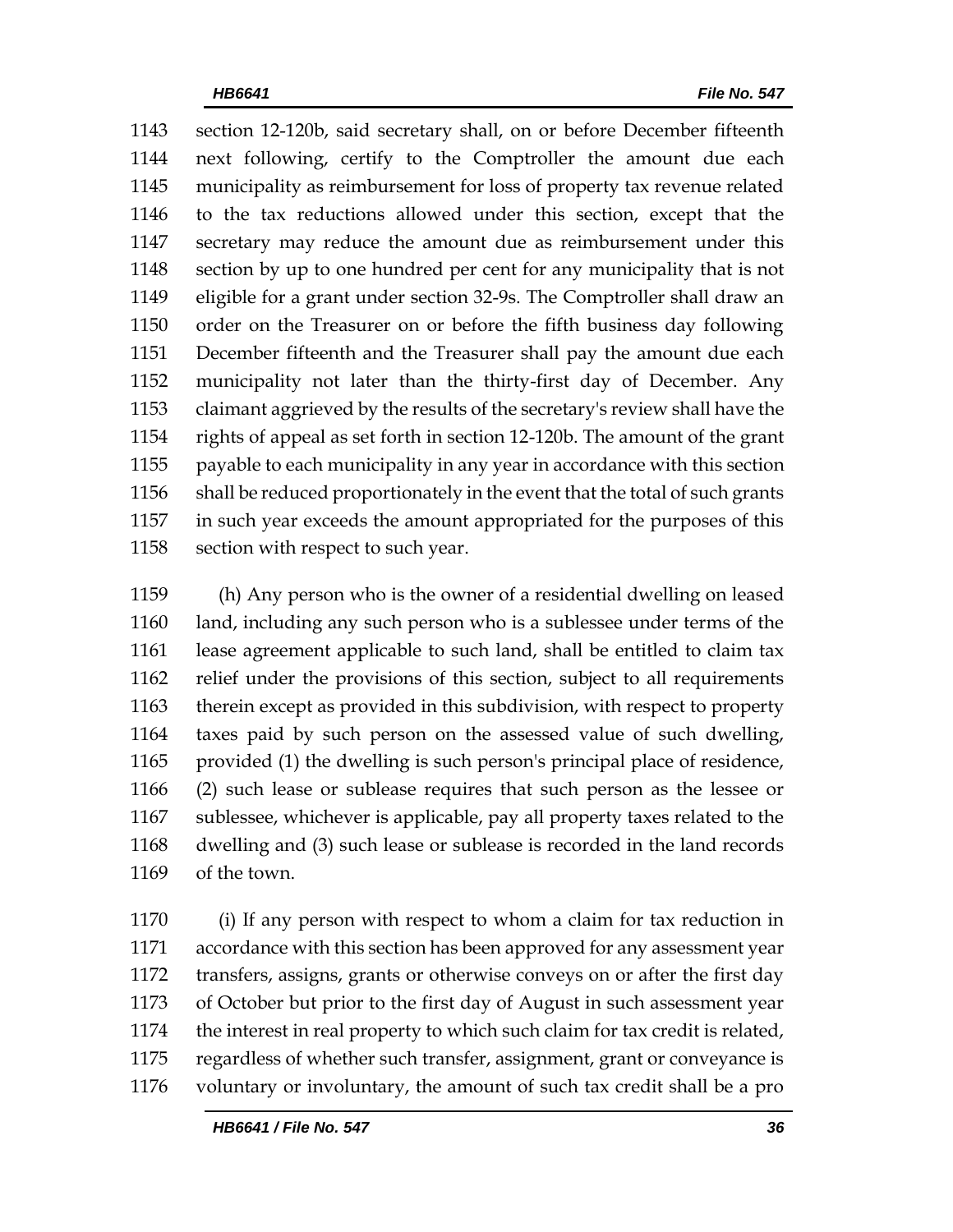rata portion of the amount otherwise applicable in such assessment year to be determined by a fraction the numerator of which shall be the number of full months from the first day of October in such assessment year to the date of such conveyance and the denominator of which shall be twelve. If such conveyance occurs in the month of October the grantor shall be disqualified for tax credit in such assessment year. The grantee shall be required within a period not exceeding ten days immediately following the date of such conveyance to notify the assessor thereof by mail or electronic mail, in a manner prescribed by the assessor, or in the absence of such notice, upon determination by the assessor that such transfer, assignment, grant or conveyance has occurred, the assessor shall (1) determine the amount of tax reduction to which the grantor is entitled for such assessment year with respect to the interest in real property conveyed and notify the tax collector of the reduced amount of tax reduction applicable to such interest and (2) notify the Secretary of the Office of Policy and Management on or before the October first immediately following the end of the assessment year in which such conveyance occurs of the reduction in such tax reduction for purposes of a corresponding adjustment in the amount of state payment to the municipality next following as reimbursement for the revenue loss related to such tax reductions. On or after December 1, 1987, any municipality which neglects to transmit to the Secretary of the Office of Policy and Management the claim as required by this section shall forfeit two hundred fifty dollars to the state provided the secretary may waive such forfeiture in accordance with procedures and standards established by regulations adopted in accordance with chapter 54. Upon receipt of such notice from the assessor, the tax collector shall, if such notice is received after the tax due date in the municipality, within ten days thereafter mail, **[**or**]** hand, or deliver by electronic mail, at the grantee's option, a bill to the grantee stating the additional amount of tax due as determined by the assessor. Such tax shall be due and payable and collectible as other property taxes and subject to the same liens and processes of collection, provided such tax shall be due and payable in an initial or single installment not sooner than thirty days after the date such bill is mailed or handed to the grantee and in equal amounts in any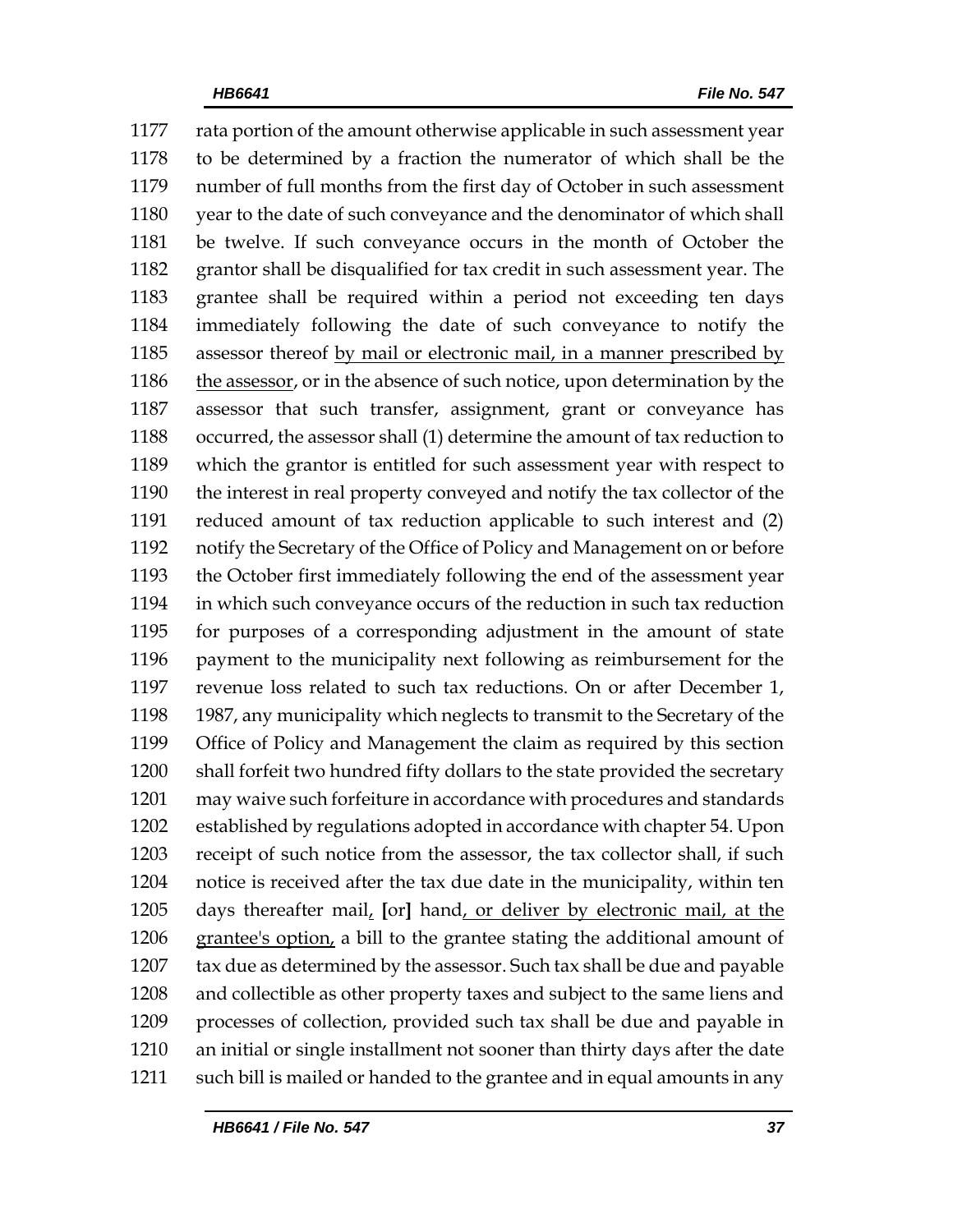# remaining, regular installments as the same are due and payable.

 (j) (1) Notwithstanding the intent in subsections (a) to (i), inclusive, of this section to provide for benefits in the form of property tax reduction applicable to persons liable for payment of such property tax and qualified in accordance with requirements related to age and income as provided in subsection (b) of this section, a certain annual benefit, determined in amount under the provisions of subsections (c) and (d) of this section but payable in a manner as prescribed in this subsection, shall be provided with respect to any person who (A) is qualified in accordance with said requirements related to age and income as provided in subsection (b) of this section, including provisions concerning such person's spouse, and (B) is a resident of a dwelling unit within a multiple-dwelling complex containing dwelling units for occupancy by certain elderly persons under terms of a contract between such resident and the owner of such complex, in accordance with which contract such resident occupies a certain dwelling unit subject to the express provision that such resident has no legal title, interest or leasehold estate in the real or personal property of such complex, and under the terms of which contract such resident agrees to pay the owner of the complex a fee, as a condition precedent to occupancy and a monthly or other such periodic fee thereafter as a condition of continued occupancy. In no event shall any such resident be qualified for benefits payable in accordance with this subsection if, as determined by the assessor in the municipality in which such complex is situated, such resident's contract with the owner of such complex, or occupancy by such resident (i) confers upon such resident any ownership interest in the dwelling unit occupied or in such complex, or (ii) establishes a contract of lease of any type for the dwelling unit occupied by such resident.

 (2) The amount of annual benefit payable in accordance with this subsection to any such resident, qualified as provided in subdivision (1) of this subsection, shall be determined in relation to an assumed amount of property tax liability applicable to the assessed value for the dwelling unit which such resident occupies, as determined by the assessor in the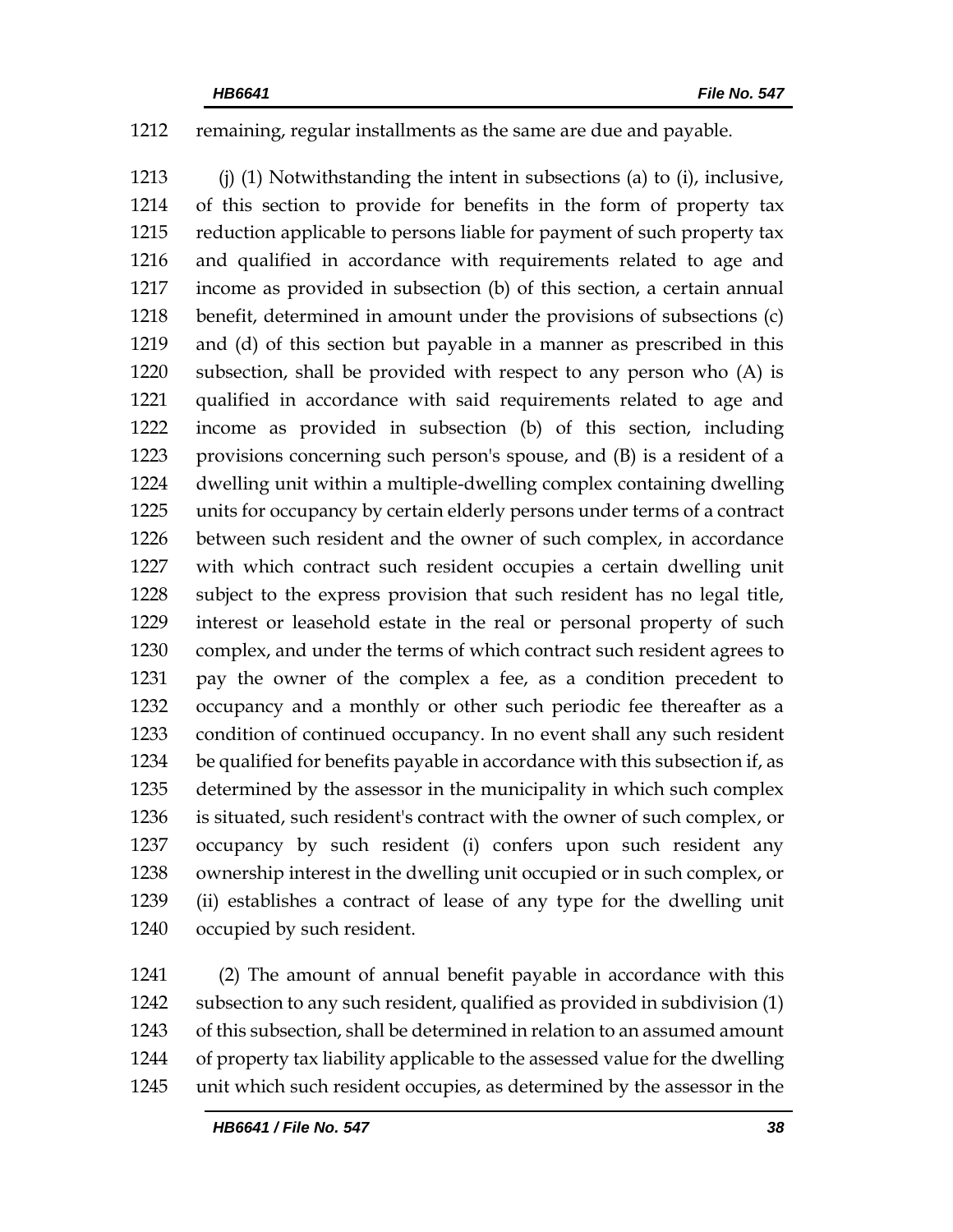municipality in which such complex is situated. Annually, not later than the first day of June, the assessor in such municipality, upon receipt of an application for such benefit submitted in accordance with this subsection by mail or electronic mail, in a manner prescribed by the 1250 assessor, by any such resident, shall determine, with respect to the assessment list in such municipality for the assessment year commencing October first immediately preceding, the portion of the assessed value of the entire complex, as included in such assessment list, attributable to the dwelling unit occupied by such resident. The assumed property tax liability for purposes of this subsection shall be the product of such assessed value and the mill rate in such municipality as determined for purposes of property tax imposed on said assessment list for the assessment year commencing October first immediately preceding. The amount of benefit to which such resident shall be entitled for such assessment year shall be equivalent to the amount of tax reduction for which such resident would qualify, considering such assumed property tax liability to be the actual property tax applicable to such resident's dwelling unit and such resident as liable for the payment of such tax, in accordance with the schedule of qualifying income and tax reduction as provided in subsection (c) of this section, subject to provisions concerning maximum allowable benefit for any assessment year under subsections (c) and (d) of this section. The amount of benefit as determined for such resident in respect to any assessment year shall be payable by the state as a grant to such resident equivalent to the amount of property tax reduction to which such resident would be entitled under subsections (a) to (i), inclusive, of this section if such resident were the owner of such dwelling unit and qualified for tax reduction benefits under said subsections (a) to (i), inclusive.

 (3) Any such resident entitled to a grant as provided in subdivision (2) of this subsection shall be required to submit an application to the assessor in the municipality in which such resident resides for such grant **[**to**]** by mail or electronic mail, in a manner prescribed by the assessor **[**in the municipality in which such resident resides**]** at any time 1280 from February first to and including the fifteenth day of May in the year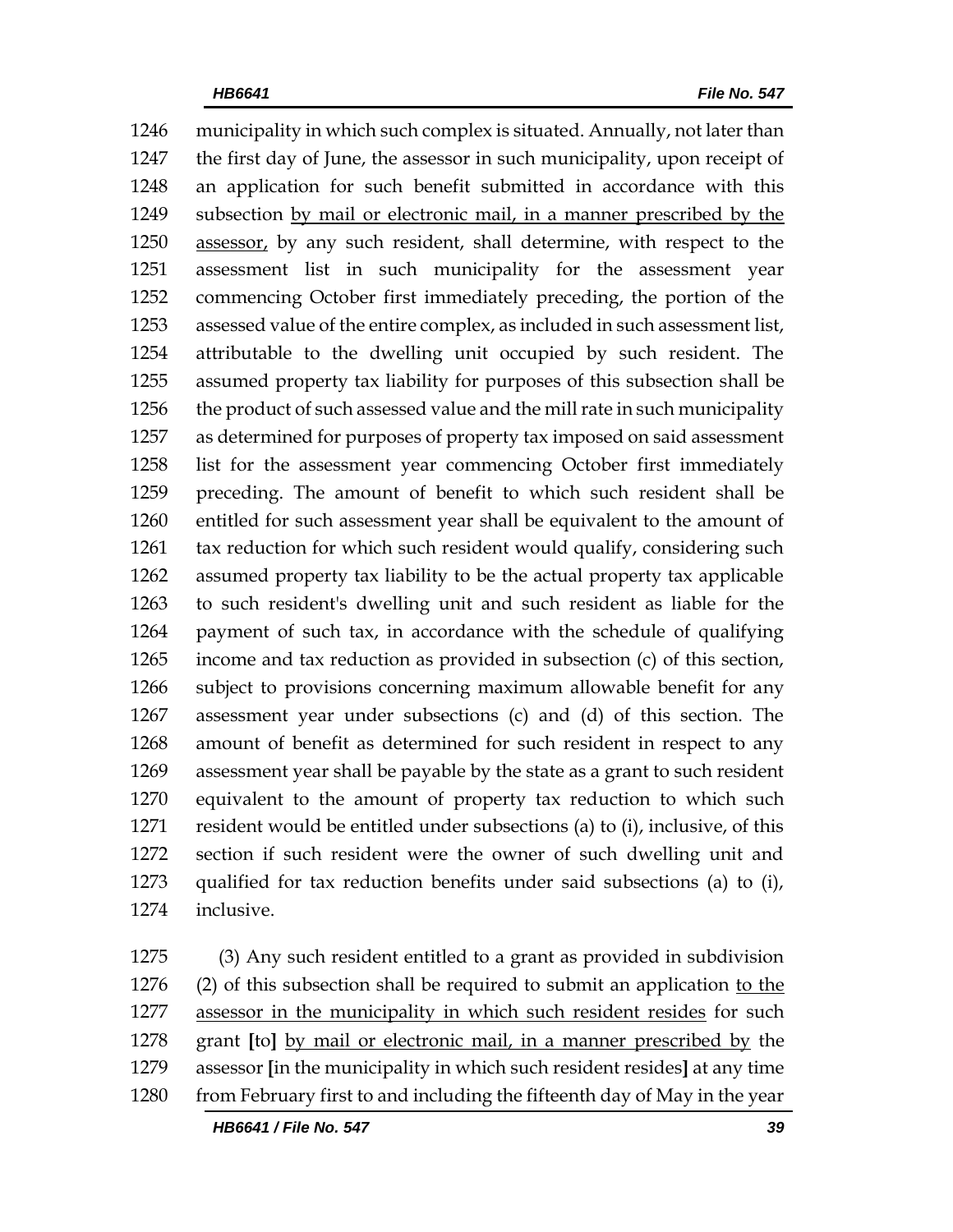in which such grant is claimed, on a form prescribed and furnished for such purpose by the Secretary of the Office of Policy and Management. Any such resident submitting an application for such grant shall be required to present to the assessor, in substantiation of such application, a copy of such resident's federal income tax return, and if not required to file a federal income tax return, such other evidence of qualifying income, receipts for money received or cancelled checks, or copies 1288 thereof, and any other evidence the assessor may require. Not later than the first day of July in such year, the assessor shall submit to the Secretary of the Office of Policy and Management (A) a copy of the application prepared by such resident, together with such resident's federal income tax return, if required to file such a return, and any other information submitted in relation thereto, (B) determinations of the assessor concerning the assessed value of the dwelling unit in such complex occupied by such resident, and (C) the amount of such grant approved by the assessor. Said secretary, upon approving such grant, shall certify the amount thereof and not later than the fifteenth day of September immediately following submit approval for payment of such grant to the State Comptroller. Not later than five business days immediately following receipt of such approval for payment, the State Comptroller shall draw his or her order upon the State Treasurer and the Treasurer shall pay the amount of the grant to such resident not later than the first day of October immediately following.

 (k) If the Secretary of the Office of Policy and Management makes any adjustments to the grants for tax reductions or assumed amounts of property tax liability claimed under this section subsequent to the Comptroller the payment of said grants in any year, the amount of such adjustment shall be reflected in the next payment the Treasurer shall make to such municipality pursuant to this section.

 Sec. 25. Section 12-170cc of the general statutes is repealed and the following is substituted in lieu thereof (*Effective October 1, 2021*):

 Any person aggrieved by the action of the assessor or assessors in fixing the amount of a credit under subsection (f) of section 12-170aa, as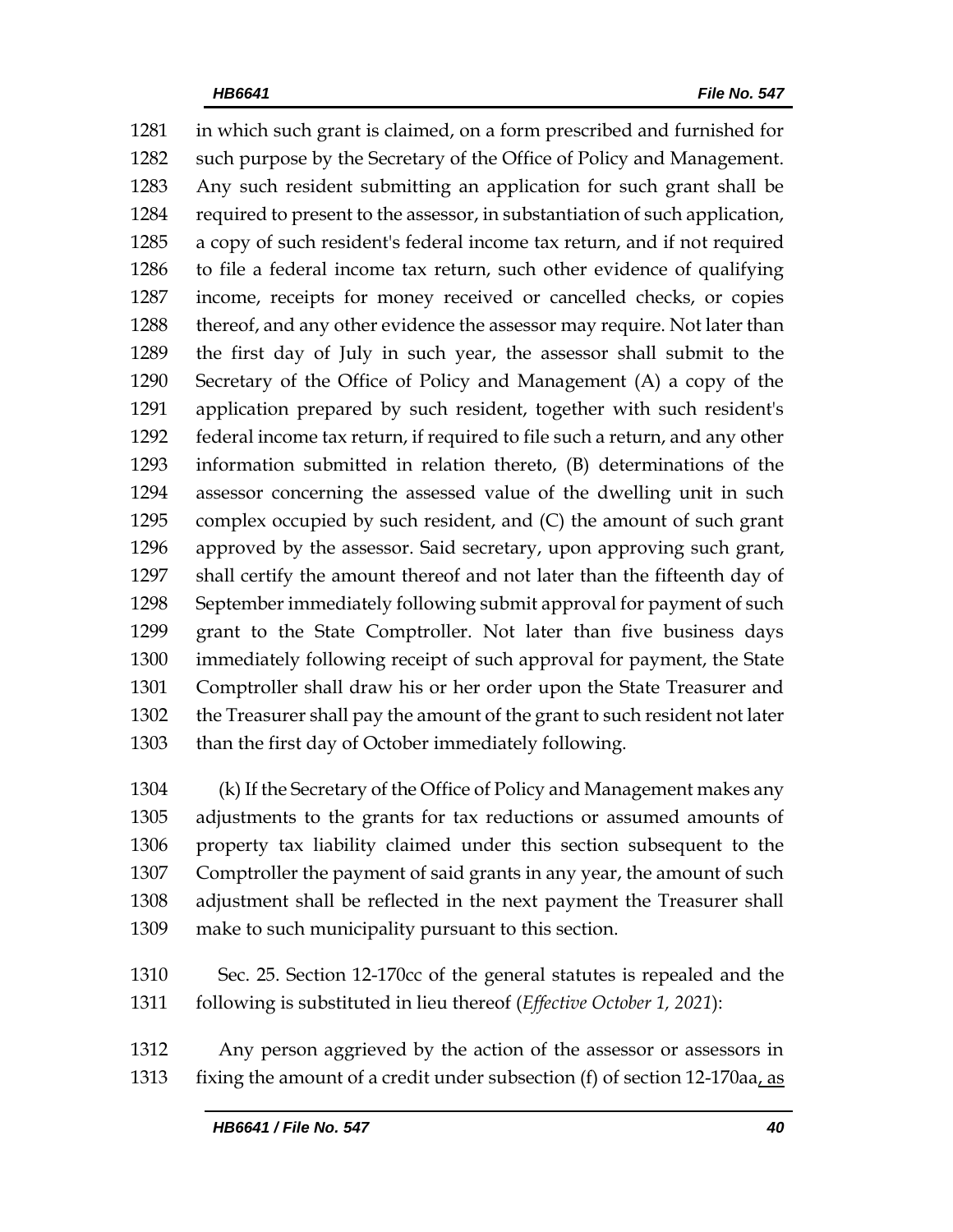amended by this act, or in disapproving the claim therefor may appeal to the Secretary of the Office of Policy and Management, in writing or by electronic mail, in a manner prescribed by the secretary, within thirty business days from the date of notice given to such person by the assessor or assessors, giving notice of such grievance. The secretary shall promptly consider such notice and may grant or deny the relief requested, provided such decision shall be made not later than thirty business days after the receipt of such notice. If the relief is denied, the applicant shall be notified forthwith and may appeal the decision of the secretary in accordance with the provisions of section 12-120b.

 Sec. 26. Subsection (a) of section 29-263 of the general statutes is repealed and the following is substituted in lieu thereof (*Effective October 1, 2021*):

 (a) Except as provided in subsection (h) of section 29-252a and the State Building Code adopted pursuant to subsection (a) of section 29- 252, after October 1, 1970, no building or structure shall be constructed or altered until an application has been filed with the building official 1331 and a permit issued. Such application shall be filed in person, by mail or 1332 electronic mail, in a manner prescribed by the building official. Such permit shall be issued or refused, in whole or in part, within thirty days after the date of an application. No permit shall be issued except upon application of the owner of the premises affected or the owner's authorized agent. No permit shall be issued to a contractor who is required to be registered pursuant to chapter 400, for work to be performed by such contractor, unless the name, business address and Department of Consumer Protection registration number of such contractor is clearly marked on the application for the permit, and the contractor has presented such contractor's certificate of registration as a home improvement contractor. Prior to the issuance of a permit and within said thirty-day period, the building official shall review the plans of buildings or structures to be constructed or altered, including, but not limited to, plans prepared by an architect licensed pursuant to chapter 390, a professional engineer licensed pursuant to chapter 391 or an interior designer registered pursuant to chapter 396a acting within the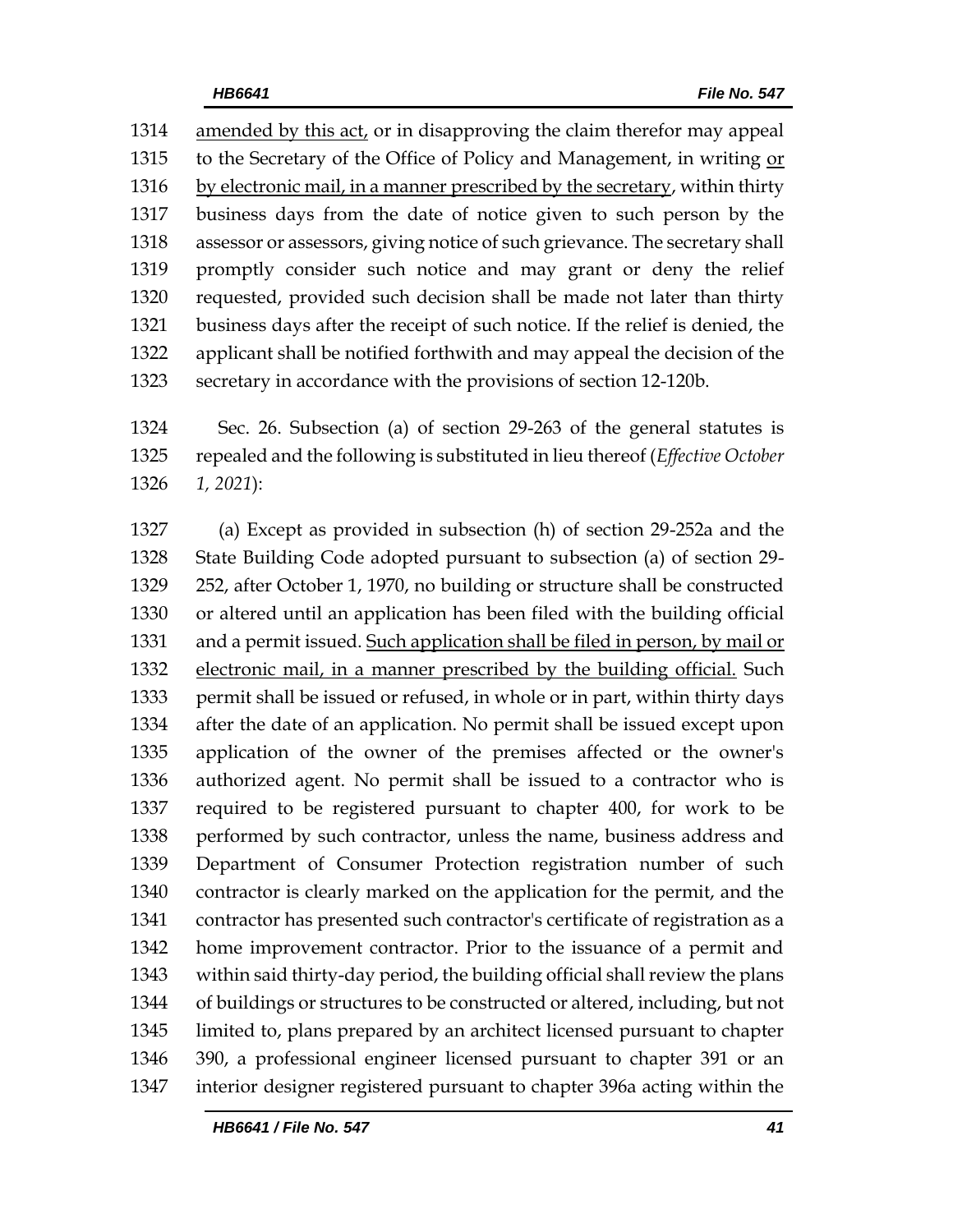scope of such license or registration, to determine their compliance with the requirements of the State Building Code and, where applicable, the local fire marshal shall review such plans to determine their compliance with the Fire Safety Code. Such plans submitted for review shall be in substantial compliance with the provisions of the State Building Code and, where applicable, with the provisions of the Fire Safety Code. Sec. 27. Section 29-264 of the general statutes is repealed and the following is substituted in lieu thereof (*Effective October 1, 2021*): The State Building Inspector may, upon application by a builder setting forth that a set of plans and specifications will be utilized in more than one municipality to acquire building permits, review and approve any set of plans and specifications for the construction or erection of any building or structure designed to provide dwelling space for not more than two families if such set of plans and specifications meet the requirements of the State Building Code. Any building official shall issue a building permit upon application by a builder and presentation to him of such a set of plans and specifications bearing the approval of the State Building Inspector if all other local ordinances are complied with. Such application may be delivered in person, by mail or electronic 1367 mail, in a manner prescribed by the building official.

 Sec. 28. Section 29-266 of the general statutes is repealed and the following is substituted in lieu thereof (*Effective October 1, 2021*):

 (a) A board of appeals shall be appointed by each municipality. Such board shall consist of five members, all of whom shall meet the qualifications set forth in the State Building Code. A member of a board of appeals of one municipality may also be a member of the board of appeals of another municipality.

 (b) When the building official rejects or refuses to approve the mode or manner of construction proposed to be followed or the materials to be used in the erection or alteration of a building or structure, or when it is claimed that the provisions of the code do not apply or that an equally good or more desirable form of construction can be employed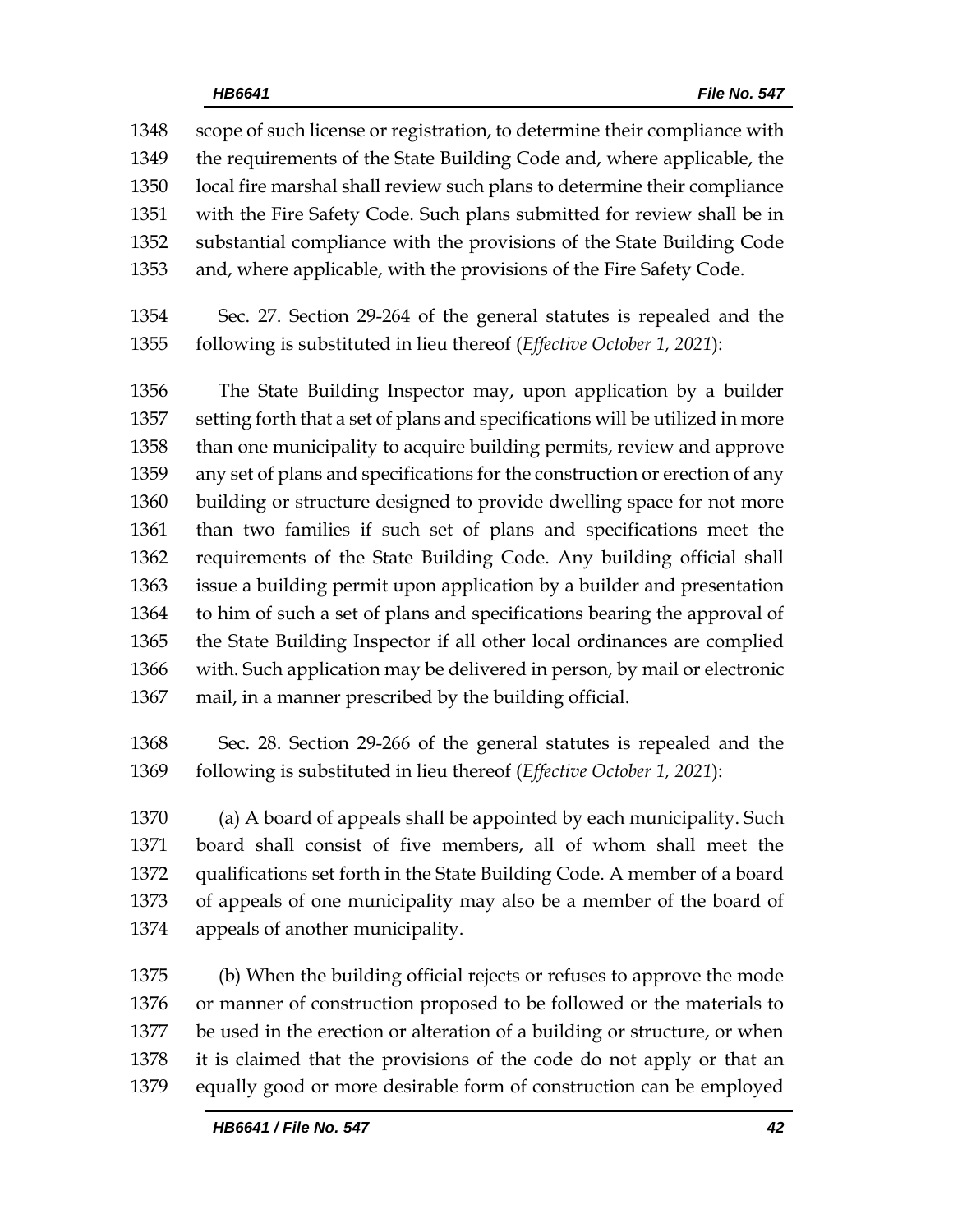in a specific case, or when it is claimed that the true intent and meaning of the code and regulations have been misconstrued or wrongly interpreted, or when the building official issues a written order under subsection (c) of section 29-261, the owner of such building or structure, whether already erected or to be erected, or his authorized agent may appeal in writing or by electronic mail, in a manner prescribed by the 1386 board of appeals, from the decision of the building official to the board of appeals. When a person other than such owner claims to be aggrieved by any decision of the building official, such person or his authorized agent may appeal, in writing or by electronic mail, in a manner 1390 prescribed by the board of appeals, from the decision of the building official to the board of appeals, and before determining the merits of such appeal the board of appeals shall first determine whether such person has a right to appeal. Upon receipt of an appeal from an owner or his representative or approval of an appeal by a person other than the owner, the chairman of the board of appeals shall appoint a panel of not less than three members of such board to hear such appeal. Such appeal shall be heard in the municipality for which the building official serves within five days, exclusive of Saturdays, Sundays and legal holidays, after the date of receipt of such appeal. Such panel shall render a decision upon the appeal and file the same with the building official from whom such appeal has been taken not later than five days, exclusive of Saturdays, Sundays and legal holidays, following the day of the hearing thereon. A copy of such decision shall be mailed, prior to such filing, to the party taking such appeal. Any person aggrieved by the decision of a panel may appeal to the Codes and Standards Committee within fourteen days after the filing of the decision with the building official. Any determination made by the local panel shall be subject to review de novo by said committee.

 (c) If, at the time that a building official makes a decision under subsection (b) of this section, there is no board of appeals for the municipality in which the building official serves, a person who claims to be aggrieved by such decision may submit an appeal **[**, in writing,**]** to 1413 the chief executive officer of such municipality. Such appeal may be made in writing or by electronic mail, in a manner prescribed by the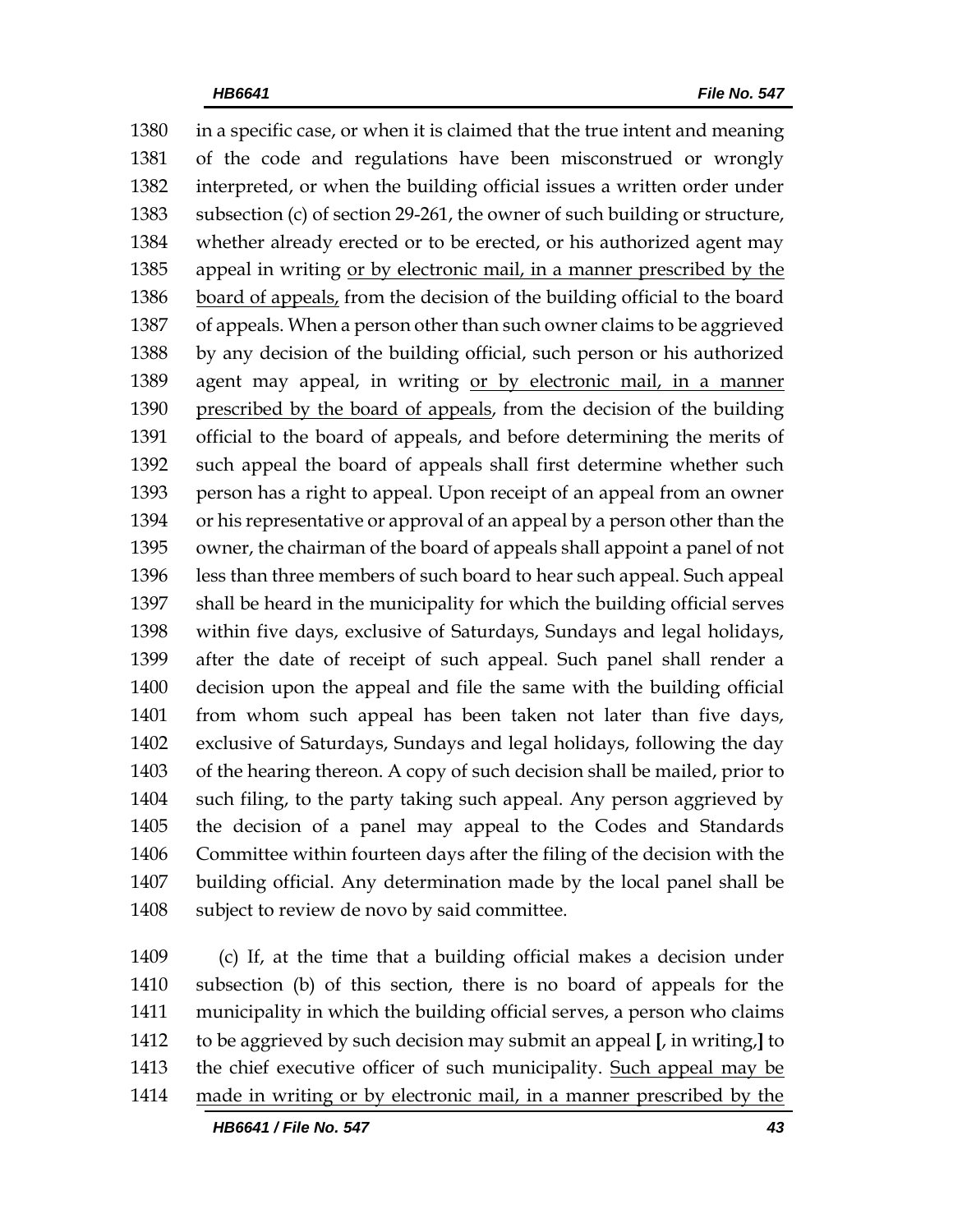chief executive officer. If, within five days, exclusive of Saturdays, Sundays and legal holidays, after the date of receipt of such appeal by such officer, the municipality fails to appoint a board of appeals from among either its own residents or residents of other municipalities, such officer shall file a notice of such failure with the building official from whom the appeal has been taken and, prior to such filing, mail a copy of the notice to the person taking the appeal. Such person may appeal the decision of the building official to the Codes and Standards Committee within fourteen days after the filing of such notice with the building official. If the municipality succeeds in appointing a board of appeals, the chief executive officer of the municipality shall immediately transmit the written appeal to such board, which shall review the appeal in accordance with the provisions of subsection (b) of this section.

 (d) Any person aggrieved by any ruling of the Codes and Standards Committee may appeal to the superior court for the judicial district where such building or structure has been or is being erected.

 Sec. 29. Subsection (a) of section 32-37 of the general statutes is repealed and the following is substituted in lieu thereof (*Effective October 1, 2021*):

 (a) The powers of the corporation shall be vested in and exercised by the board of directors. Eight members of the board shall constitute a quorum and the affirmative vote of a majority of the members present at a meeting of the board shall be necessary and sufficient for any action taken by the board. No vacancy in the membership of the board shall impair the right of a quorum to exercise all the rights and perform all the duties of the board. Any action taken by the board may be authorized by resolution at any regular or special meeting and shall take effect immediately unless otherwise provided in the resolution. Notice of any regular meeting shall be given in writing, by telephone or orally, not less than forty-eight hours prior to the meeting. Notice of any special meeting shall be given in accordance with subsection **[**(d)**]** (e) of section 1-225, as amended by this act.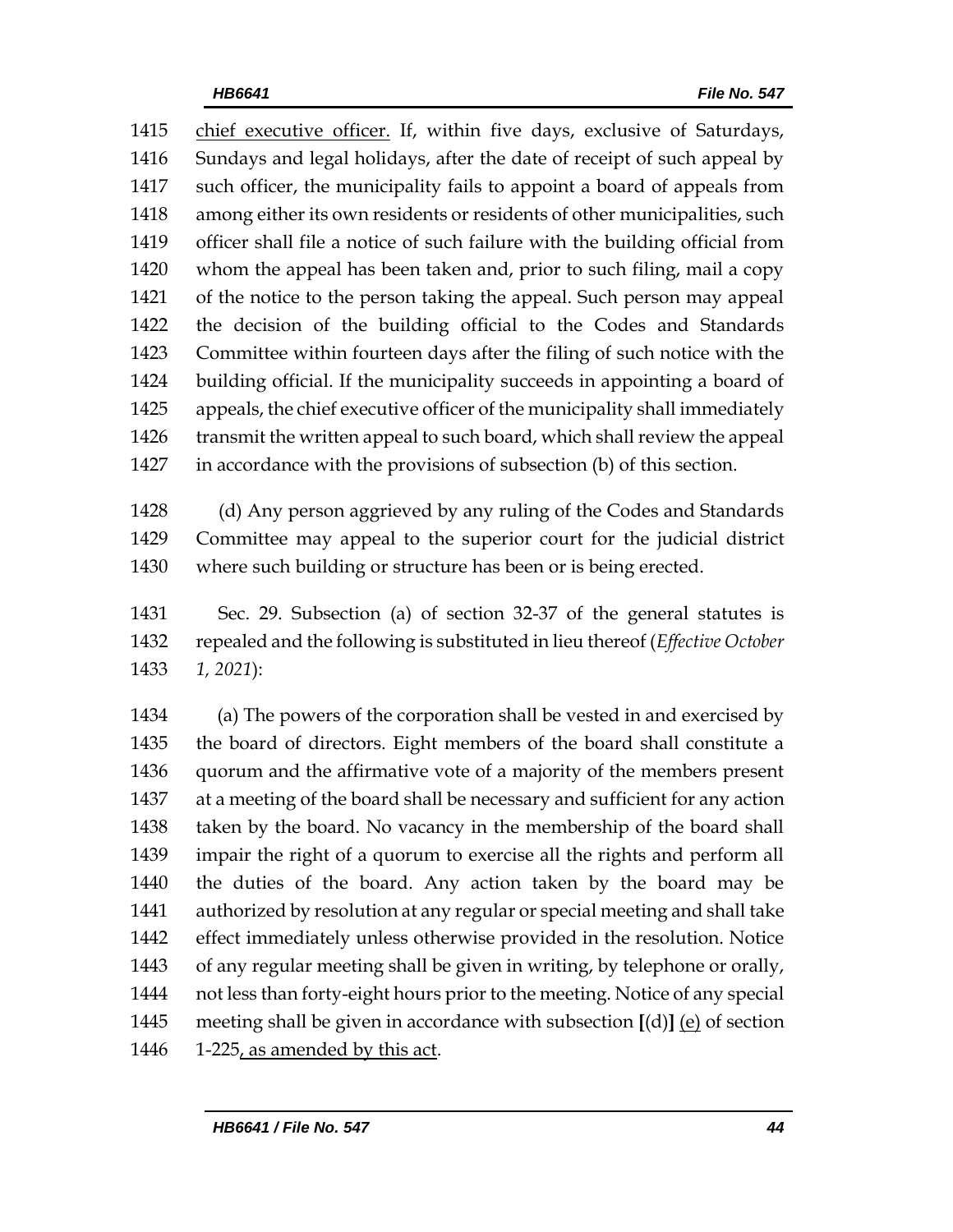| This act shall take client as follows and shall alliend the following<br>sections: |                 |              |  |  |
|------------------------------------------------------------------------------------|-----------------|--------------|--|--|
|                                                                                    |                 |              |  |  |
| Section 1                                                                          | October 1, 2021 | $1-2$        |  |  |
| Sec. 2                                                                             | October 1, 2021 | $1 - 225$    |  |  |
| Sec. 3                                                                             | October 1, 2021 | $7-1$        |  |  |
| Sec. 4                                                                             | October 1, 2021 | $7-6$        |  |  |
| Sec. 5                                                                             | October 1, 2021 | $7-34a$      |  |  |
| Sec. 6                                                                             | October 1, 2021 | $7-51a$      |  |  |
| Sec. 7                                                                             | October 1, 2021 | New section  |  |  |
| Sec. 8                                                                             | October 1, 2021 | $7 - 148j$   |  |  |
| Sec. 9                                                                             | October 1, 2021 | 7-148k       |  |  |
| Sec. 10                                                                            | October 1, 2021 | 7-148bb      |  |  |
| Sec. 11                                                                            | October 1, 2021 | 7-148ii      |  |  |
| Sec. 12                                                                            | October 1, 2021 | 7-152b       |  |  |
| Sec. 13                                                                            | October 1, 2021 | $7 - 245$    |  |  |
| Sec. 14                                                                            | October 1, 2021 | $7 - 255$    |  |  |
| Sec. 15                                                                            | October 1, 2021 | 7-257        |  |  |
| Sec. 16                                                                            | October 1, 2021 | 7-344        |  |  |
| Sec. 17                                                                            | October 1, 2021 | $8-2a$       |  |  |
| Sec. 18                                                                            | October 1, 2021 | 12-111       |  |  |
| Sec. 19                                                                            | October 1, 2021 | 12-113       |  |  |
| Sec. 20                                                                            | October 1, 2021 | 12-117       |  |  |
| Sec. 21                                                                            | October 1, 2021 | $12-170f(a)$ |  |  |
| Sec. 22                                                                            | October 1, 2021 | 12-170g      |  |  |
| Sec. 23                                                                            | October 1, 2021 | $12-170w(a)$ |  |  |
| Sec. 24                                                                            | October 1, 2021 | 12-170aa     |  |  |
| Sec. 25                                                                            | October 1, 2021 | 12-170cc     |  |  |
| Sec. 26                                                                            | October 1, 2021 | $29-263(a)$  |  |  |
| Sec. 27                                                                            | October 1, 2021 | 29-264       |  |  |
| Sec. 28                                                                            | October 1, 2021 | 29-266       |  |  |
| Sec. 29                                                                            | October 1, 2021 | $32-37(a)$   |  |  |

This act shall take effect as follows and shall amend the following

*PD Joint Favorable*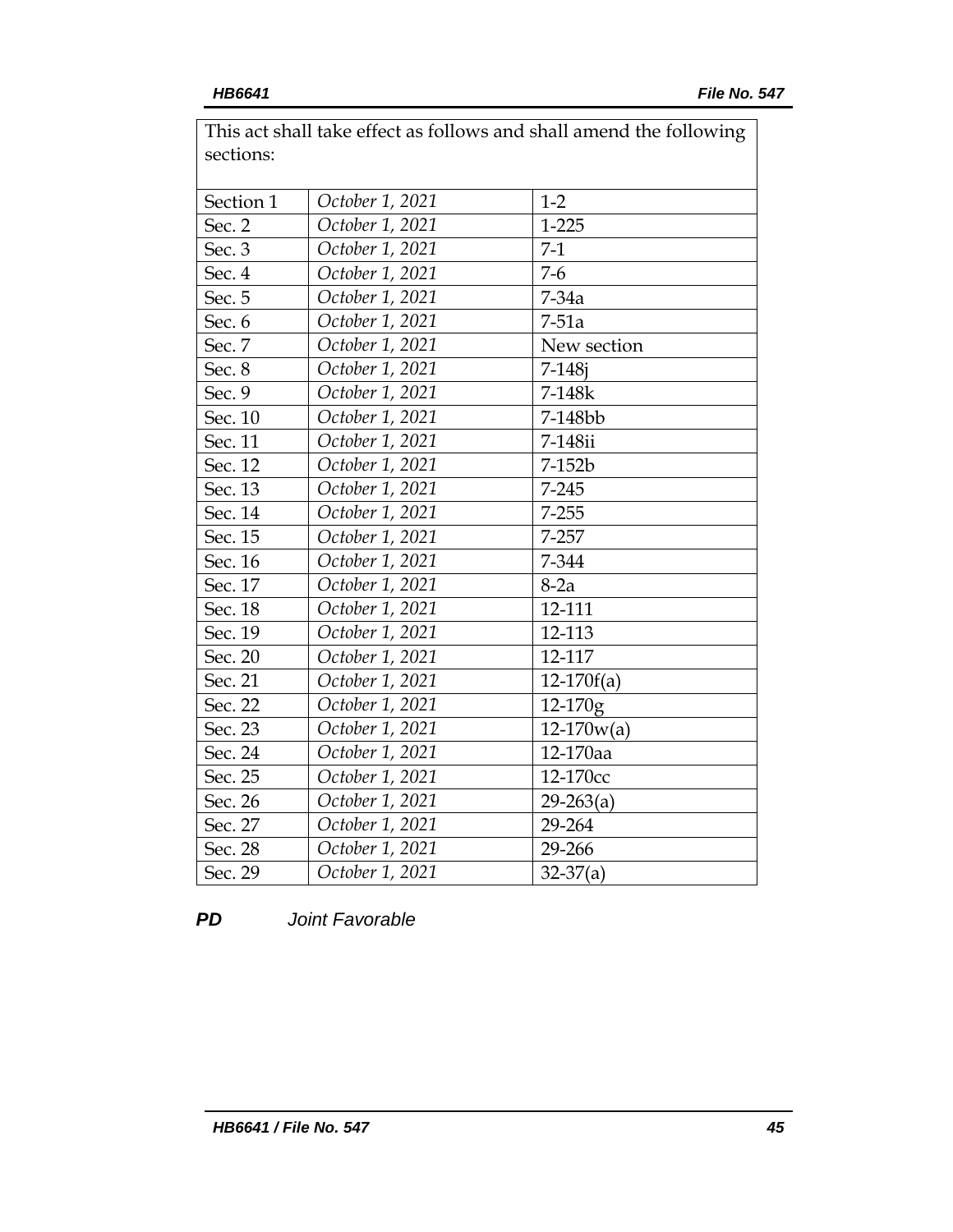*The following Fiscal Impact Statement and Bill Analysis are prepared for the benefit of the members of the General Assembly, solely for purposes of information, summarization and explanation and do not represent the intent of the General Assembly or either chamber thereof for any purpose. In general, fiscal impacts are based upon a variety of informational sources, including the analyst's professional knowledge. Whenever applicable, agency data is consulted as part of the analysis, however final products do not necessarily reflect an assessment from any specific department.*

### *OFA Fiscal Note*

### *State Impact:* None

### *Municipal Impact:*

| <b>Municipalities</b>  | Effect    | FY 22 \$  | FY 23 \$  |
|------------------------|-----------|-----------|-----------|
| Various Municipalities | Potential | See Below | See Below |
|                        | Cost      |           |           |
| Various Municipalities | Savings   | See Below | See Below |

### *Explanation*

The bill requires that town clerks provide a website to accept online payments for certain fees, allows municipalities to post certain notices online instead of in local newspapers, and permits municipalities and state agencies to provide electronic access to public meetings.

There is a cost to municipalities to providing websites for online payment of fees to the extent that they do not already have the capability to do so. There is also a savings from permitting municipalities to post certain notices on their website instead of in local newspapers.

As the bill allows, rather than requires, state agencies and municipalities to provide electronic access to public meetings, the bill is not anticipated to result in increased expenses for information technology or software licensing above each entity's current capacity.

### *The Out Years*

The annualized ongoing fiscal impact identified above would continue into the future subject to costs otherwise borne from posting notices in local newspapers, and municipal capacity to provide online payments.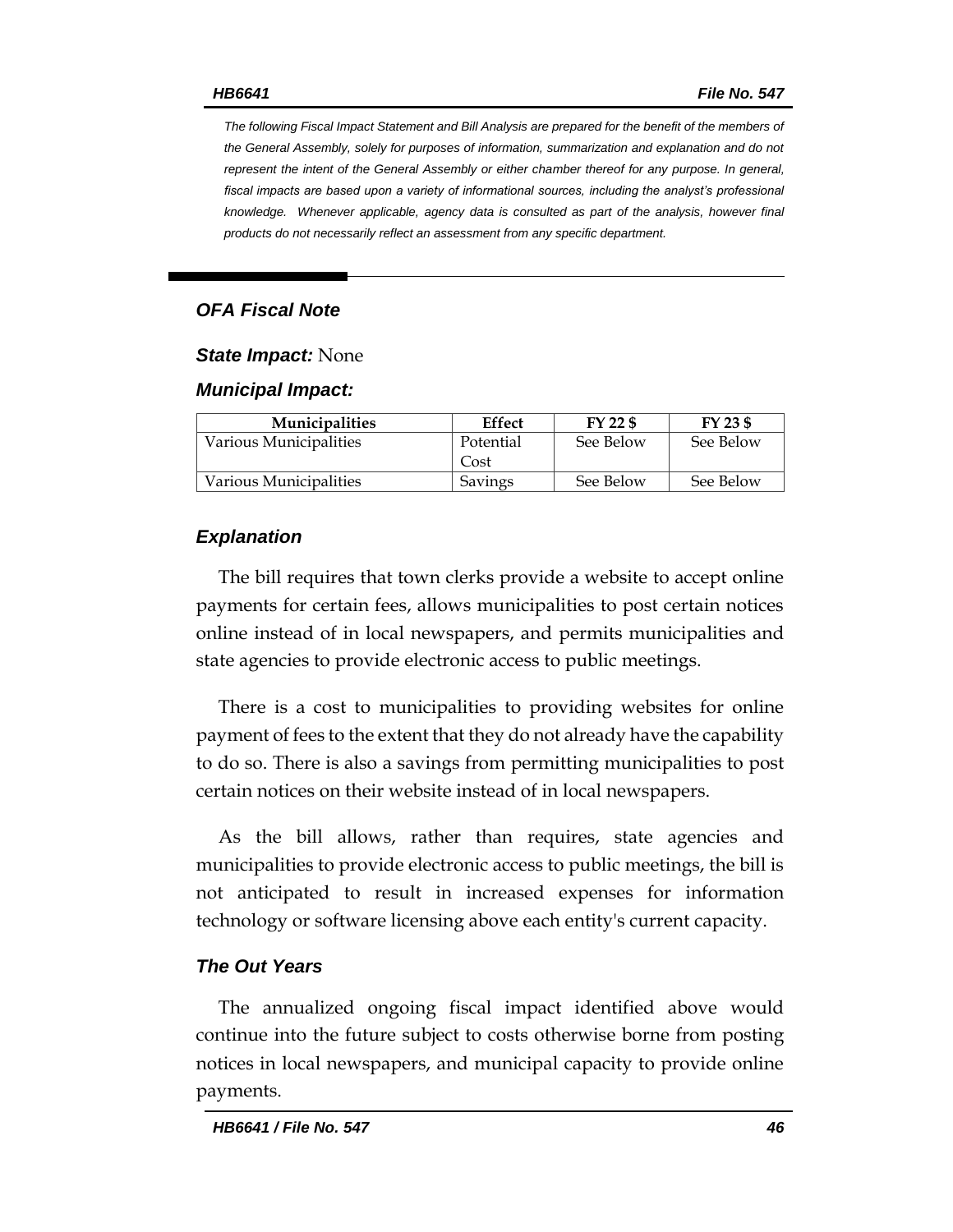# **OLR Bill Analysis**

**HB 6641**

# *AN ACT CONCERNING THE REMOTE AND ONLINE PROVISION OF MUNICIPAL SERVICES.*

# **SUMMARY**

This bill makes numerous changes allowing municipal entities and other public agencies to conduct business electronically. Generally, the changes allow specified (1) notices and applications to be sent electronically and (2) hearings or meetings to be held using electronic equipment (§§ 7-15 & 17-28).

The bill also allows public agencies to hold meetings remotely under the Freedom of Information Act (FOIA) through conference call, videoconference, or other technology (§§ 2 & 29). It specifically allows municipalities to hold town meetings and budget adoption proceedings using electronic equipment (§§ 3-4 & 16).

The bill allows towns, cities, and boroughs, whenever they are required by the law or a charter to advertise a legal notice in a newspaper, to instead post the notice on their websites. It similarly allows town, city, borough, and district clerks, wherever they are required by the law or a charter to file a notice, to instead post the notice on their websites (§ 1).

Additionally, the bill requires town clerks to designate a website for paying recording fees (e.g., recording documents on the land records) and accept payments for these fees through the website in a manner they prescribe. It similarly imposes these requirements on registrars of vital statistics for vital records fees (e.g., birth certificates) ( $\S$ § 5 & 6). (Typically, the town clerk serves as the registrar of vital statistics.)

Lastly, the bill makes technical and conforming changes.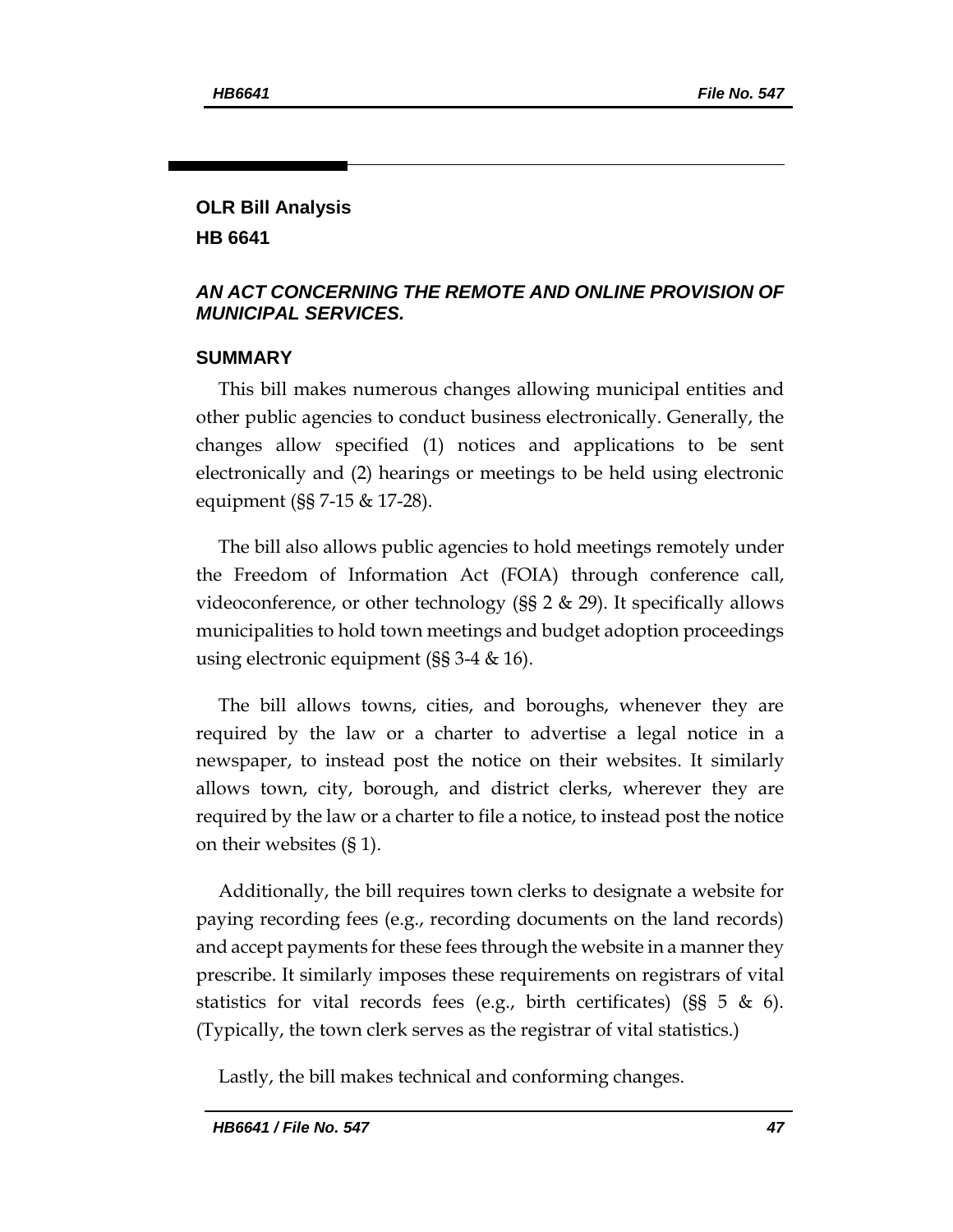EFFECTIVE DATE: October 1, 2021

# **§§ 2 & 29 — FOIA**

# *Conducting Meetings*

Under current law, FOIA's definition of "meeting" includes those held by electronic equipment, but it does not explicitly authorize, or establish procedures for, telephone or other remotely held meetings (see BACKGROUND).

The bill explicitly allows meetings to be held under FOIA using electronic equipment or simultaneously in-person and using electronic equipment. (Presumably, they can also hold in-person meetings.) It requires that meetings held using either of these methods provide opportunity for comment or testimony, voting, or other participation, as applicable. Additionally, it requires meeting participants (both agency members and the public) to state their name and title (if applicable) each time before speaking in a meeting conducted using electronic equipment.

Under the bill, "electronic equipment" means any technology facilitating real-time public access to and participation in meetings, including telephone, video, or other conferencing platforms.

# *Meeting Minutes*

Under existing law, FOIA requires (1) public agencies to make meeting minutes available in the agency's office within seven days after the meeting and (2) public agencies, other than those of political subdivisions (e.g., municipalities), to post meeting minutes on their websites within this timeframe. The bill extends both of these requirements (and the exception to the website positing requirement) to any audio or video recording or transcript of a meeting. (However, the bill does not require agencies to record or transcribe meetings.)

# *Agendas for Regular Meetings*

Under current law, FOIA requires state agencies to post agendas for regular meetings on their websites at least 24 hours before the meeting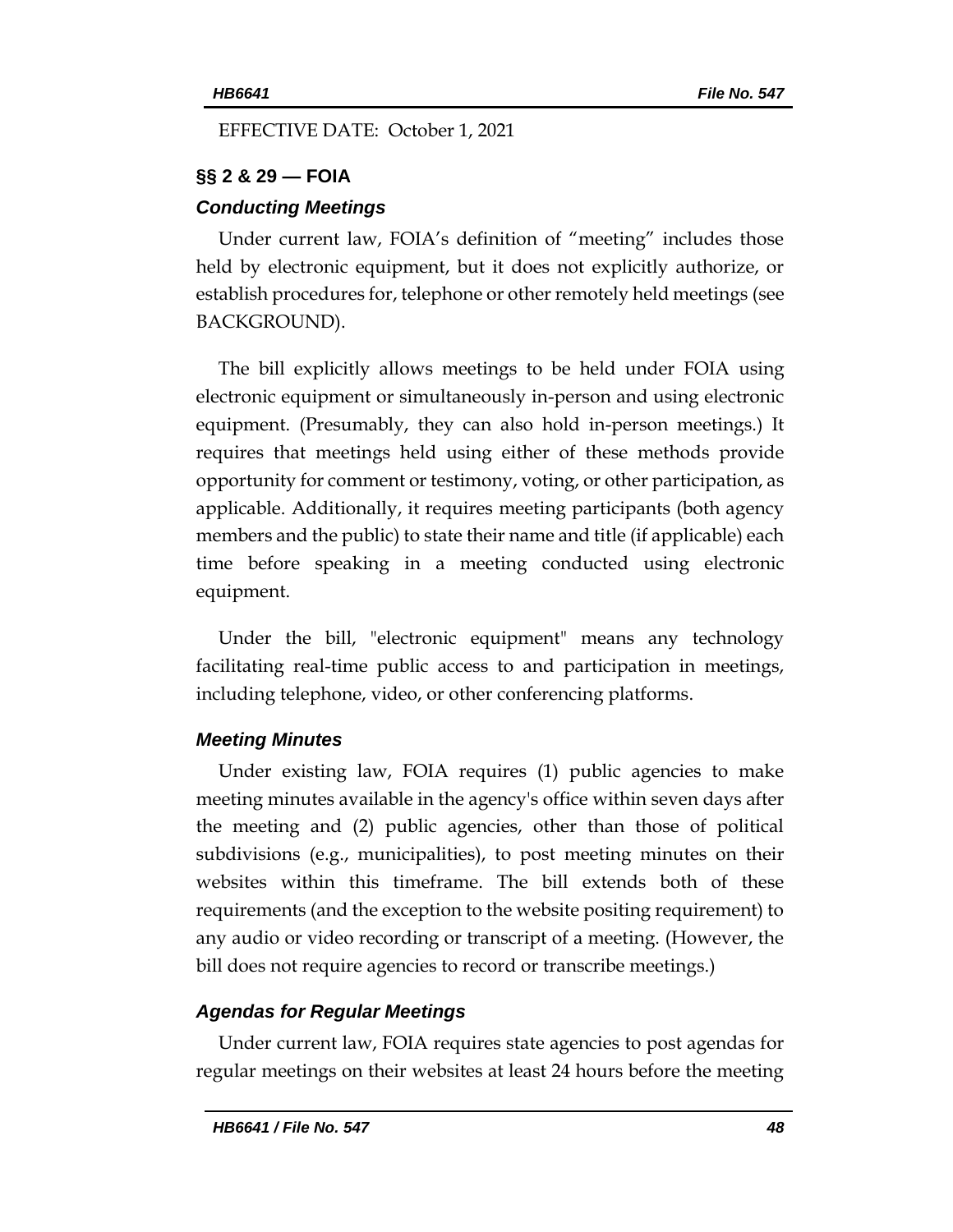but it does not apply this requirement to political subdivisions. The bill instead requires all public agencies to post their meeting agendas on their websites. Under the bill, regular meeting agendas must also include instructions for the public to (1) attend the meeting in person or electronically and (2) comment, vote, or otherwise participate, as applicable.

# *Notices of a Special Meeting*

The bill similarly requires that the above instructions for meeting attendance and participation be included in any notice of a special meeting. (A special meeting is one held to consider business that (1) was unforeseen when scheduling regular meetings and (2) should be addressed before the next regular meeting.)

The bill allows notices of a special meeting to be electronically sent to a public agency's members rather than delivered to their homes as current law requires. Current law also allows members to waive delivery of the notice by filing a written waiver with the agency's clerk or secretary. The bill allows members to submit these waivers electronically.

# **§§ 3-4 & 16 — TOWN MEETINGS AND BOARD OF FINANCE PROCEEDINGS**

The bill allows town meetings to be held under FOIA using electronic equipment or simultaneously in-person and using electronic equipment. (Presumably, they may also be held in-person). It requires that meetings held using either of these methods provide opportunity for comment or testimony, voting, or other participation, as applicable.

Presumably, the bill's provisions allowing voting through electronic equipment apply only to votes taken at the town meeting itself and do not extend to votes taken at an adjourned town meeting (i.e., a referendum).

The bill also allows municipal boards of finance to hold specified meetings and hearings using electronic equipment or simultaneously in person and using electronic equipment. It applies to (1) public hearings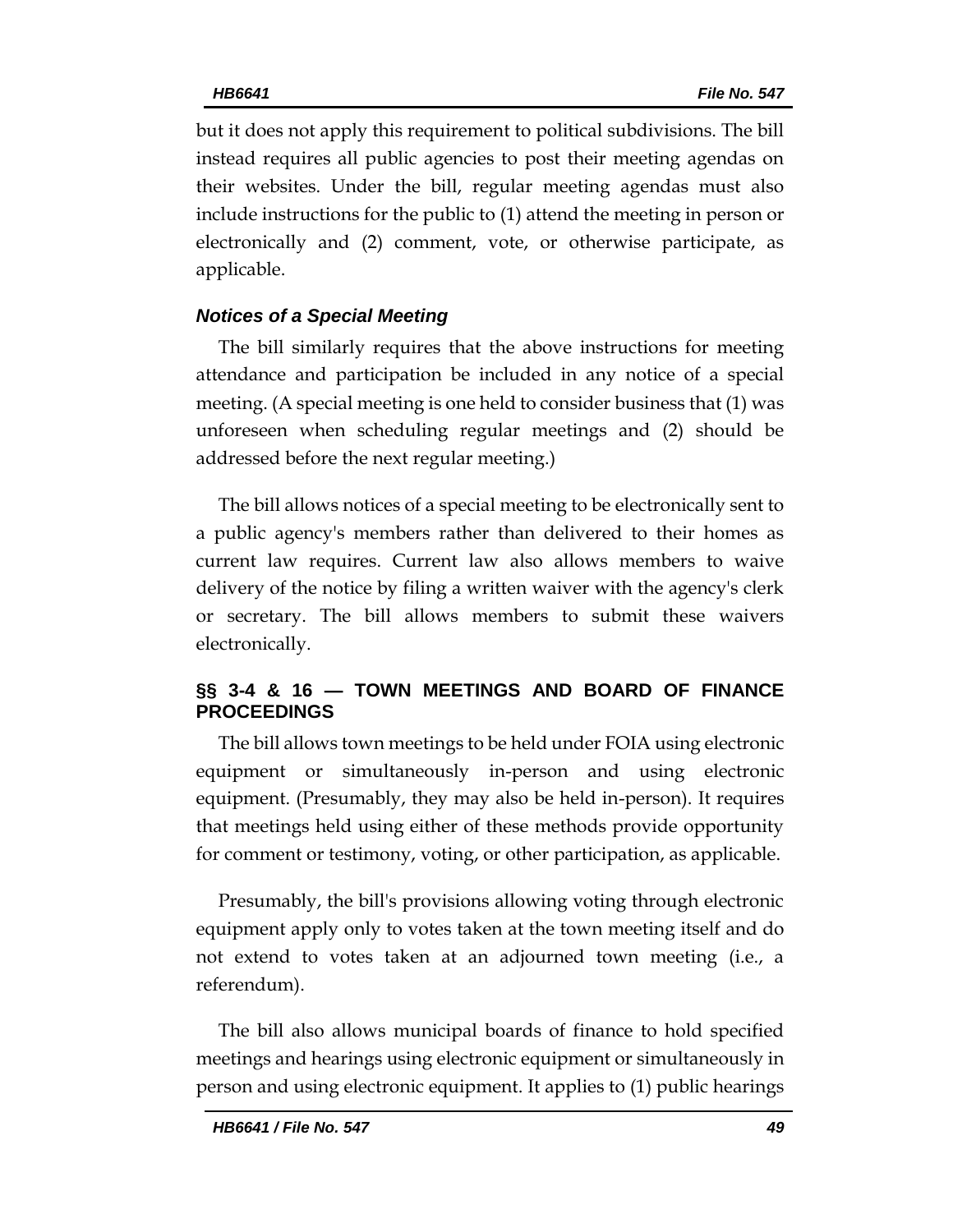on the proposed annual budget, (2) the board's meeting at which it votes on a recommended budget, and (3) the board's meeting to lay a tax on the grand list. (It also appears to apply to the town meeting at which the budget is voted on.)

As with town meetings, the bill requires boards of finance holding hearings or meeting using electronic equipment to provide opportunity for comment or testimony, voting, or other participation, as applicable.

# **§§ 7-15 & 17-28 — ELECTRONIC TRANSACTIONS BY MUNICIPAL PROGRAMS AND ENTITIES**

The bill makes numerous changes allowing municipal entities or programs to conduct business or otherwise operate using electronic means, as shown in Table 1. Generally, the changes allow specified (1) notices and applications to be sent electronically and (2) hearings or meetings to be held using electronic equipment.

The bill defines "electronic equipment" for these purposes as any technology facilitating real-time communication between two or more individuals, including telephone, video, or other conferencing platforms.

| ş       | <b>Municipal</b><br><b>Entity or</b><br>Program       | <b>Action</b>                                                                                                            | <b>Electronic Option Allowed</b><br>by Bill                                                        |
|---------|-------------------------------------------------------|--------------------------------------------------------------------------------------------------------------------------|----------------------------------------------------------------------------------------------------|
| $8 - 9$ | Discriminatory<br>practices<br>board                  | Hearing on alleged<br>discriminatory practice                                                                            | Allows hearing to be<br>conducted by electronic<br>equipment                                       |
| 10      | Municipal<br>revenue-<br>sharing<br>agreements        | Opportunity for public<br>participation in the negotiations<br>between the municipalities                                | Specifies that public<br>participation may be in<br>person, writing, or by<br>electronic equipment |
| 11      | Foreclosed<br>residential<br>property<br>registration | Registration with municipal clerk<br>of a residential property on which<br>a plaintiff commences a<br>foreclosure action | Allows registration to be<br>completed electronically in a<br>manner the clerk prescribes          |
|         |                                                       | Notice to clerk by plaintiff of any<br>change in the registration<br>information                                         | Allows plaintiff to provide this<br>information by email                                           |

**Table 1: Electronic Transactions Authorized by Bill**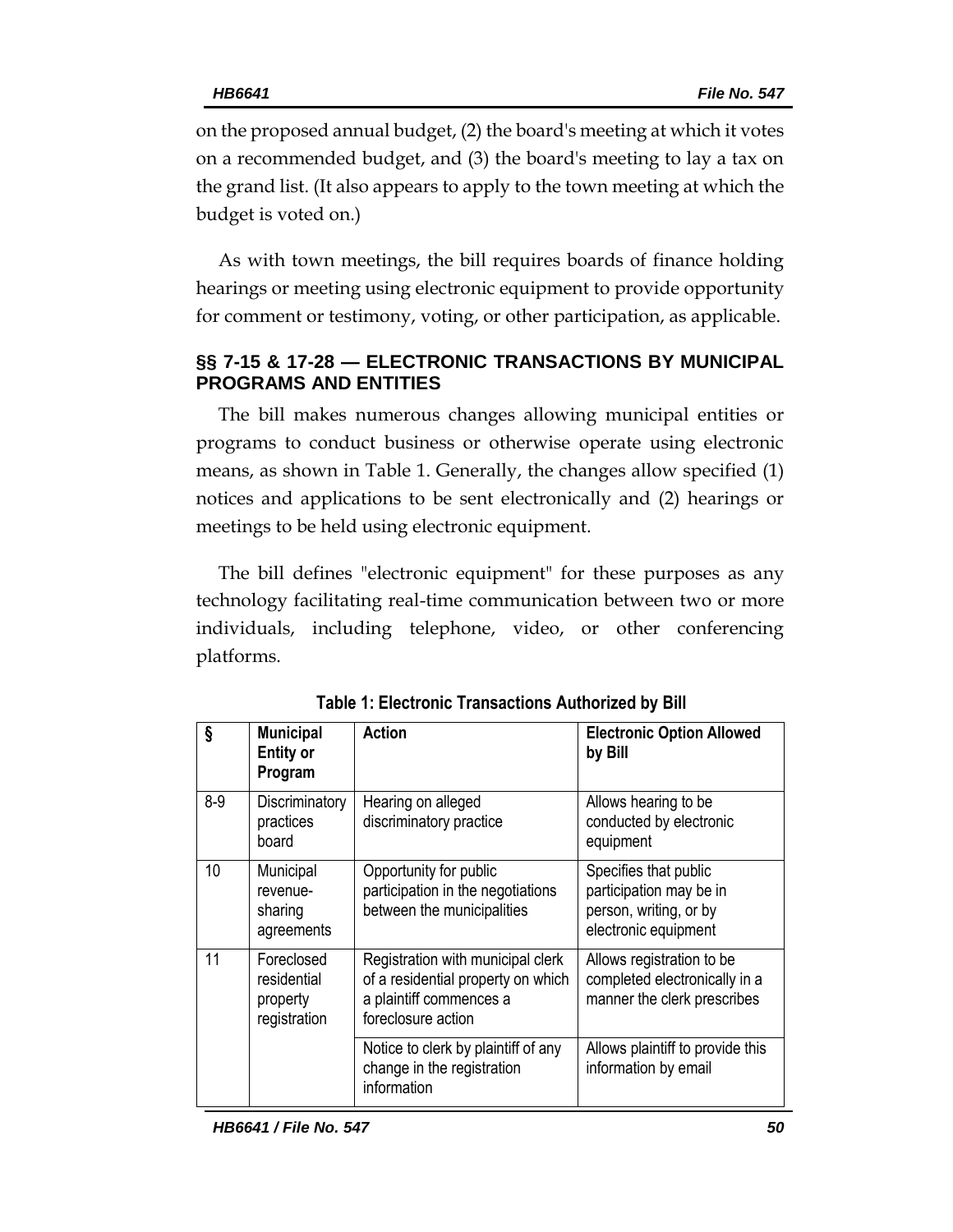|              |                                                         | Registration with clerk of a<br>residential property by the<br>person to whom title vests in a<br>foreclosure action (or registration<br>update if the person is the<br>plaintiff in the action)                      | Allows registration or update<br>to be sent by email                                                                                                                                                                                                     |
|--------------|---------------------------------------------------------|-----------------------------------------------------------------------------------------------------------------------------------------------------------------------------------------------------------------------|----------------------------------------------------------------------------------------------------------------------------------------------------------------------------------------------------------------------------------------------------------|
|              |                                                         | Notice to clerk by registrant of<br>any change in the registration<br>information                                                                                                                                     | Allows registrant to provide<br>this information by email                                                                                                                                                                                                |
| 12           | Parking<br>violation<br>hearings                        | Notice to vehicle owner or<br>operator of fines, penalties,<br>costs, or fees for alleged parking<br>violations                                                                                                       | Allows notice to be sent to the<br>owner's or operator's email<br>address if known                                                                                                                                                                       |
|              |                                                         | Request by owner or operator for<br>a hearing before a parking<br>violation hearing officer                                                                                                                           | Allows owners and operators<br>to make this request by email                                                                                                                                                                                             |
|              |                                                         | Hearing                                                                                                                                                                                                               | Allows hearing to be held in<br>person or by electronic<br>equipment                                                                                                                                                                                     |
| $13 -$<br>15 | Municipal<br>water<br>pollution<br>control<br>authority | Public hearing on sewerage<br>system connection and use<br>charges                                                                                                                                                    | Allows hearing to be<br>conducted by electronic<br>equipment                                                                                                                                                                                             |
|              |                                                         |                                                                                                                                                                                                                       | Requires that hearing notice<br>be published on municipality's<br>website, rather than in a<br>newspaper as current law<br>requires                                                                                                                      |
|              |                                                         | Charges that are finalized or<br>revised after the public hearing                                                                                                                                                     | Requires that copy of the<br>charges be published on<br>municipality's website, rather<br>than in a newspaper as<br>current law requires (the bill<br>retains existing law's<br>requirement that it also be<br>filed in the municipal clerk's<br>office) |
|              |                                                         | Public hearings on orders issued<br>to building owners to (1) connect<br>the building to an available<br>sewerage system or (2)<br>construct and connect the<br>building to an alternative sewage<br>treatment system | Allows hearing to be<br>conducted by electronic<br>equipment                                                                                                                                                                                             |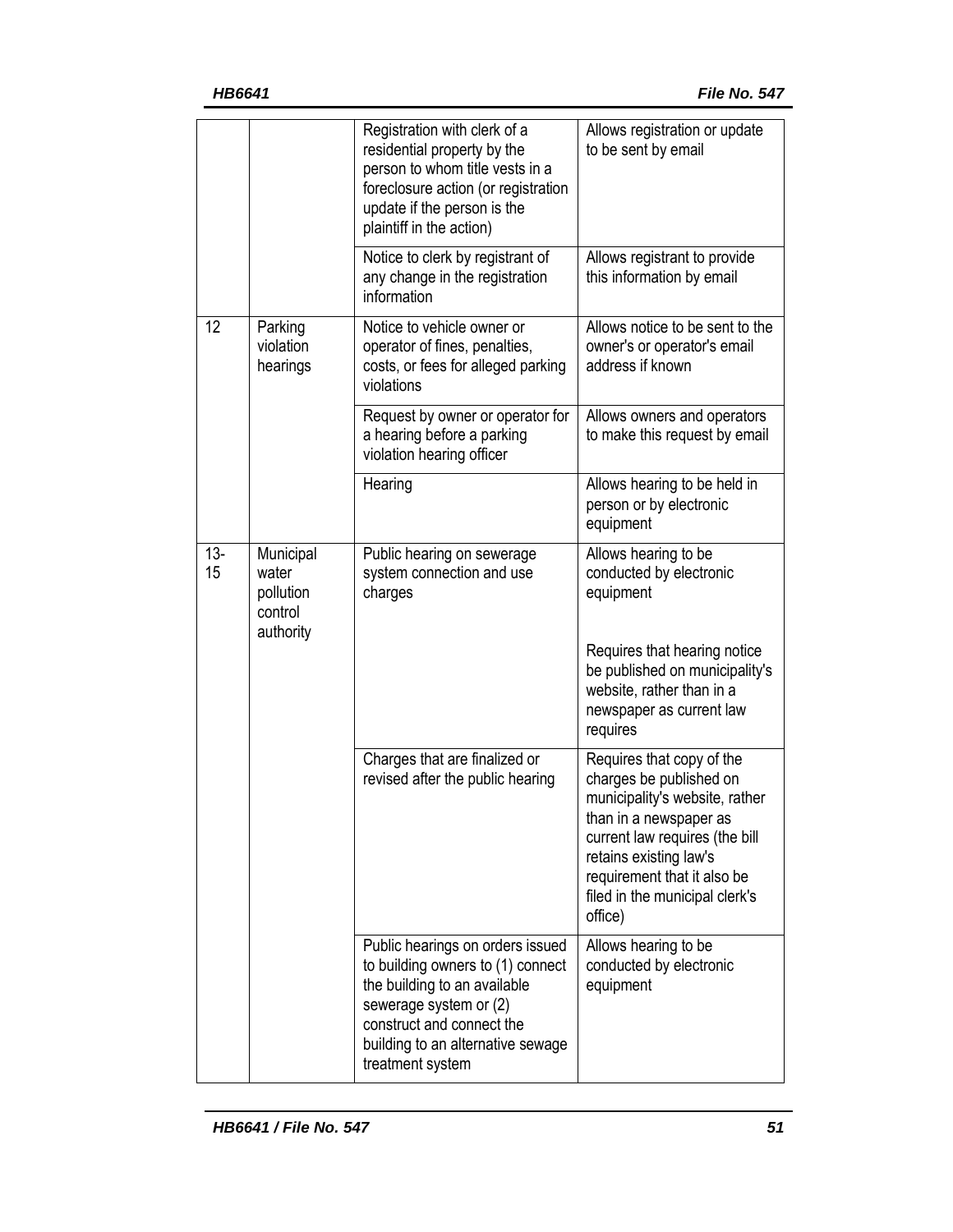| 17           | Local land<br>use boards                                   | Subdivision or zoning regulations<br>adopted by board                                                                                                               | Requires board to publish<br>regulations on its website, in<br>addition to making printed<br>copies available at a<br>reasonable price as existing<br>law requires |
|--------------|------------------------------------------------------------|---------------------------------------------------------------------------------------------------------------------------------------------------------------------|--------------------------------------------------------------------------------------------------------------------------------------------------------------------|
| $18 -$<br>19 | Boards of<br>assessment<br>appeals                         | Appeals to board by taxpayers<br>aggrieved by a municipal<br>assessor's actions                                                                                     | Allows taxpayers to file<br>appeals by email in a manner<br>the board prescribes                                                                                   |
|              |                                                            | Board may meet to reduce a<br>taxpayer's assessment                                                                                                                 | Allows boards to hold these<br>hearings and meetings using<br>electronic equipment                                                                                 |
|              |                                                            | The taxpayer, or the taxpayer's<br>attorney or agent, must appear<br>at a hearing before the board<br>before it can reduce the<br>assessment                        | Deems the taxpayer, attorney,<br>or agent to have appeared at<br>the hearing if he or she<br>attends using electronic<br>equipment                                 |
| 20           | Tax<br>assessors<br>and boards of<br>assessment<br>appeals | Notice to Office of Policy and<br>Management (OPM) of deadline<br>extensions to assessors' or<br>boards' duties granted by the<br>municipal chief executive officer | Allows notice to be provided<br>by email in a manner the<br>OPM secretary prescribes                                                                               |
|              |                                                            | Request by municipality to OPM<br>for a revaluation delay                                                                                                           | Eliminates requirement that<br>supporting information<br>provided by board of<br>assessment appeals and chief<br>executive officer be in writing                   |
|              |                                                            | Notice to taxpayers of<br>assessment increases in<br>municipalities for which OPM<br>authorizes a revaluation delay                                                 | Allows notice to be sent by<br>email                                                                                                                               |
| $21 -$<br>22 | Renters'<br>Rebate<br>program                              | Rebate applications filed with<br>municipal assessor                                                                                                                | Allows applications to be filed<br>electronically in a manner the<br>OPM secretary prescribes                                                                      |
|              |                                                            | Appeals filed with OPM by<br>persons aggrieved by assessor's<br>decision                                                                                            | Allows appeals to be filed<br>electronically in a manner the<br>secretary prescribes                                                                               |
| 23           | Property tax<br>freeze for<br>seniors                      | Program applications                                                                                                                                                | Requires that applications be<br>made in writing or<br>electronically in a manner the<br>municipal assessor prescribes                                             |
|              |                                                            | Applicants' income tax returns                                                                                                                                      | Allows taxpayers to present<br>an electronic copy of the                                                                                                           |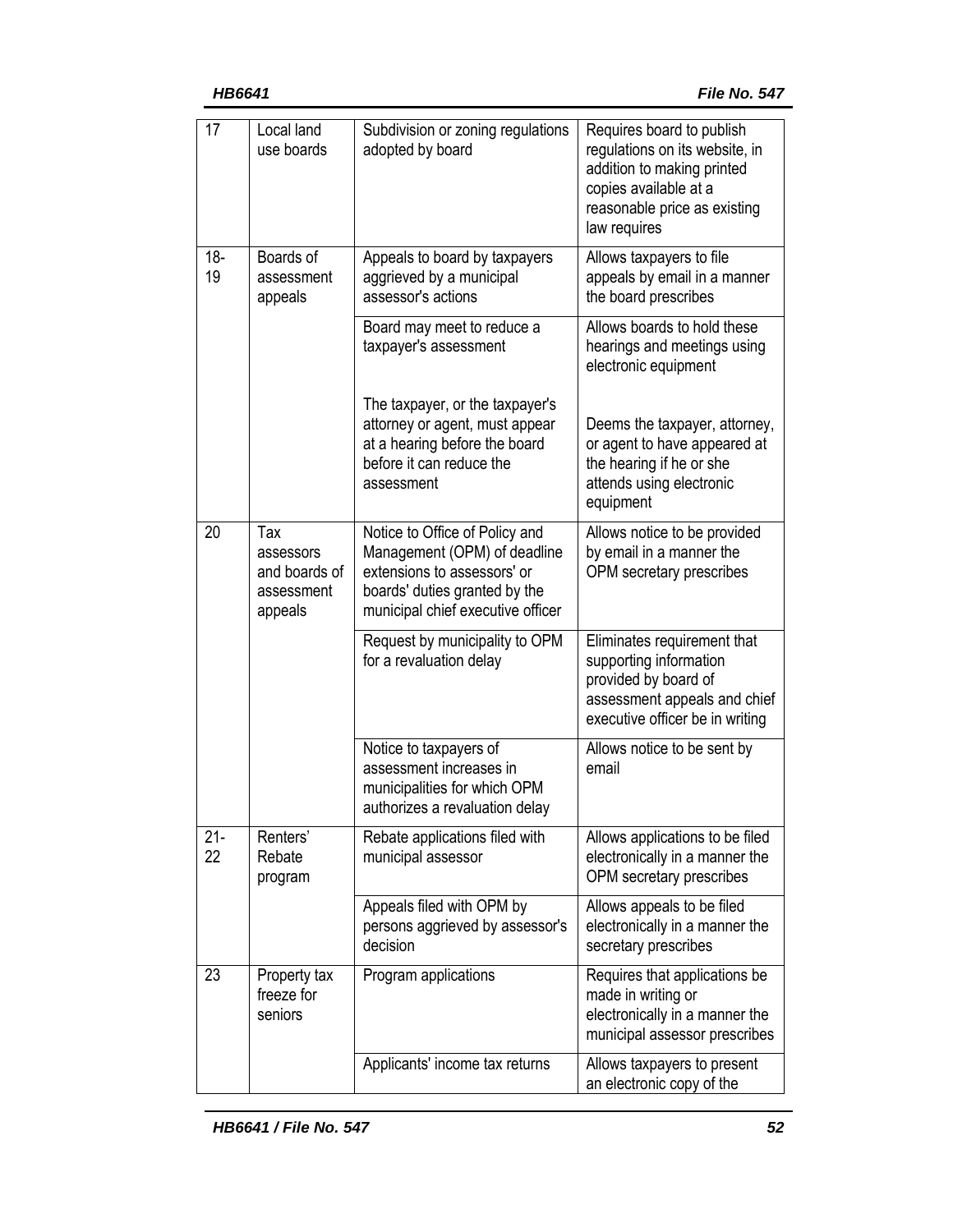|              |                                                                                             |                                                                                                                                                                                  | return                                                                                                                                 |
|--------------|---------------------------------------------------------------------------------------------|----------------------------------------------------------------------------------------------------------------------------------------------------------------------------------|----------------------------------------------------------------------------------------------------------------------------------------|
|              |                                                                                             | Biennial notice by municipal<br>assessor to program participants<br>of reapplication requirements (by<br>law, program participants must<br>reapply to the program<br>biennially) | Allows assessors to provide<br>notice electronically at the<br>taxpayer's option                                                       |
| $24 -$<br>25 | Property tax<br>circuit breaker<br>for seniors<br>and<br>homeowners<br>with<br>disabilities | Affidavit filed with municipal<br>assessor stating applicant's<br>income                                                                                                         | Allows affidavit to be filed<br>electronically in a manner the<br>assessor prescribes                                                  |
|              |                                                                                             | Program application                                                                                                                                                              | Allows application to be<br>submitted by email in a<br>manner the OPM secretary or<br>municipal assessor (as<br>applicable) prescribes |
|              |                                                                                             | Biennial notice by municipal<br>assessor to program participants<br>of reapplication requirements (by<br>law, program participants must<br>reapply to the program<br>biennially) | Allows assessors to provide<br>notice electronically at the<br>taxpayer's option                                                       |
|              |                                                                                             | Notice by grantee to municipal<br>assessor of a property transfer<br>by a grantor who was previously<br>approved for the circuit breaker                                         | Allows grantee to provide<br>notice by email in a manner<br>the assessor prescribes                                                    |
|              |                                                                                             | Notice by tax collector to grantee<br>of any additional tax due                                                                                                                  | Allows tax collector to provide<br>notice by email at the<br>grantee's option                                                          |
|              |                                                                                             | Application to assessor for a<br>grant in lieu of a property tax<br>reduction                                                                                                    | Allows applicant to submit<br>application by email in a<br>manner the assessor<br>prescribes                                           |
|              |                                                                                             | Appeal to the OPM secretary by<br>a person aggrieved by an<br>assessor's decision                                                                                                | Allows person to appeal by<br>email in a manner the<br>secretary prescribes                                                            |
| $26 -$<br>27 | Municipal<br>building<br>permits                                                            | Permit application                                                                                                                                                               | Requires that applications be<br>filed in person, by mail, or by<br>email, in a manner the<br>building official prescribes             |
|              |                                                                                             | Permit applications containing<br>plans and specifications<br>previously approved by the state<br>building inspector                                                             | Allows applications to be filed<br>in person, by mail, or by<br>email, in a manner the<br>building official prescribes                 |
|              | Municipal                                                                                   | Appeals filed with municipal                                                                                                                                                     | Allows appeals by email in a                                                                                                           |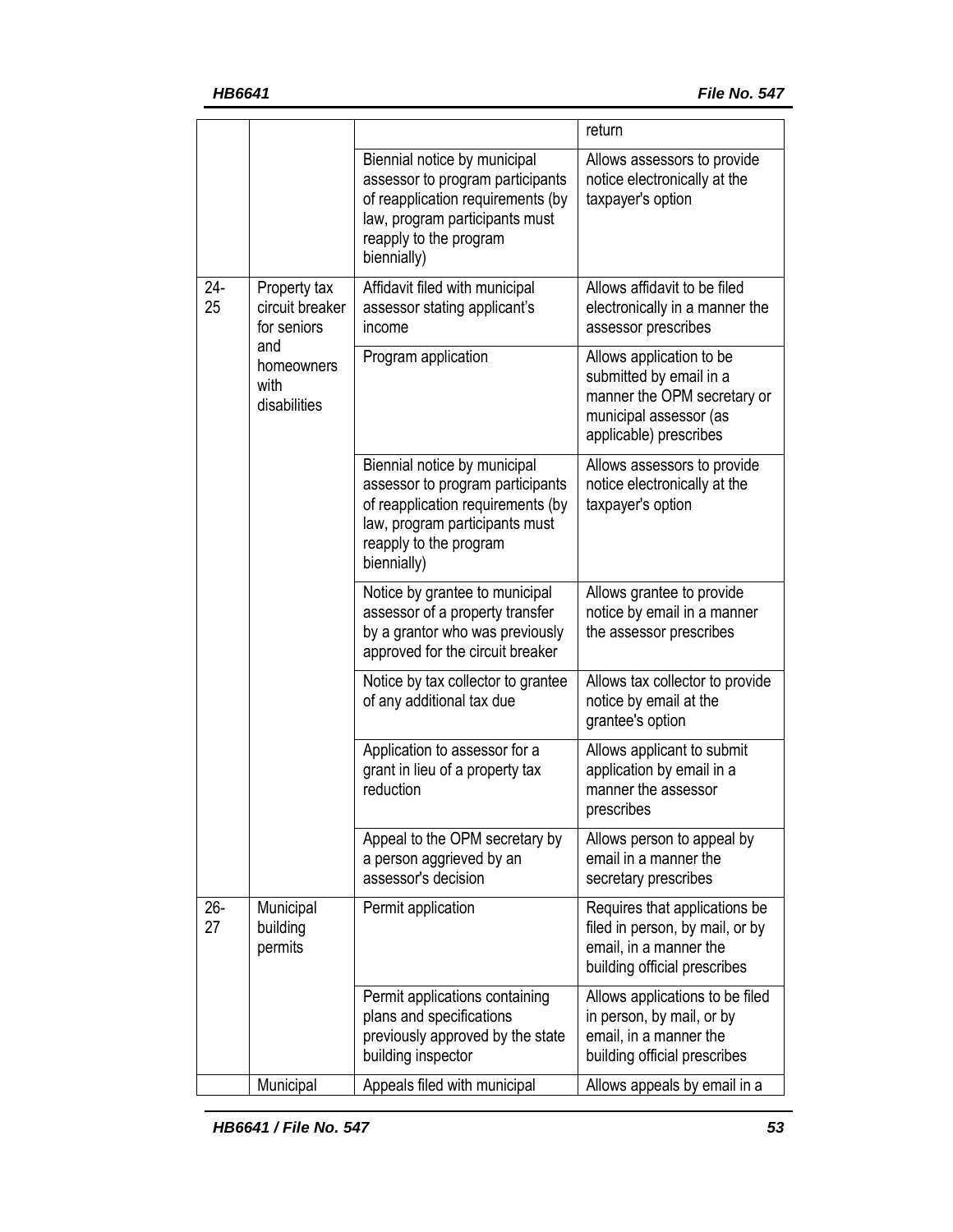| 28 | building<br>officials | board of appeals by persons<br>aggrieved by the building<br>official's decision              | manner the board prescribes                                                      |
|----|-----------------------|----------------------------------------------------------------------------------------------|----------------------------------------------------------------------------------|
|    |                       | Appeals filed with municipal chief<br>executive officer when there is<br>no board of appeals | Allows appeals by email in a<br>manner the chief executive<br>officer prescribes |

# **BACKGROUND**

# *Related Bills*

sHB 6651, sSB 183 (File 441), and sSB 1074, reported favorably by the Government Administration and Elections Committee, authorize remote meetings under similar conditions as those in the bill.

sHB 6448, reported favorably by the Planning and Development Committee, authorizes remote meetings while also requiring agencies to make their meetings (including in-person meetings) accessible to the public through electronic equipment.

# *Telephone Meetings Under FOIA*

Although FOIA currently does not explicitly authorize telephone or other remotely held meetings, its definition of "meeting" includes those held by electronic equipment (CGS § 1-200(2)).

In its only advisory opinion on the subject, the Freedom of Information Commission (FOIC) advised that public agencies conducting business over the phone must comply with FOIA's open meeting requirements. According to FOIC, agencies must make sure that the public has "access to the entire proceedings taking place during the course of a meeting."

Specifically, the commission advised that the meeting must comply with at least the following:

- 1. members of the public who want to attend the meeting must be accommodated at a place where the greatest number of participating agency members are located;
- 2. people attending the meeting, including members of the public,